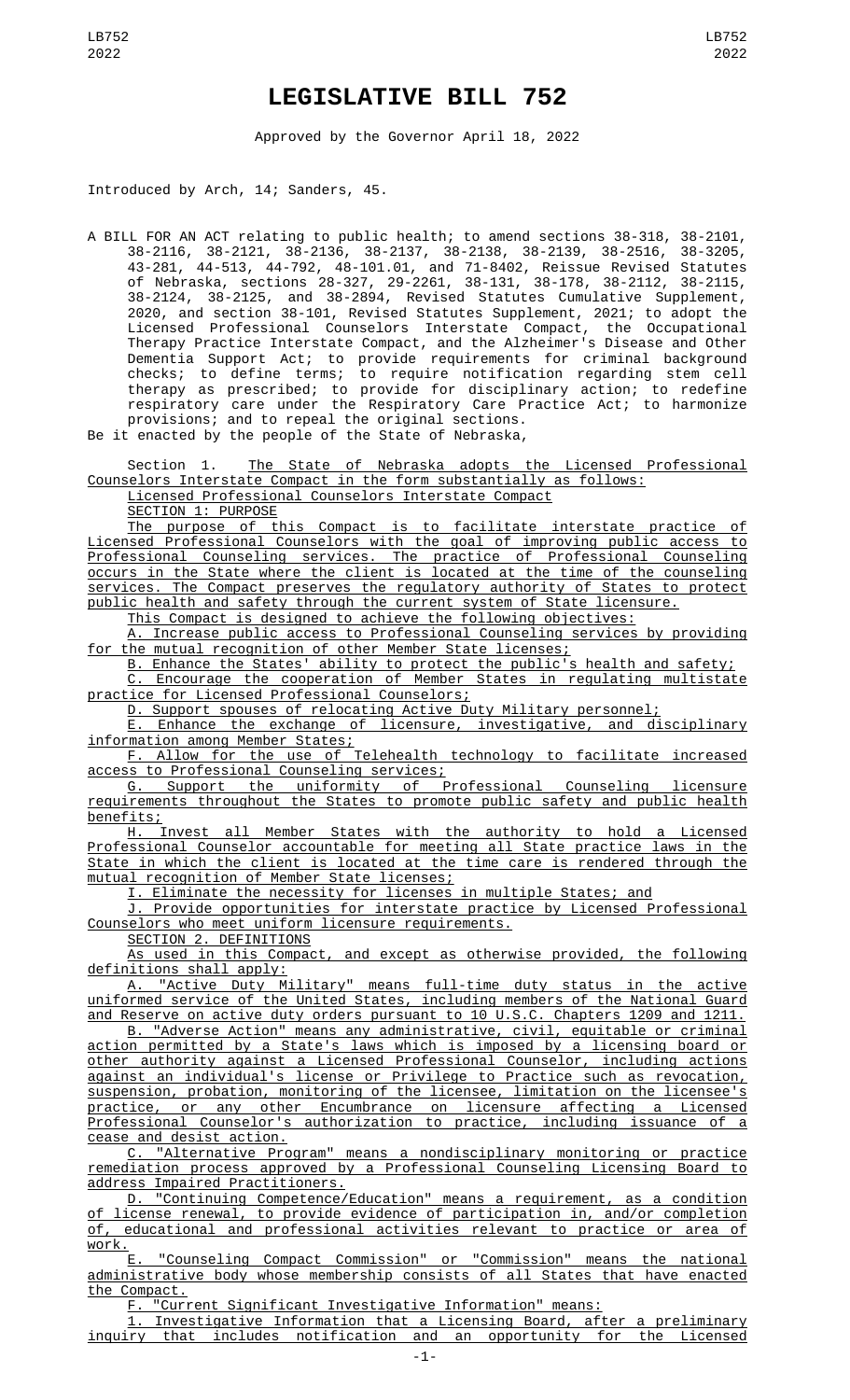Professional Counselor to respond, if required by State law, has reason to believe is not groundless and, if proved true, would indicate more than a minor infraction; or

2. Investigative Information that indicates that the Licensed Professional Counselor represents an immediate threat to public health and safety regardless of whether the Licensed Professional Counselor has been notified and had an opportunity to respond.

G. "Data System" means a repository of information about Licensees, including, but not limited to, continuing education, examination, licensure, investigative, Privilege to Practice and Adverse Action information.

H. "Encumbered License" means a license in which an Adverse Action restricts the practice of licensed Professional Counseling by the Licensee and said Adverse Action has been reported to the National Practitioners Data Bank (NPDB).

I. "Encumbrance" means a revocation or suspension of, or any limitation on, the full and unrestricted practice of Licensed Professional Counseling by a Licensing Board.

J. "Executive Committee" means a group of directors elected or appointed to act on behalf of, and within the powers granted to them by, the Commission. K. "Home State" means the Member State that is the Licensee's primary

State of residence.

L. "Impaired Practitioner" means an individual who has a condition(s) that may impair their ability to practice as a Licensed Professional Counselor without some type of intervention and may include, but are not limited to, alcohol and drug dependence, mental health impairment, and neurological or physical impairments.<br>M. "Investigativ

"Investigative Information" means information, records, and documents received or generated by a Professional Counseling Licensing Board pursuant to an investigation.

N. "Jurisprudence Requirement" if required by a Member State, means the assessment of an individual's knowledge of the laws and Rules governing the practice of Professional Counseling in a State.

O. "Licensed Professional Counselor" means a counselor licensed by a Member State, regardless of the title used by that State, to independently assess, diagnose, and treat behavioral health conditions.

P. "Licensee" means an individual who currently holds an authorization from the State to practice as a Licensed Professional Counselor.

Q. "Licensing Board" means the agency of a State, or equivalent, that is responsible for the licensing and regulation of Licensed Professional <u>Counselors.</u><br><u>R. "Mer</u>

R. "Member State" means a State that has enacted the Compact.

S. "Privilege to Practice" means a legal authorization, which is equivalent to a license, permitting the practice of Professional Counseling in a Remote State.<br>T. "Professional Counseling"

means the assessment, diagnosis, and treatment of behavioral health conditions by a Licensed Professional Counselor. U. "Remote State" means a Member State other than the Home State, where a

Licensee is exercising or seeking to exercise the Privilege to Practice.<br>V. "Rule" means a regulation promulgated by the Commission that

"Rule" means a regulation promulgated by the Commission that has the <u>force of law.</u>

W. "Single State License" means a Licensed Professional Counselor license issued by a Member State that authorizes practice only within the issuing State

and does not include a Privilege to Practice in any other Member State.<br><u>X. "State" means any state, commonwealth, district, or territory</u><br>المنافس States of America that regulates the practice of Prof X. "State" means any state, commonwealth, district, or territory of the<br>United States of America that regulates the practice of Professional the practice of Professional Counseling.

Y. "Telehealth" means the application of telecommunication technology to deliver Professional Counseling services remotely to assess, diagnose, and treat behavioral health conditions.

Z. "Unencumbered License" means a license that authorizes a Licensed Professional Counselor to engage in the full and unrestricted practice of Professional Counseling.

SECTION 3. STATE PARTICIPATION IN THE COMPACT

A. To Participate in the Compact, a State must currently:

1. License and regulate Licensed Professional Counselors;

2. Require Licensees to pass a nationally recognized examination approved by the Commission;

3. Require Licensees to have a sixty semester-hour (or ninety quarterhour) master's degree in counseling or sixty semester-hours (or ninety quarterhours) of graduate course work including the following topic areas:

a. Professional Counseling Orientation and Ethical Practice;

b. Social and Cultural Diversity;

c. Human Growth and Development;

<u>d. Career Development;</u>

e. Counseling and Helping Relationships;

f. Group Counseling and Group Work;

g. Diagnosis and Treatment; Assessment and Testing;

h. Research and Program Evaluation; and

i. Other areas as determined by the Commission.

Require Licensees to complete a supervised postgraduate professional experience as defined by the Commission;

5. Have a mechanism in place for receiving and investigating complaints about Licensees.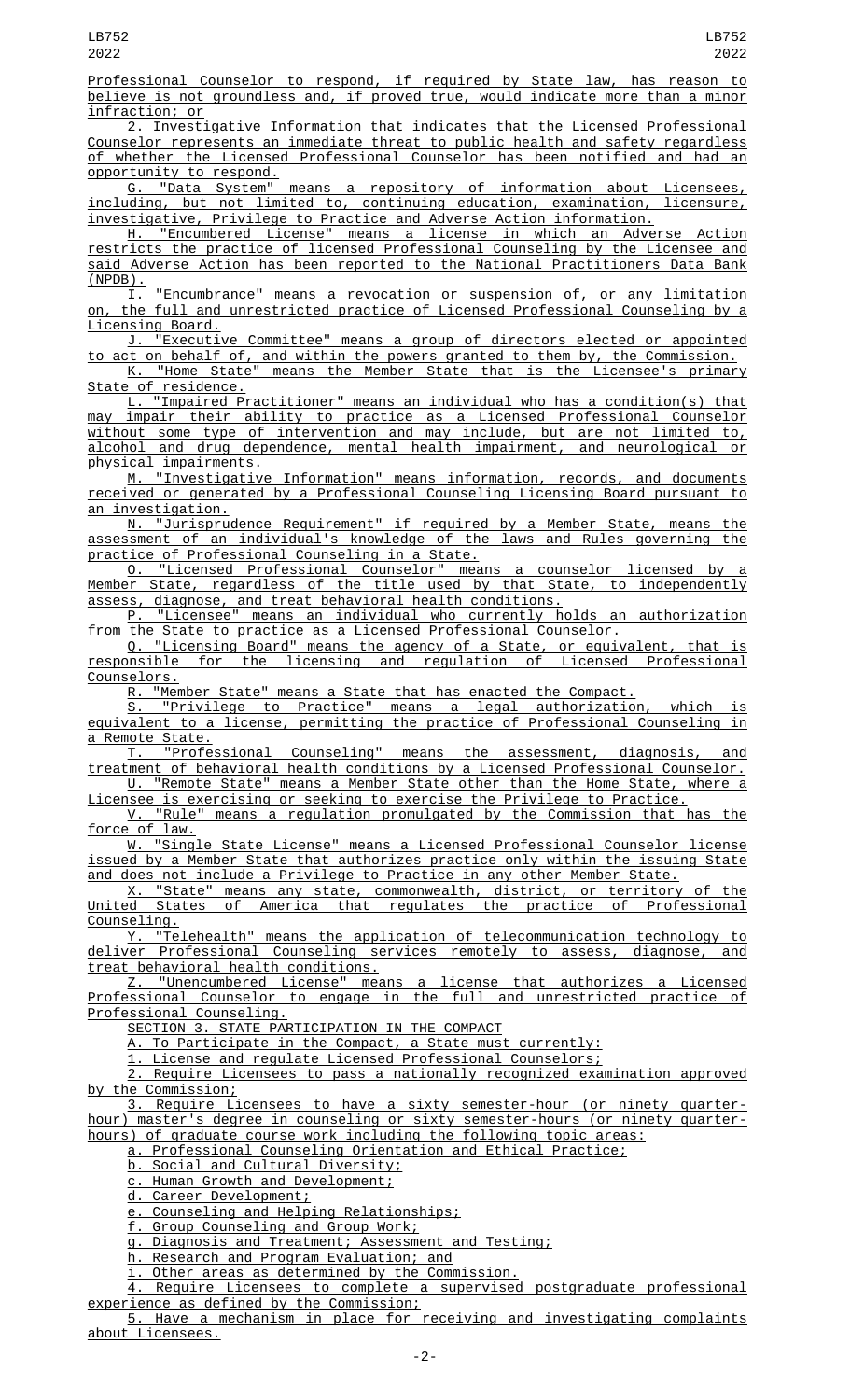B. A Member State shall:

1. Participate fully in the Commission's Data System, including using the Commission's unique identifier as defined in Rules;

2. Notify the Commission, in compliance with the terms of the Compact and Rules, of any Adverse Action or the availability of Investigative Information regarding a Licensee;

3. Implement or utilize procedures for considering the criminal history records of applicants for an initial Privilege to Practice. These procedures shall include the submission of fingerprints or other biometric-based information by applicants for the purpose of obtaining an applicant's criminal history record information from the Federal Bureau of Investigation and the agency responsible for retaining that State's criminal records;

a. A Member State must fully implement a criminal background check requirement, within a timeframe established by rule, by receiving the results of the Federal Bureau of Investigation record search and shall use the results in making licensure decisions.

b. Communication between a Member State, the Commission and among Member States regarding the verification of eligibility for licensure through the Compact shall not include any information received from the Federal Bureau of Investigation relating to a federal criminal records check performed by a Member State under Public Law 92-544.

4. Comply with the Rules of the Commission;

5. Require an applicant to obtain or retain a license in the Home State and meet the Home State's qualifications for licensure or renewal of licensure, as well as all other applicable State laws;

6. Grant the Privilege to Practice to a Licensee holding a valid Unencumbered License in another Member State in accordance with the terms of the Compact and Rules; and<br>7. Provide for the

attendance of the State's commissioner to the Counseling Compact Commission meetings.

C. Member States may charge a fee for granting the Privilege to Practice.

D. Individuals not residing in a Member State shall continue to be able to apply for a Member State's Single State License as provided under the laws of each Member State. However, the Single State License granted to these individuals shall not be recognized as granting a Privilege to Practice Professional Counseling in any other Member State.

E. Nothing in this Compact shall affect the requirements established by a Member State for the issuance of a Single State License.

F. A license issued to a Licensed Professional Counselor by a Home State to a resident in that State shall be recognized by each Member State as authorizing a Licensed Professional Counselor to practice Professional Counseling, under a Privilege to Practice, in each Member State.

SECTION 4. PRIVILEGE TO PRACTICE

To exercise the Privilege to Practice under the terms and provisions of the Compact, the Licensee shall:

1. Hold a license in the Home State;

2. Have a valid United States social security number or national practitioner identifier;

3. Be eligible for a Privilege to Practice in any Member State in accordance with Section 4(D), (G) and (H);

4. Have not had any Encumbrance or restriction against any license or Privilege to Practice within the previous two years;

5. Notify the Commission that the Licensee is seeking the Privilege to Practice within a Remote State(s);

6. Pay any applicable fees, including any State fee, for the Privilege to <u>Practice;</u>

7. Meet any Continuing Competence/Education requirements established by the Home State;

8. Meet any Jurisprudence Requirements established by the Remote State(s) in which the Licensee is seeking a Privilege to Practice; and

9. Report to the Commission any Adverse Action, Encumbrance, or restriction on license taken by any non-Member State within thirty days from the date the action is taken.

B. The Privilege to Practice is valid until the expiration date of the Home State license. The Licensee must comply with the requirements of Section 4(A) to maintain the Privilege to Practice in the Remote State.

C. A Licensee providing Professional Counseling in a Remote State under the Privilege to Practice shall adhere to the laws and regulations of the Remote State.

D. A Licensee providing Professional Counseling services in a Remote State is subject to that State's regulatory authority. A Remote State may, in accordance with due process and that State's laws, remove a Licensee's Privilege to Practice in the Remote State for a specific period of time, impose fines, and/or take any other necessary actions to protect the health and safety of its citizens. The Licensee may be ineligible for a Privilege to Practice in any Member State until the specific time for removal has passed and all fines

<u>are paid.</u><br><u>E.</u> If a Home State license is encumbered, the Licensee shall lose the Privilege to Practice in any Remote State until the following occur:

1. The Home State license is no longer encumbered; and

2. Have not had any Encumbrance or restriction against any license or Privilege to Practice within the previous two years.

F. Once an Encumbered License in the Home State is restored to good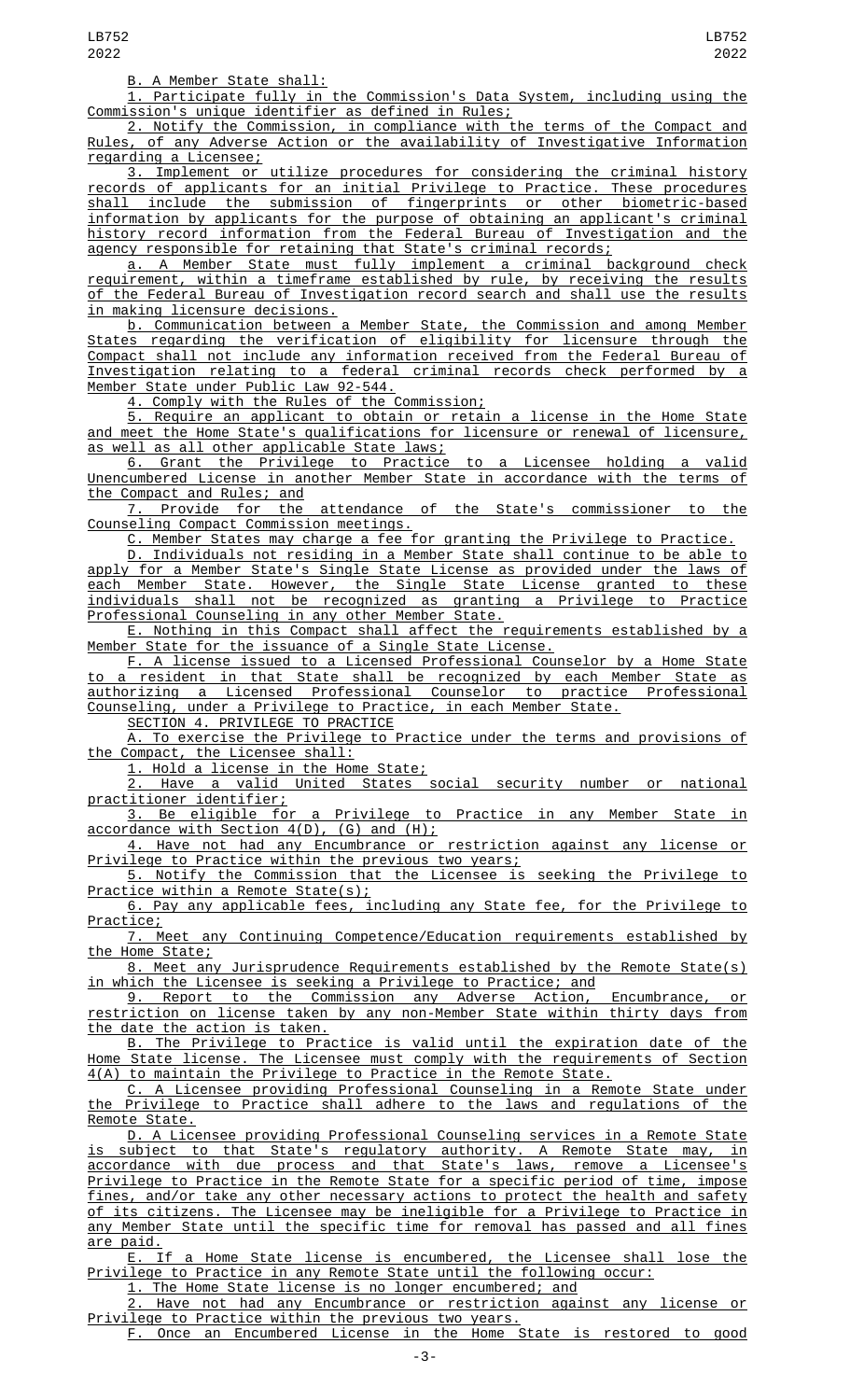LB752 2022

standing, the Licensee must meet the requirements of Section 4(A) to obtain a Privilege to Practice in any Remote State.

G. If a Licensee's Privilege to Practice in any Remote State is removed, the individual may lose the Privilege to Practice in all other Remote States until the following occur:

1. The specific period of time for which the Privilege to Practice was removed has ended;

2. All fines have been paid; and

3. Have not had any Encumbrance or restriction against any license or Privilege to Practice within the previous two years.

H. Once the requirements of Section 4(G) have been met, the Licensee must meet the requirements in Section 4(A) to obtain a Privilege to Practice in a Remote State.

SECTION 5: OBTAINING A NEW HOME STATE LICENSE BASED ON A PRIVILEGE TO **PRACTICE** 

A. A Licensed Professional Counselor may hold a Home State license, which allows for a Privilege to Practice in other Member States, in only one Member State at a time.

B. If a Licensed Professional Counselor changes primary State of residence moving between two Member States:

1. The Licensed Professional Counselor shall file an application for obtaining a new Home State license based on a Privilege to Practice, pay all applicable fees, and notify the current and new Home State in accordance with applicable Rules adopted by the Commission.

2. Upon receipt of an application for obtaining a new Home State license virtue of a Privilege to Practice, the new Home State shall verify that the Licensed Professional Counselor meets the pertinent criteria outlined in Section 4 via the Data System, without need for primary source verification except for:

a. a Federal Bureau of Investigation fingerprint-based criminal background check if not previously performed or updated pursuant to applicable rules adopted by the Commission in accordance with Public Law 92-544;

b. other criminal background check as required by the new Home State; and c. completion of any requisite Jurisprudence Requirements of the new Home  $\frac{\text{State.}}{3}$ 

The former Home State shall convert the former Home State license into Privilege to Practice once the new Home State has activated the new Home State license in accordance with applicable Rules adopted by the Commission.

4. Notwithstanding any other provision of this Compact, if the Licensed Professional Counselor cannot meet the criteria in Section 4, the new Home State may apply its requirements for issuing a new Single State License.

5. The Licensed Professional Counselor shall pay all applicable fees to the new Home State in order to be issued a new Home State license.

C. If a Licensed Professional Counselor changes Primary State of Residence by moving from a Member State to a non-Member State, or from a non-Member State to a Member State, the State criteria shall apply for issuance of a Single State License in the new State.

D. Nothing in this Compact shall interfere with a Licensee's ability to hold a Single State License in multiple States, however for the purposes of this Compact, a Licensee shall have only one Home State license.

E. Nothing in this Compact shall affect the requirements established by a<br>Member State for the issuance of a Single State License. State for the issuance of a Single State License.

SECTION 6. ACTIVE DUTY MILITARY PERSONNEL OR THEIR SPOUSES

Active Duty Military personnel, or their spouse, shall designate a Home State where the individual has a current license in good standing. The individual may retain the Home State designation during the period the service member is on active duty. Subsequent to designating a Home State, the individual shall only change their Home State through application for licensure in the new State, or through the process outlined in Section 5.

SECTION 7. COMPACT PRIVILEGE TO PRACTICE TELEHEALTH

A. Member States shall recognize the right of a Licensed Professional Counselor, licensed by a Home State in accordance with Section 3 and under Rules promulgated by the Commission, to practice Professional Counseling in any Member State via Telehealth under a Privilege to Practice as provided in the Compact and Rules promulgated by the Commission.

B. A Licensee providing Professional Counseling services in a Remote State under the Privilege to Practice shall adhere to the laws and regulations of the Remote State.<br>SECTION 8.

ADVERSE ACTIONS

In addition to the other powers conferred by State law, a Remote State shall have the authority, in accordance with existing State due process law, to:

1. Take Adverse Action against a Licensed Professional Counselor's Privilege to Practice within that Member State, and

2. Issue subpoenas for both hearings and investigations that require the attendance and testimony of witnesses as well as the production of evidence. Subpoenas issued by a Licensing Board in a Member State for the attendance and testimony of witnesses or the production of evidence from another Member State shall be enforced in the latter State by any court of competent jurisdiction, according to the practice and procedure of that court applicable to subpoenas issued in proceedings pending before it. The issuing authority shall pay any witness fees, travel expenses, mileage, and other fees required by the service statutes of the State in which the witnesses or evidence are located.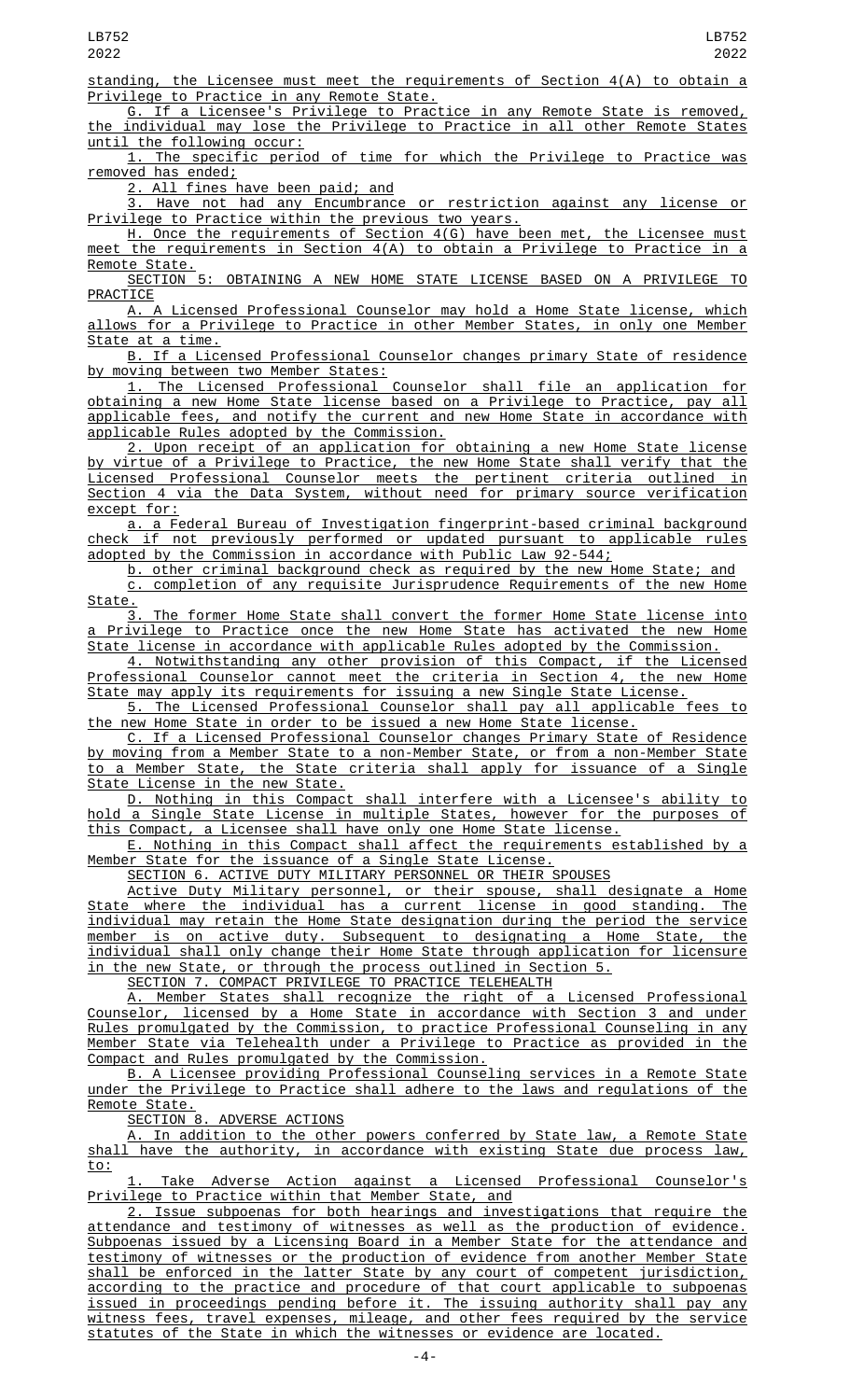3. Only the Home State shall have the power to take Adverse Action against a Licensed Professional Counselor's license issued by the Home State.

B. For purposes of taking Adverse Action, the Home State shall give the same priority and effect to reported conduct received from a Member State as it would if the conduct had occurred within the Home State. In so doing, the Home State shall apply its own State laws to determine appropriate action.

C. The Home State shall complete any pending investigations of a Licensed Professional Counselor who changes primary State of residence during the course of the investigations. The Home State shall also have the authority to take appropriate action(s) and shall promptly report the conclusions of the investigations to the administrator of the Data System. The administrator of the coordinated licensure information system shall promptly notify the new Home State of any Adverse Actions.

D. A Member State, if otherwise permitted by State law, may recover from the affected Licensed Professional Counselor the costs of investigations and dispositions of cases resulting from any Adverse Action taken against that Licensed Professional Counselor.

E. A Member State may take Adverse Action based on the factual findings of the Remote State, provided that the Member State follows its own procedures for taking the Adverse Action.

F. Joint Investigations:

1. In addition to the authority granted to a Member State by its respective Professional Counseling practice act or other applicable State law, any Member State may participate with other Member States in joint investigations of Licensees.

2. Member States shall share any investigative, litigation, or compliance materials in furtherance of any joint or individual investigation initiated under the Compact.

G. If Adverse Action is taken by the Home State against the license of a Licensed Professional Counselor, the Licensed Professional Counselor's Privilege to Practice in all other Member States shall be deactivated until all Encumbrances have been removed from the State license. All Home State disciplinary orders that impose Adverse Action against the license of a Licensed Professional Counselor shall include a Statement that the Licensed Professional Counselor's Privilege to Practice is deactivated in all Member States during the pendency of the order.

H. If a Member State takes Adverse Action, it shall promptly notify the administrator of the Data System. The administrator of the Data System shall promptly notify the Home State of any Adverse Actions by Remote States.

I. Nothing in this Compact shall override a Member State's decision that participation in an Alternative Program may be used in lieu of Adverse Action. SECTION 9. ESTABLISHMENT OF COUNSELING COMPACT COMMISSION

A. The Compact Member States hereby create and establish a joint public agency known as the Counseling Compact Commission:

1. The Commission is an instrumentality of the Compact States.

2. Venue is proper and judicial proceedings by or against the Commission shall be brought solely and exclusively in a court of competent jurisdiction where the principal office of the Commission is located. The Commission may waive venue and jurisdictional defenses to the extent it adopts or consents to participate in alternative dispute resolution proceedings.

3. Nothing in this Compact shall be construed to be a waiver of sovereign immunity.

B. Membership, Voting, and Meetings

1. Each Member State shall have and be limited to one delegate selected by that Member State's Licensing Board.

2. The delegate shall be either:

a. A current member of the Licensing Board at the time of appointment, who is a Licensed Professional Counselor or public member; or

b. An administrator of the Licensing Board.

3. Any delegate may be removed or suspended from office as provided by the law of the State from which the delegate is appointed.

4. The Member State Licensing Board shall fill any vacancy occurring on the Commission within sixty days.<br>5. Each delegate shall be

entitled to one vote with regard to the promulgation of Rules and creation of bylaws and shall otherwise have an opportunity to participate in the business and affairs of the Commission.

6. A delegate shall vote in person or by such other means as provided in the bylaws. The bylaws may provide for delegates' participation in meetings by telephone or other means of communication.

The Commission shall meet at least once during each calendar year. Additional meetings shall be held as set forth in the bylaws.

8. The Commission shall by Rule establish a term of office for delegates and may by Rule establish term limits.

C. The Commission shall have the following powers and duties:

1. Establish the fiscal year of the Commission;

2. Establish bylaws;

3. Maintain its financial records in accordance with the bylaws;

4. Meet and take such actions as are consistent with the provisions of this Compact and the bylaws;

5. Promulgate Rules which shall be binding to the extent and in the manner provided for in the Compact;

6. Bring and prosecute legal proceedings or actions in the name of the Commission, provided that the standing of any State Licensing Board to sue or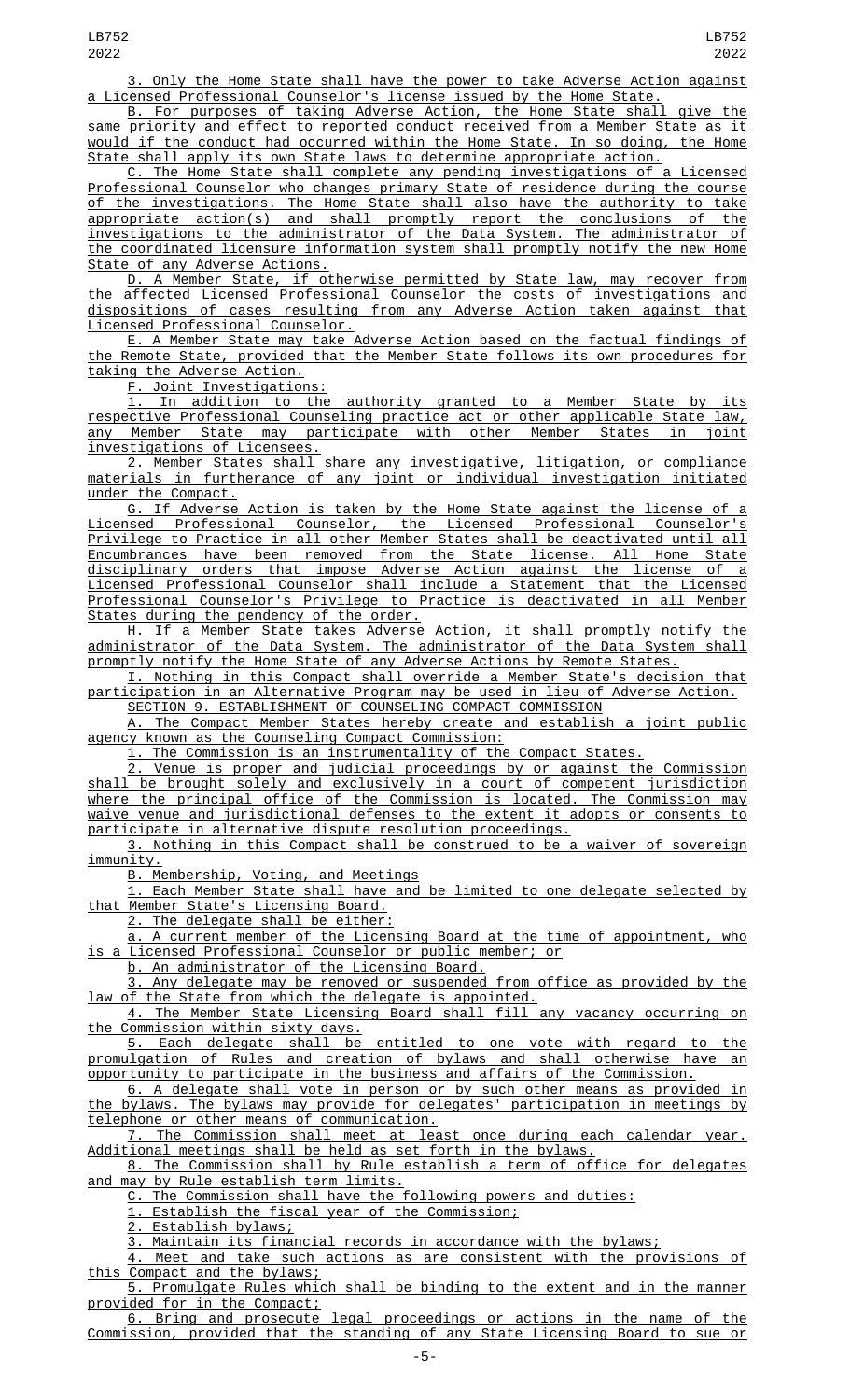be sued under applicable law shall not be affected;

7. Purchase and maintain insurance and bonds;

8. Borrow, accept, or contract for services of personnel, including, but not limited to, employees of a Member State;

9. Hire employees, elect or appoint officers, fix compensation, define duties, grant such individuals appropriate authority to carry out the purposes of the Compact, and establish the Commission's personnel policies and programs<br>relating to conflicts of interest, qualifications of personnel, and other relating to conflicts of interest, qualifications of personnel, and other related personnel matters;

10. Accept any and all appropriate donations and grants of money, equipment, supplies, materials, and services, and to receive, utilize, and dispose of the same; provided that at all times the Commission shall avoid any appearance of impropriety and/or conflict of interest;

11. Lease, purchase, accept appropriate gifts or donations of, or otherwise to own, hold, improve or use, any property, real, personal or mixed; provided that at all times the Commission shall avoid any appearance of impropriety;

12. Sell, convey, mortgage, pledge, lease, exchange, abandon, or otherwise dispose of any property real, personal, or mixed;

13. Establish a budget and make expenditures;

14. Borrow money;

15. Appoint committees, including standing committees composed of members, State regulators, State legislators or their representatives, and consumer representatives, and such other interested persons as may be designated in this Compact and the bylaws;

16. Provide and receive information from, and cooperate with, law enforcement agencies;

17. Establish and elect an Executive Committee; and

18. Perform such other functions as may be necessary or appropriate to achieve the purposes of this Compact consistent with the State regulation of Professional Counseling licensure and practice.

D. The Executive Committee

1. The Executive Committee shall have the power to act on behalf of the Commission according to the terms of this Compact.

2. The Executive Committee shall be composed of up to eleven members:

a. Seven voting members who are elected by the Commission from the current membership of the Commission; and

b. Up to four ex officio, nonvoting members from four recognized national professional counselor organizations.

c. The ex officio members will be selected by their respective organizations.

3. The Commission may remove any member of the Executive Committee as provided in bylaws.

4. The Executive Committee shall meet at least annually.

5. The Executive Committee shall have the following duties and responsibilities:

a. Recommend to the entire Commission changes to the Rules or bylaws, changes to this Compact legislation, fees paid by Compact Member States such as annual dues, and any Commission Compact fee charged to Licensees for the Privilege to Practice;<br>b. Ensure Compact

administration services are appropriately provided, contractual or otherwise;

c. Prepare and recommend the budget;

d. Maintain financial records on behalf of the Commission;

Monitor Compact compliance of Member States and provide compliance e. Monitor Compact c<br>reports to the Commission;

f. Establish additional committees as necessary; and

g. Other duties as provided in Rules or bylaws.

E. Meetings of the Commission

1. All meetings shall be open to the public, and public notice of meetings shall be given in the same manner as required under the Rulemaking provisions Section 11.

2. The Commission or the Executive Committee or other committees of the Commission may convene in a closed, nonpublic meeting if the Commission or Executive Committee or other committees of the Commission must discuss:

a. Noncompliance of a Member State with its obligations under the Compact;

b. The employment, compensation, discipline or other matters, practices or procedures related to specific employees or other matters related to the Commission's internal personnel practices and procedures;

c. Current, threatened, or reasonably anticipated litigation;

d. Negotiation of contracts for the purchase, lease, or sale of goods, services, or real estate;

e. Accusing any person of a crime or formally censuring any person;

f. Disclosure of trade secrets or commercial or financial information that is privileged or confidential;

g. Disclosure of information of a personal nature where disclosure would constitute a clearly unwarranted invasion of personal privacy;

h. Disclosure of investigative records compiled for law enforcement purposes;

i. Disclosure of information related to any investigative reports prepared by or on behalf of or for use of the Commission or other committee charged with responsibility of investigation or determination of compliance issues pursuant to the Compact; or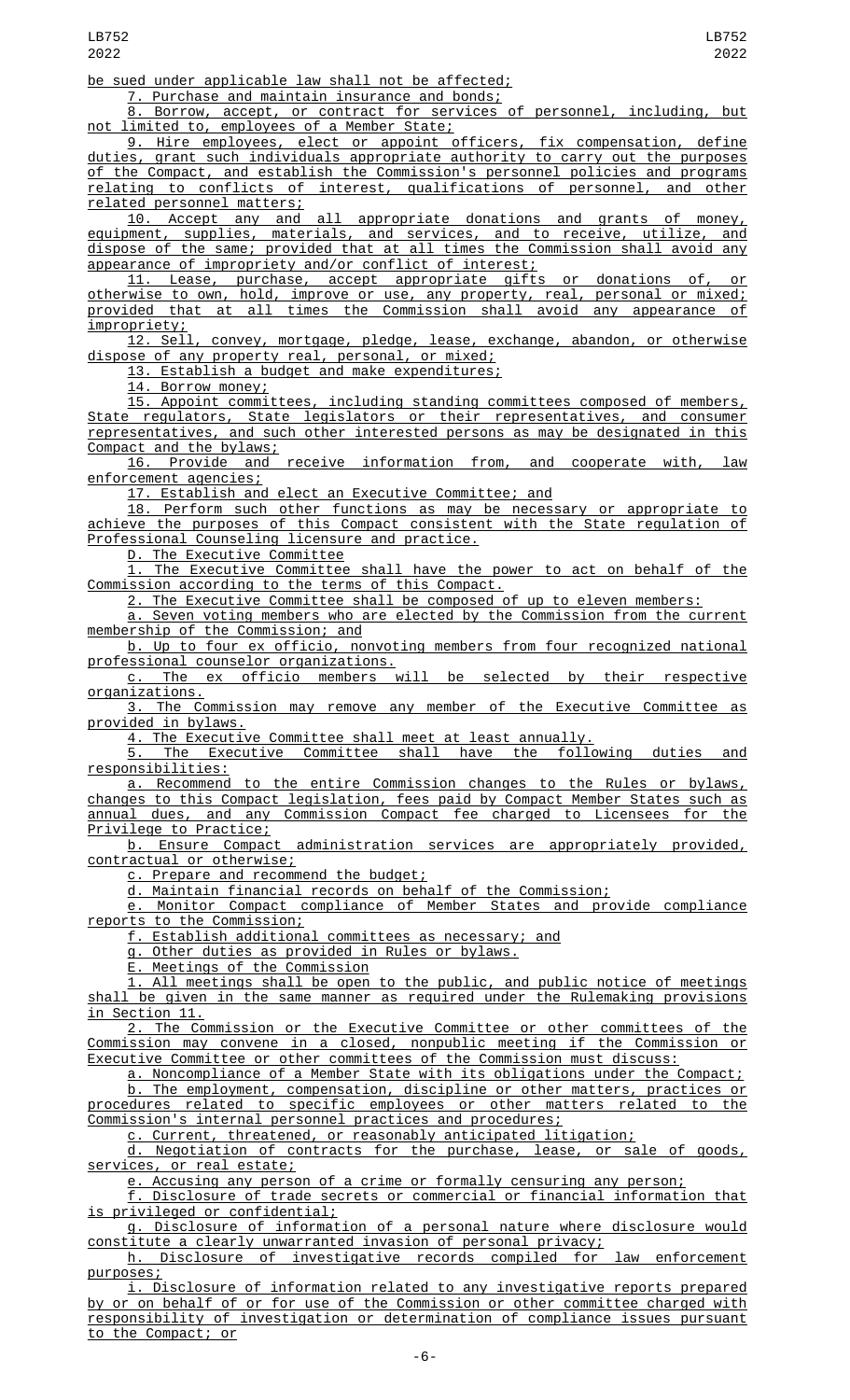j. Matters specifically exempted from disclosure by federal or Member State statute.

3. If a meeting, or portion of a meeting, is closed pursuant to this provision, the Commission's legal counsel or designee shall certify that the meeting may be closed and shall reference each relevant exempting provision.

4. The Commission shall keep minutes that fully and clearly describe all matters discussed in a meeting and shall provide a full and accurate summary of actions taken, and the reasons therefor, including a description of the views expressed. All documents considered in connection with an action shall be identified in such minutes. All minutes and documents of a closed meeting shall remain under seal, subject to release by a majority vote of the Commission or order of a court of competent jurisdiction.

F. Financing of the Commission

1. The Commission shall pay, or provide for the payment of, the reasonable expenses of its establishment, organization, and ongoing activities.

2. The Commission may accept any and all appropriate revenue sources, donations, and grants of money, equipment, supplies, materials, and services.

3. The Commission may levy on and collect an annual assessment from each Member State or impose fees on other parties to cover the cost of the operations and activities of the Commission and its staff, which must be in a total amount sufficient to cover its annual budget as approved each year for which revenue is not provided by other sources. The aggregate annual assessment amount shall be allocated based upon a formula to be determined by the Commission, which shall promulgate a Rule binding upon all Member States.

4. The Commission shall not incur obligations of any kind prior to securing the funds adequate to meet the same; nor shall the Commission pledge the credit of any of the Member States, except by and with the authority of the Member State.

5. The Commission shall keep accurate accounts of all receipts and disbursements. The receipts and disbursements of the Commission shall be subject to the audit and accounting procedures established under its bylaws. However, all receipts and disbursements of funds handled by the Commission shall be audited yearly by a certified or licensed public accountant, and the report of the audit shall be included in and become part of the annual report of the Commission.

G. Qualified Immunity, Defense, and Indemnification

1. The members, officers, executive director, employees, and representatives of the Commission shall have no greater liability, either personally or in their official capacity, for any claim for damage to or loss of property or personal injury or other civil liability caused by or arising <u>out of any actual or alleged act, error, or omission that occurred, or that the</u> person against whom the claim is made had a reasonable basis for believing occurred, within the scope of Commission employment, duties, or responsibilities, than a state employee would have under the same or similar circumstances; provided that nothing in this paragraph shall be construed to protect any such person from suit or liability for any damage, loss, injury, or liability caused by the intentional or willful or wanton misconduct of that

 $\frac{\text{person.}}{2.}$ The Commission shall defend any member, officer, executive director, employee or representative of the Commission in any civil action seeking to impose liability arising out of any actual or alleged act, error, or omission that occurred within the scope of Commission employment, duties, or responsibilities, or that the person against whom the claim is made had a reasonable basis for believing occurred within the scope of Commission employment, duties, or responsibilities; provided that nothing herein shall be construed to prohibit that person from retaining his or her own counsel; and provided further, that the actual or alleged act, error, or omission did not result from that person's intentional or willful or wanton misconduct.

3. The Commission shall indemnify and hold harmless any member, officer, executive director, employee, or representative of the Commission for the amount of any settlement or judgment obtained against that person arising out of any actual or alleged act, error, or omission that occurred within the scope of Commission employment, duties, or responsibilities, or that such person had a reasonable basis for believing occurred within the scope of Commission employment, duties, or responsibilities, provided that the actual or alleged act, error, or omission did not result from the intentional or willful or wanton misconduct of that person.

SECTION 10. DATA SYSTEM

A. The Commission shall provide for the development, maintenance, operation, and utilization of a coordinated database and reporting system containing licensure, Adverse Action, and Investigative Information on all licensed individuals in Member States.

B. Notwithstanding any other provision of State law to the contrary, a Member State shall submit a uniform data set to the Data System on all individuals to whom this Compact is applicable as required by the Rules of the Commission, including:

1. Identifying information;

2. Licensure data;

3. Adverse Actions against a license or Privilege to Practice;

Nonconfidential information related to Alternative Program participation;

5. Any denial of application for licensure, and the reason(s) for such denial;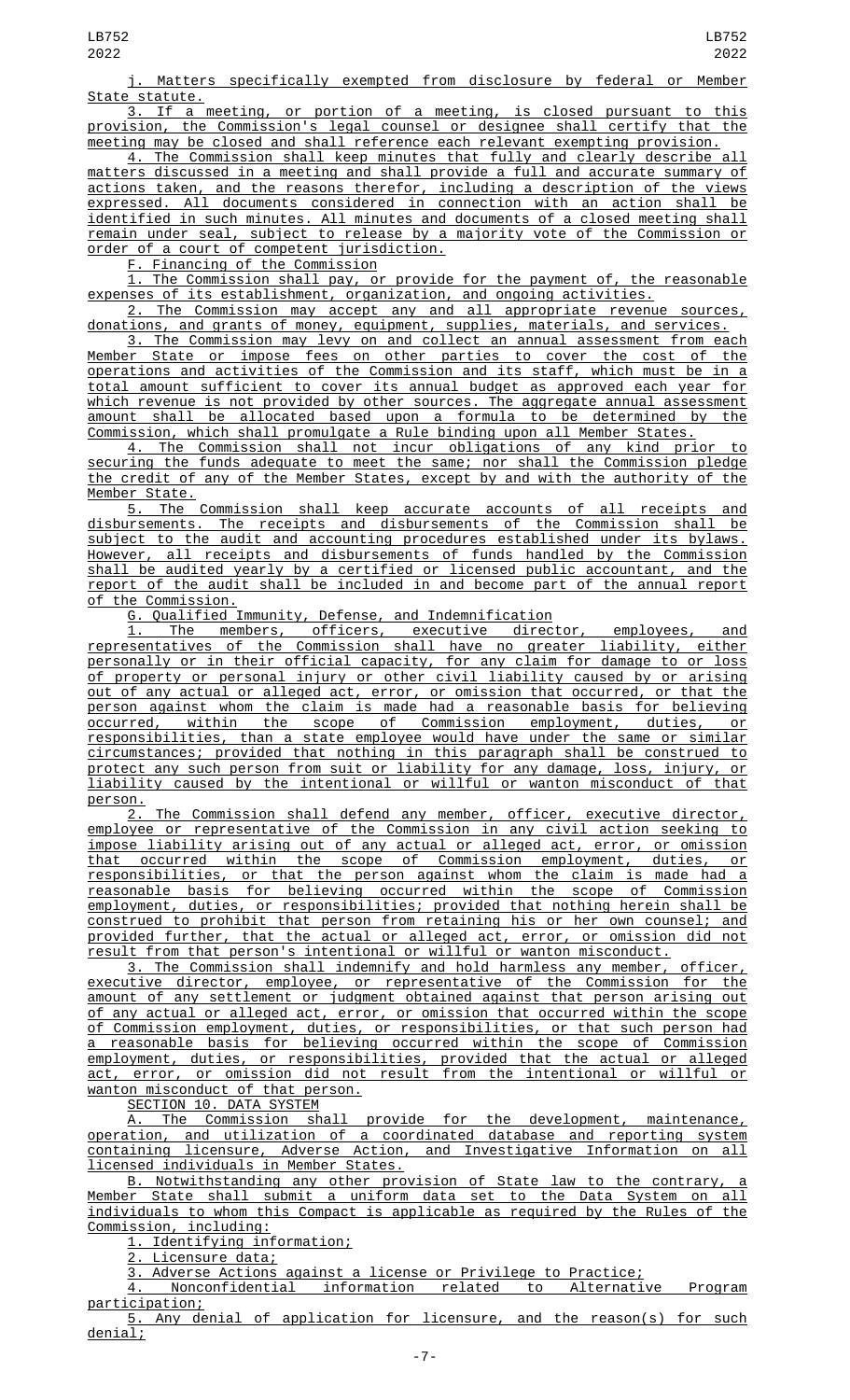6. Current Significant Investigative Information; and

7. Other information that may facilitate the administration of this Compact, as determined by the Rules of the Commission.

Investigative Information pertaining to a Licensee in any Member State will only be available to other Member States.

D. The Commission shall promptly notify all Member States of any Adverse Action taken against a Licensee or an individual applying for a license. Adverse Action information pertaining to a Licensee in any Member State will be available to any other Member State.

E. Member States contributing information to the Data System may designate information that may not be shared with the public without the express permission of the contributing State.

F. Any information submitted to the Data System that is subsequently required to be expunged by the laws of the Member State contributing the information shall be removed from the Data System.

SECTION 11. RULEMAKING

A. The Commission shall promulgate reasonable Rules in order to effectively and efficiently achieve the purpose of the Compact. Notwithstanding the foregoing, in the event the Commission exercises its Rulemaking authority in a manner that is beyond the scope of the purposes of the Compact, or the powers granted hereunder, then such an action by the Commission shall be invalid and have no force or effect.

B. The Commission shall exercise its Rulemaking powers pursuant to the criteria set forth in this Section and the Rules adopted thereunder. Rules and amendments shall become binding as of the date specified in each Rule or amendment.

C. If a majority of the legislatures of the Member States rejects a Rule, by enactment of a statute or resolution in the same manner used to adopt the Compact within four years of the date of adoption of the Rule, then such Rule shall have no further force and effect in any Member State.

D. Rules or amendments to the Rules shall be adopted at a regular or special meeting of the Commission.

E. Prior to promulgation and adoption of a final Rule or Rules by the Commission, and at least thirty days in advance of the meeting at which the Rule will be considered and voted upon, the Commission shall file a Notice of Proposed Rulemaking:

1. On the website of the Commission or other publicly accessible platform; and

2. On the website of each Member State Professional Counseling Licensing Board or other publicly accessible platform or the publication in which each State would otherwise publish proposed Rules.

F. The Notice of Proposed Rulemaking shall include:

1. The proposed time, date, and location of the meeting in which the Rule will be considered and voted upon;

2. The text of the proposed Rule or amendment and the reason for the proposed Rule;

3. A request for comments on the proposed Rule from any interested person; and

4. The manner in which interested persons may submit notice to the Commission of their intention to attend the public hearing and any written

comments.<br><u>G.</u> G. Prior to adoption of a proposed Rule, the Commission shall allow persons to submit written data, facts, opinions, and arguments, which shall be made available to the public.

H. The Commission shall grant an opportunity for a public hearing before it adopts a Rule or amendment if a hearing is requested by:

1. At least twenty-five persons;<br>2. A State or federal government.

A State or federal governmental subdivision or agency; or

3. An association having at least twenty-five members.

I. If a hearing is held on the proposed Rule or amendment, the Commission shall publish the place, time, and date of the scheduled public hearing. If the<br>hearing is held via electronic means, the Commission shall publish the hearing is held via electronic means, the Commission shall publish the mechanism for access to the electronic hearing.

1. All persons wishing to be heard at the hearing shall notify the executive director of the Commission or other designated member in writing of their desire to appear and testify at the hearing not less than five business days before the scheduled date of the hearing.

2. Hearings shall be conducted in a manner providing each person who wishes to comment a fair and reasonable opportunity to comment orally or in writing.

3. All hearings will be recorded. A copy of the recording will be made available on request.

4. Nothing in this section shall be construed as requiring a separate hearing on each Rule. Rules may be grouped for the convenience of the Commission at hearings required by this section.

J. Following the scheduled hearing date, or by the close of business on the scheduled hearing date if the hearing was not held, the Commission shall consider all written and oral comments received.

K. If no written notice of intent to attend the public hearing by interested parties is received, the Commission may proceed with promulgation of the proposed Rule without a public hearing.

L. The Commission shall, by majority vote of all members, take final action on the proposed Rule and shall determine the effective date of the Rule,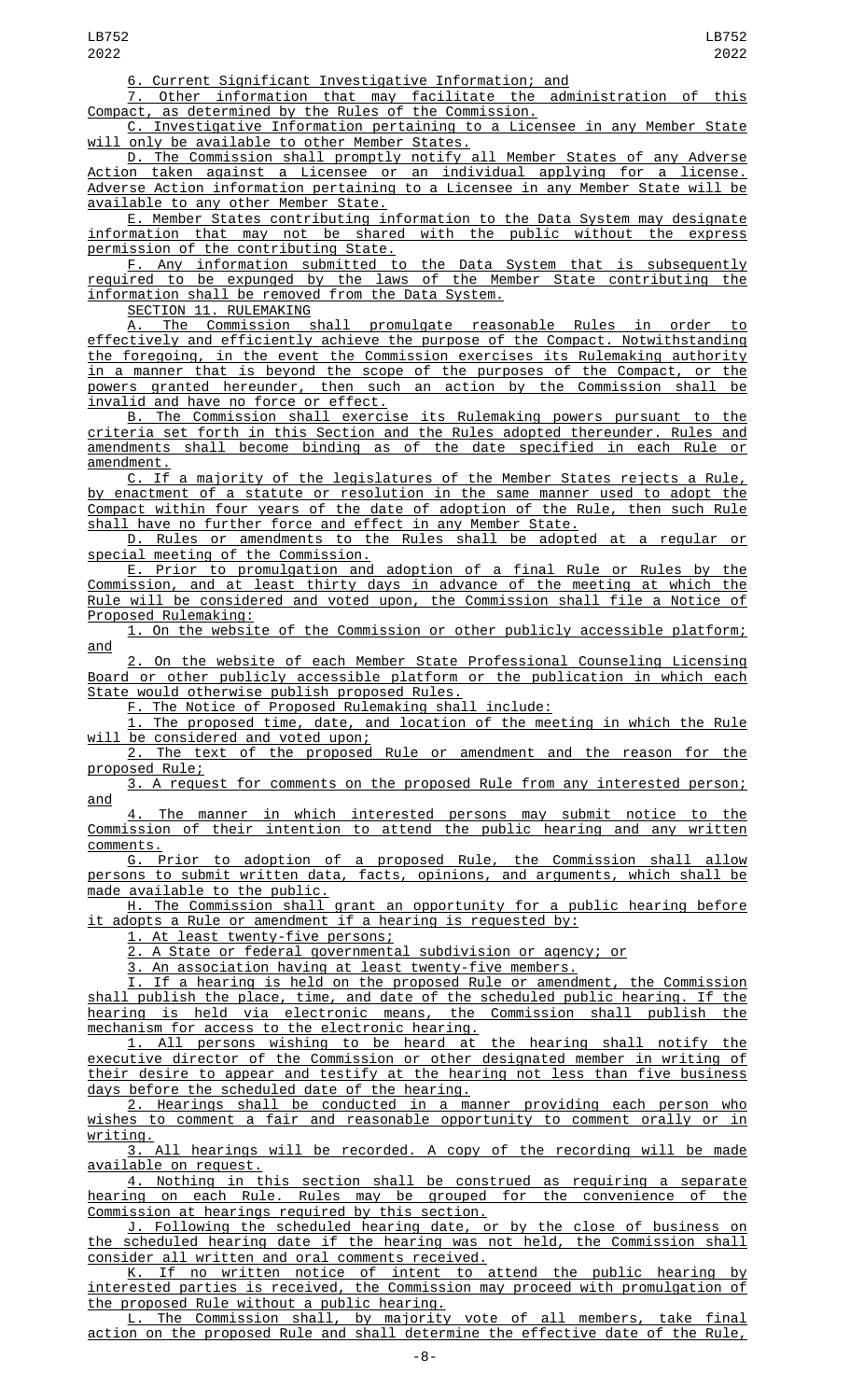if any, based on the Rulemaking record and the full text of the Rule.

M. Upon determination that an emergency exists, the Commission may consider and adopt an emergency Rule without prior notice, opportunity for comment, or hearing, provided that the usual Rulemaking procedures provided in the Compact and in this section shall be retroactively applied to the Rule as soon as reasonably possible, in no event later than ninety days after the effective date of the Rule. For the purposes of this provision, an emergency Rule is one that must be adopted immediately in order to:

1. Meet an imminent threat to public health, safety, or welfare;

2. Prevent a loss of Commission or Member State funds;

3. Meet a deadline for the promulgation of an administrative Rule that is established by federal law or Rule; or

4. Protect public health and safety.

N. The Commission or an authorized committee of the Commission may direct revisions to a previously adopted Rule or amendment for purposes of correcting typographical errors, errors in format, errors in consistency, or grammatical errors. Public notice of any revisions shall be posted on the website of the Commission. The revision shall be subject to challenge by any person for a period of thirty days after posting. The revision may be challenged only on grounds that the revision results in a material change to a Rule. A challenge shall be made in writing and delivered to the chair of the Commission prior to the end of the notice period. If no challenge is made, the revision will take effect without further action. If the revision is challenged, the revision may not take effect without the approval of the Commission.

SECTION 12. OVERSIGHT, DISPUTE RESOLUTION, AND ENFORCEMENT

A. Oversight

1. The executive, legislative, and judicial branches of State government in each Member State shall enforce this Compact and take all actions necessary and appropriate to effectuate the Compact's purposes and intent. The provisions of this Compact and the Rules promulgated hereunder shall have standing as statutory law.

2. All courts shall take judicial notice of the Compact and the Rules in any judicial or administrative proceeding in a Member State pertaining to the subject matter of this Compact which may affect the powers, responsibilities, or actions of the Commission.

3. The Commission shall be entitled to receive service of process in any such proceeding and shall have standing to intervene in such a proceeding for all purposes. Failure to provide service of process to the Commission shall render a judgment or order void as to the Commission, this Compact, or promulgated Rules.

B. Default, Technical Assistance, and Termination

1. If the Commission determines that a Member State has defaulted in the performance of its obligations or responsibilities under this Compact or the promulgated Rules, the Commission shall:

a. Provide written notice to the defaulting State and other Member States of the nature of the default, the proposed means of curing the default and/or any other action to be taken by the Commission; and

b. Provide remedial training and specific technical assistance regarding the default.

C. If a State in default fails to cure the default, the defaulting State may be terminated from the Compact upon an affirmative vote of a majority of the Member States, and all rights, privileges and benefits conferred by this Compact may be terminated on the effective date of termination. A cure of the default does not relieve the offending State of obligations or liabilities incurred during the period of default.

D. Termination of membership in the Compact shall be imposed only after other means of securing compliance have been exhausted. Notice of intent to suspend or terminate shall be given by the Commission to the governor, the majority and minority leaders of the defaulting State's legislature, and each of the Member States.

E. A State that has been terminated is responsible for all assessments, obligations, and liabilities incurred through the effective date of termination, including obligations that extend beyond the effective date of termination.

F. The Commission shall not bear any costs related to a State that is found to be in default or that has been terminated from the Compact, unless agreed upon in writing between the Commission and the defaulting State.

G. The defaulting State may appeal the action of the Commission by petitioning the United States District Court for the District of Columbia or the federal district where the Commission has its principal offices. The prevailing member shall be awarded all costs of such litigation, including reasonable attorney's fees.

H. Dispute Resolution

1. Upon request by a Member State, the Commission shall attempt to resolve disputes related to the Compact that arise among Member States and between Member and non-Member States.

2. The Commission shall promulgate a Rule providing for both mediation and binding dispute resolution for disputes as appropriate.

<u>I. Enforcement</u><br><u>1. The Commission,</u> 1. The Commission, in the reasonable exercise of its discretion, shall enforce the provisions and Rules of this Compact.

2. By majority vote, the Commission may initiate legal action in the United States District Court for the District of Columbia or the federal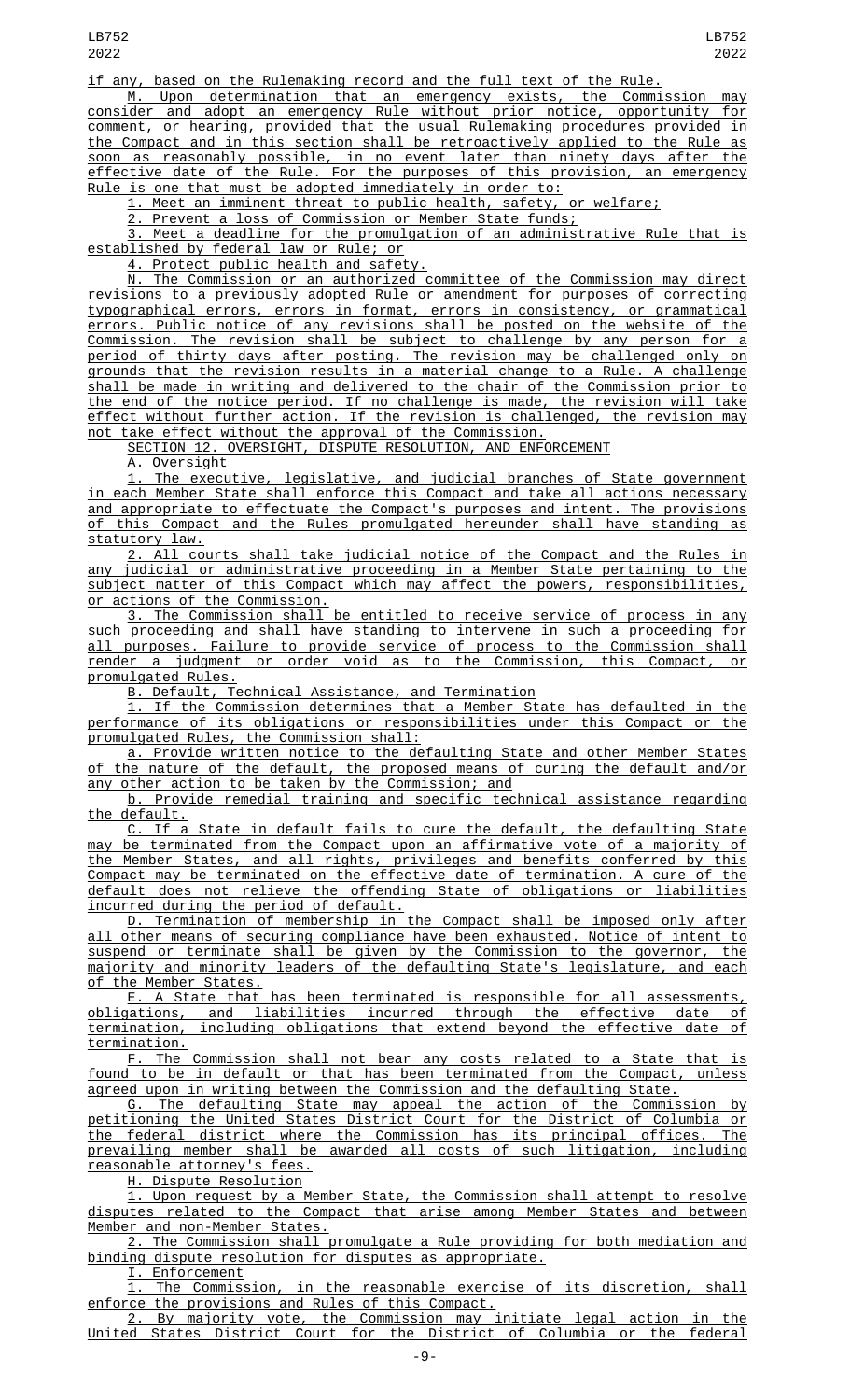district where the Commission has its principal offices against a Member State in default to enforce compliance with the provisions of the Compact and its promulgated Rules and bylaws. The relief sought may include both injunctive relief and damages. In the event judicial enforcement is necessary, the prevailing member shall be awarded all costs of such litigation, including reasonable attorney's fees.

3. The remedies herein shall not be the exclusive remedies of the Commission. The Commission may pursue any other remedies available under federal or State law.

SECTION 13. DATE OF IMPLEMENTATION OF THE COUNSELING COMPACT COMMISSION AND ASSOCIATED RULES, WITHDRAWAL, AND AMENDMENT

A. The Compact shall come into effect on the date on which the Compact statute is enacted into law in the tenth Member State. The provisions, which become effective at that time, shall be limited to the powers granted to the Commission relating to assembly and the promulgation of Rules. Thereafter, the Commission shall meet and exercise Rulemaking powers necessary to the implementation and administration of the Compact.

B. Any State that joins the Compact subsequent to the Commission's initial adoption of the Rules shall be subject to the Rules as they exist on the date on which the Compact becomes law in that State. Any Rule that has been previously adopted by the Commission shall have the full force and effect of law on the day the Compact becomes law in that State.

C. Any Member State may withdraw from this Compact by enacting a statute repealing the same.

1. A Member State's withdrawal shall not take effect until six months after enactment of the repealing statute.

2. Withdrawal shall not affect the continuing requirement of the withdrawing State's Professional Counseling Licensing Board to comply with the investigative and Adverse Action reporting requirements of the Compact prior to the effective date of withdrawal.

D. Nothing contained in this Compact shall be construed to invalidate or prevent any Professional Counseling licensure agreement or other cooperative arrangement between a Member State and a non-Member State that does not conflict with the provisions of this Compact.

E. This Compact may be amended by the Member States. No amendment to this Compact shall become effective and binding upon any Member State until it is enacted into the laws of all Member States.

SECTION 14. CONSTRUCTION AND SEVERABILITY

This Compact shall be liberally construed so as to effectuate the purposes thereof. The provisions of this Compact shall be severable and if any phrase, clause, sentence or provision of this Compact is declared to be contrary to the constitution of any Member State or of the United States or the applicability thereof to any government, agency, person or circumstance is held invalid, the validity of the remainder of this Compact and the applicability thereof to any government, agency, person or circumstance shall not be affected thereby. If this Compact shall be held contrary to the constitution of any Member State, the Compact shall remain in full force and effect as to the remaining Member States and in full force and effect as to the Member State affected as to all severable matters.

SECTION 15. BINDING EFFECT OF COMPACT AND OTHER LAWS

A. A Licensee providing Professional Counseling services in a Remote State<br>under the Privilege to Practice shall adhere to the laws and regulations, the Privilege to Practice shall adhere to the laws and regulations, including scope of practice, of the Remote State.

B. Nothing herein prevents the enforcement of any other law of a Member State that is not inconsistent with the Compact.

C. Any laws in a Member State in conflict with the Compact are superseded to the extent of the conflict.

D. Any lawful actions of the Commission, including all Rules and bylaws properly promulgated by the Commission, are binding upon the Member States.

E. All permissible agreements between the Commission and the Member States are binding in accordance with their terms.

F. In the event any provision of the Compact exceeds the constitutional limits imposed on the legislature of any Member State, the provision shall be ineffective to the extent of the conflict with the constitutional provision in question in that Member State.

Sec. 2. The State of Nebraska adopts the Occupational Therapy Practice Interstate Compact in the form substantially as follows:

ARTICLE 1. PURPOSE.

The purpose of the Occupational Therapy Practice Interstate Compact is to facilitate interstate practice of occupational therapy with the goal of improving public access to occupational therapy services. The practice of occupational therapy occurs in the state where the patient or client is located at the time of the patient or client encounter. This Compact preserves the regulatory authority of states to protect public health and safety through the current system of state licensure.

This Compact is designed to achieve the following objectives:

A. Increase public access to occupational therapy services by providing for the mutual recognition of other Member State licenses;

B. Enhance the states' ability to protect the public health and safety;

C. Encourage the cooperation of Member States in regulating multistate occupational therapy practice;

D. Support spouses of relocating military members;

Enhance the exchange of licensure, investigative, and disciplinary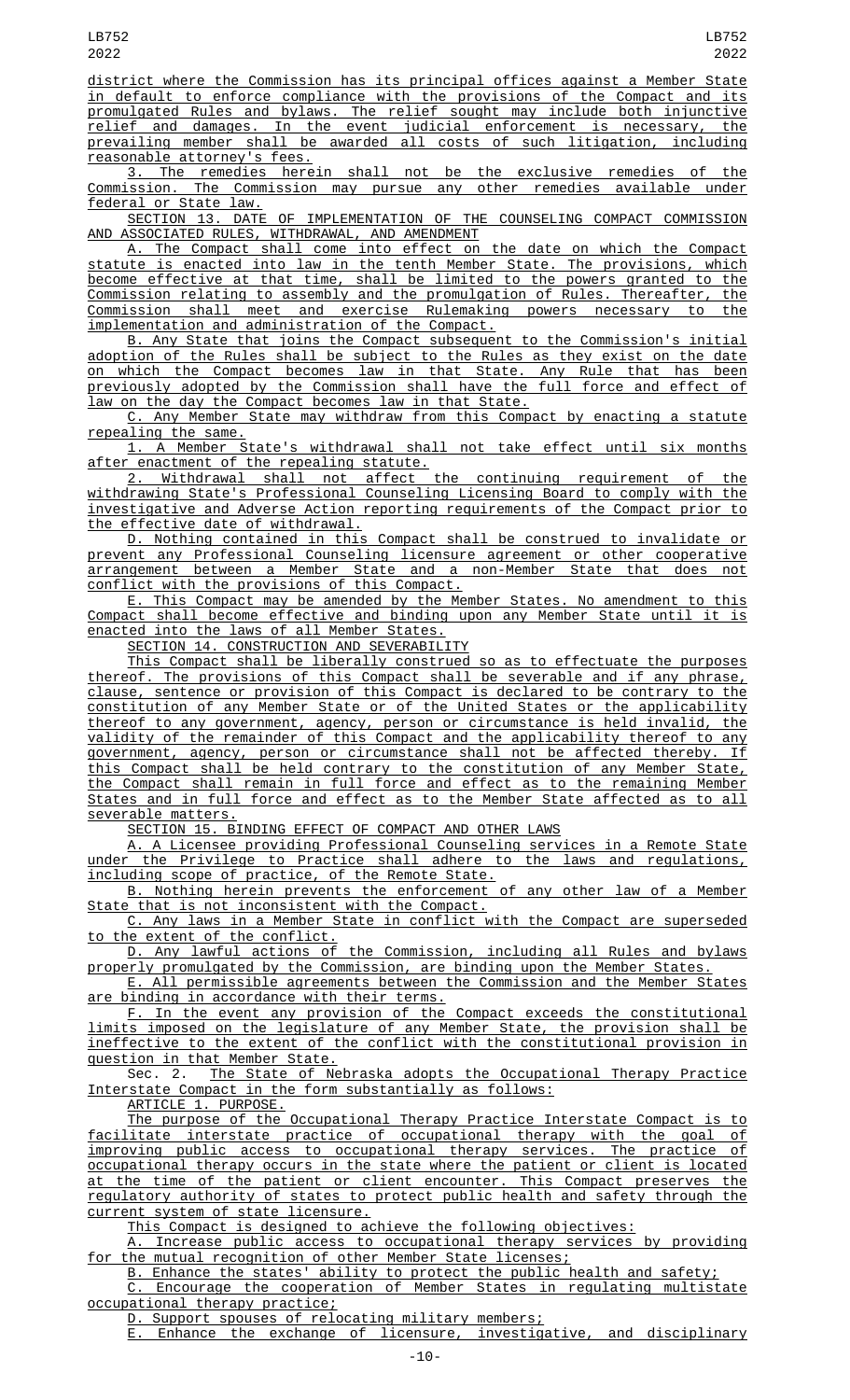## information between Member States;

F. Allow a Remote State to hold a provider of services with a Compact Privilege in that state accountable to that state's practice standards; and

G. Facilitate the use of telehealth technology in order to increase access to occupational therapy services.

ARTICLE 2. DEFINITIONS.

As used in the Occupational Therapy Practice Interstate Compact, and except as otherwise provided, the following definitions apply:

A. Active duty military means full-time duty status in the active uniformed service of the United States, including members of the National Guard and Reserve on active duty orders pursuant to 10 U.S.C. Chapters 1209 and 1211.

B. Adverse action means any administrative, civil, equitable, or criminal action permitted by a state's laws which is imposed by a licensing board or other authority against an occupational therapist or occupational therapy assistant, including actions against an individual's license or Compact Privilege such as revocation, suspension, probation, monitoring of the Licensee, or restriction on the Licensee's practice.

C. Alternative program means a nondisciplinary monitoring process approved by an occupational therapy licensing board to address Impaired Practitioners.

D. Compact Privilege means the authorization, which is equivalent to license, granted by a Remote State to allow a Licensee from another Member State to practice as an occupational therapist or practice as an occupational therapy assistant in the Remote State under its laws and rules. The practice of occupational therapy occurs in the Member State where the patient or client is located at the time of the patient or client encounter.

E. Continuing Competence/Education means a requirement, as a condition of license renewal, to provide evidence of participation in, and completion of, educational and professional activities relevant to practice or area of work.

F. Current significant investigative information means investigative information that a licensing board, after an inquiry or investigation that includes notification and an opportunity for the occupational therapist or occupational therapy assistant to respond, if required by state law, has reason to believe is not groundless and, if proved true, would indicate more than a minor infraction.

G. Data system means a repository of information about Licensees, including, but not limited to, licensure, investigative information, Compact Privilege, and adverse action.

H. Encumbered License means a license in which an adverse action restricts the practice of occupational therapy by the Licensee and the adverse action has been reported to the National Practitioner Data Bank.

I. Executive Committee means a group of directors elected or appointed to <u>act on behalf of, and within the powers granted to them by, the Commission.</u>

J. Home State means the Member State that is the Licensee's primary state of residence.

K. Impaired Practitioner means an individual whose professional practice is adversely affected by substance abuse, addiction, or other health-related conditions.

L. Investigative information means information, records, or documents received or generated by an occupational therapy licensing board pursuant to an investigation.

M. Jurisprudence requirement means the assessment of an individual's knowledge of the laws and rules governing the practice of occupational therapy in a state.

N. Licensee means an individual who currently holds an authorization from the state to practice as an occupational therapist or as an occupational therapy assistant.

O. Member State means a state that has enacted this Compact.

P. Occupational therapist means an individual who is licensed by a state to practice occupational therapy.

Q. Occupational therapy assistant means an individual who is licensed by a state to assist in the practice of occupational therapy.

R. Occupational therapy, occupational therapy practice, and the practice of occupational therapy mean the care and services provided by an occupational therapist or an occupational therapy assistant as set forth in the Member State's statutes and regulations.

S. Occupational Therapy Interstate Compact Commission or Commission means the national administrative body whose membership consists of all states that have enacted this Compact.

T. Occupational therapy licensing board or licensing board means the agency of a state that is responsible for the licensing and regulation of occupational therapists and occupational therapy assistants.

U. Primary state of residence means the state, also known as the Home State, in which an occupational therapist or occupational therapy assistant who is not active duty military declares a primary residence for legal purposes as verified by: Driver's license, federal income tax return, lease, deed, mortgage or voter registration or other verifying documentation as further defined by Commission Rules.

V. Remote State means a Member State other than the Home State, where a <u>Licensee is exercising or seeking to exercise the Compact Privilege.</u><br>W. Rule means a regulation promulgated by the Commission th

Rule means a regulation promulgated by the Commission that has the force of law.

X. State means any state, commonwealth, district, or territory of the United States of America that regulates the practice of occupational therapy.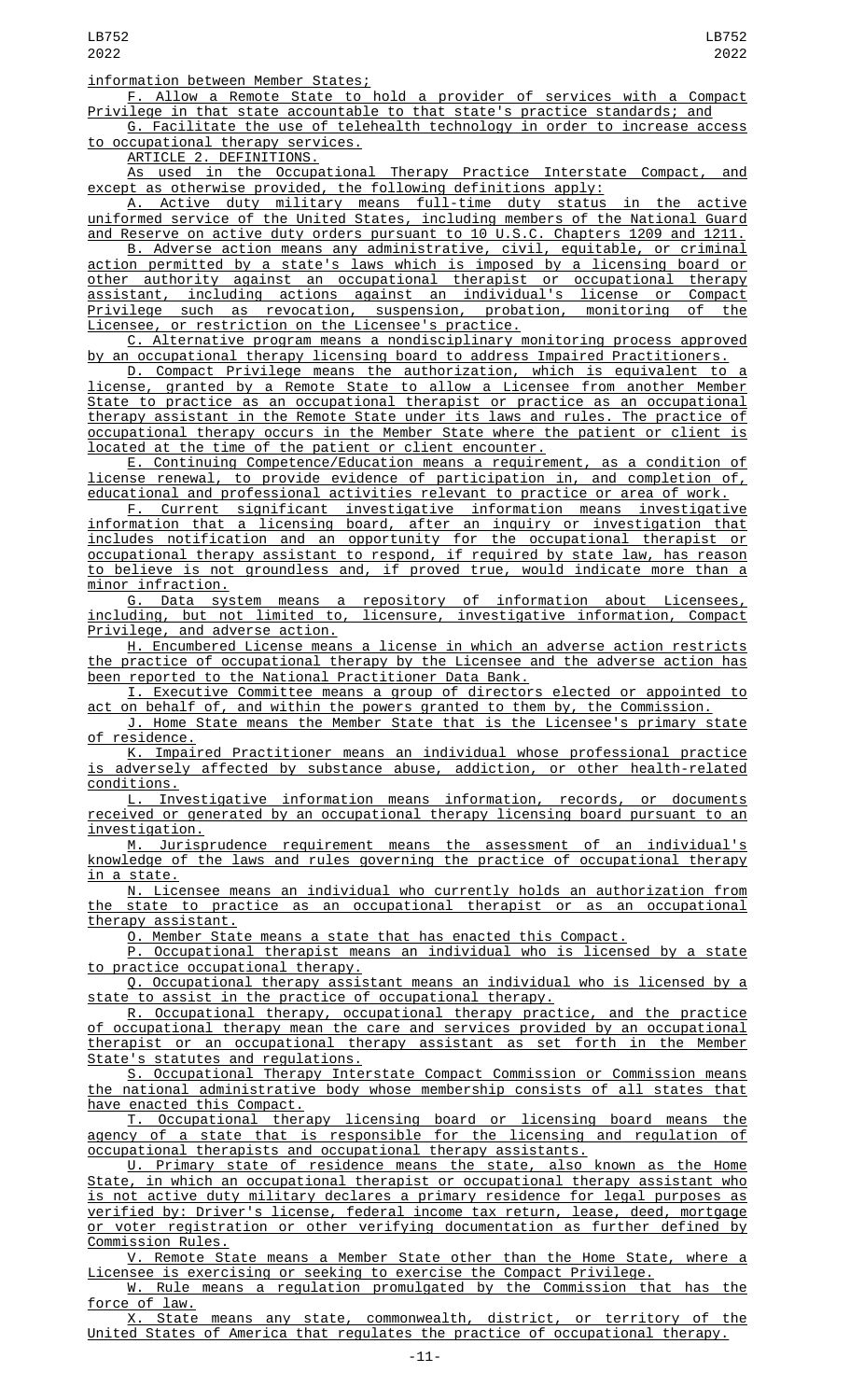Y. Single-State License means an occupational therapist or occupational therapy assistant license issued by a Member State that authorizes practice only within the issuing state and does not include a Compact Privilege in any other Member State.

Z. Telehealth means the application of telecommunication technology to deliver occupational therapy services for assessment, intervention, or <u>consultation.</u><br>ARTICLE 3

STATE PARTICIPATION IN THIS COMPACT.

A. To participate in this Compact, a Member State shall:

1. License occupational therapists and occupational therapy assistants;

2. Participate fully in the data system, including, but not limited to, using the Commission's unique identifier as defined in Rules of the Commission; 3. Have a mechanism in place for receiving and investigating complaints about Licensees;

4. Notify the Commission, in compliance with the terms of this Compact and Rules, of any adverse action or the availability of investigative information regarding a Licensee;

5. Implement or utilize procedures for considering the criminal history records of applicants for an initial Compact Privilege. These procedures shall include the submission of fingerprints or other biometric-based information by applicants for the purpose of obtaining an applicant's criminal history record information from the Federal Bureau of Investigation and the agency responsible for retaining that state's criminal records.

a. A Member State shall, within a timeframe established by the Commission, require a criminal background check for a Licensee seeking or applying for a Compact Privilege whose primary state of residence is that Member State, by receiving the results of the Federal Bureau of Investigation criminal record search, and shall use the results in making licensure decisions.

b. Communication between a Member State, the Commission, and among Member States regarding the verification of eligibility for licensure through this Compact shall not include any information received from the Federal Bureau of Investigation relating to a federal criminal records check performed by a Member State under Public Law 92-544.

6. Comply with the Rules of the Commission;

7. Utilize only a recognized national examination as a requirement for licensure pursuant to the Rules of the Commission; and

8. Have Continuing Competence/Education requirements as a condition for <u>license renewal.</u>

B. A Member State shall grant the Compact Privilege to a Licensee holding valid unencumbered license in another Member State in accordance with the terms of this Compact and Rules.

C. Member States may charge a fee for granting a Compact Privilege.

D. A Member State shall provide for the state's delegate to attend all Commission meetings.

E. Individuals not residing in a Member State shall continue to be able to apply for a Member State's Single-State License as provided under the laws of each Member State. However, the Single-State License granted to these individuals shall not be recognized as granting the Compact Privilege in any other Member State.

F. Nothing in this Compact shall affect the requirements established by a Member State for the issuance of a Single-State License.

ARTICLE 4. COMPACT PRIVILEGE.

To exercise the Compact Privilege under the terms and provisions of this Compact, the Licensee shall:

1. Hold a license in the Home State;

2. Have a valid United States social security number or national practitioner identification number;

3. Have no encumbrance on any state license;

4. Be eligible for a Compact Privilege in any Member State in accordance with sections D, F, G, and H of this Article 4;

5. Have paid all fines and completed all requirements resulting from any adverse action against any license or Compact Privilege, and two years have elapsed from the date of such completion;<br><u>6. Notify the Commission that the Licensee is seeking the Compact</u>

6. Notify the Commission that the Licensee is seeking the Compact Privilege within a Remote State(s);

7. Pay any applicable fees, including any state fee, for the Compact Privilege;

8. Complete a criminal background check in accordance with subsection A5 of Article 3. The Licensee shall be responsible for the payment of any fee associated with the completion of such criminal background check;

9. Meet any jurisprudence requirements established by the Remote State(s) in which the Licensee is seeking a Compact Privilege; and

10. Report to the Commission adverse action taken by any non-Member State within thirty days from the date the adverse action is taken.

B. The Compact Privilege is valid until the expiration date of the Home State license. The Licensee must comply with the requirements of section A of this Article 4 to maintain this Compact Privilege in the Remote State.

C. A Licensee providing occupational therapy in a Remote State under the Compact Privilege shall function within the laws and regulations of the Remote State.

D. Occupational therapy assistants practicing in a Remote State shall be supervised by an occupational therapist licensed or holding a Compact Privilege in that Remote State.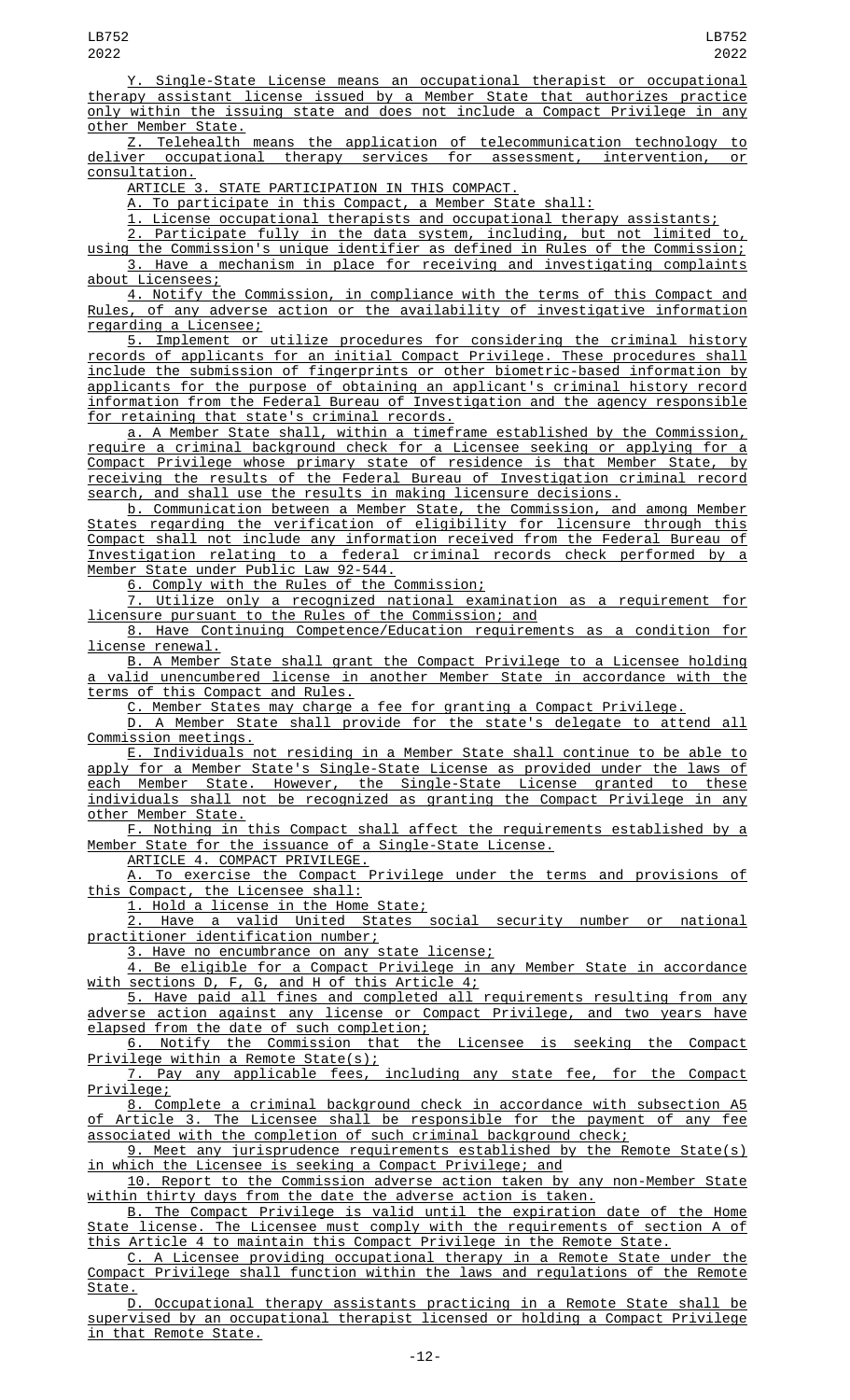E. A Licensee providing occupational therapy in a Remote State is subject to that state's regulatory authority. A Remote State may, in accordance with due process and that state's laws, remove a Licensee's Compact Privilege in the Remote State for a specific period of time, impose fines, or take any other necessary actions to protect the health and safety of its citizens. The Licensee may be ineligible for a Compact Privilege in any state until the specific time for removal has passed and all fines are paid.

F. If a Home State license is encumbered, the Licensee shall lose the Compact Privilege in any Remote State until the following occur:

1. The Home State license is no longer encumbered; and

2. Two years have elapsed from the date on which the Home State license is no longer encumbered in accordance with subsection F1 of this Article 4.

G. Once an Encumbered License in the Home State is restored to good standing, the Licensee must meet the requirements of section A of this Article 4 to obtain a Compact Privilege in any Remote State.

H. If a Licensee's Compact Privilege in any Remote State is removed, the individual may lose the Compact Privilege in any other Remote State until the following occur:

1. The specific period of time for which the Compact Privilege was removed ended;

2. All fines have been paid and all conditions have been met;

3. Two years have elapsed from the date of completing requirements for subsections H1 and 2 of this Article 4; and

4. The Compact Privileges are reinstated by the Commission, and the compact data system is updated to reflect reinstatement.

I. If a Licensee's Compact Privilege in any Remote State is removed due to an erroneous charge, privileges shall be restored through the compact data system.

J. Once the requirements of section H of this Article 4 have been met, the Licensee must meet the requirements in section A of this Article 4 to obtain a Compact Privilege in a Remote State.

ARTICLE 5. OBTAINING A NEW HOME STATE LICENSE BY VIRTUE OF COMPACT PRIVILEGE.

A. An occupational therapist and an occupational therapy assistant may hold a Home State license, issued by the Home State which allows for Compact Privileges, in only one Member State at a time.

B. If an occupational therapist or occupational therapy assistant changes primary state of residence by moving between two Member States:

1. The occupational therapist or occupational therapy assistant shall file an application for obtaining a new Home State license by virtue of a Compact Privilege, pay all applicable fees, and notify the current and new Home State in accordance with applicable Rules adopted by the Commission.

2. Upon receipt of an application for obtaining a new Home State license by virtue of compact privilege, the new Home State shall verify that the occupational therapist or occupational therapy assistant meets the pertinent criteria outlined in Article 4 via the data system, without need for primary source verification except for:

a. A Federal Bureau of Investigation fingerprint-based criminal background check if not previously performed or updated pursuant to applicable Rules adopted by the Commission in accordance with Public Law 92-544;

b. Other criminal background check as required by the new Home State; and c. Submission of any requisite jurisprudence requirements of the new Home State.

3. The former Home State shall convert the former Home State license into a Compact Privilege once the new Home State has activated the new Home State license in accordance with applicable Rules adopted by the Commission.

4. Notwithstanding any other provision of this Compact, if the occupational therapist or occupational therapy assistant cannot meet the criteria in Article 4, the new Home State shall apply its requirements for issuing a new Single-State License.

5. The occupational therapist or the occupational therapy assistant shall pay all applicable fees to the new Home State in order to be issued a new Home State license.

C. If an occupational therapist or occupational therapy assistant changes primary state of residence by moving from a Member State to a non-Member State, or from a non-Member State to a Member State, the state criteria shall apply for issuance of a Single-State License in the new state.

D. Nothing in this Compact shall interfere with a Licensee's ability to hold a Single-State License in multiple states, however, for the purposes of this Compact, a Licensee shall have only one Home State license.

E. Nothing in this Compact shall affect the requirements established by a Member State for the issuance of a Single-State License.

ARTICLE 6. ACTIVE DUTY MILITARY PERSONNEL OR THEIR SPOUSES.

Active duty military personnel, or their spouse, shall designate a Home State where the individual has a current license in good standing. The individual may retain the Home State designation during the period the service member is on active duty. Subsequent to designating a Home State, the individual shall only change their Home State through application for licensure in the new state or through the process described in Article 5.

ARTICLE 7. ADVERSE ACTIONS.

A. A Home State shall have exclusive power to impose adverse action against a license issued by the Home State.

In addition to the other powers conferred by state law, a Remote State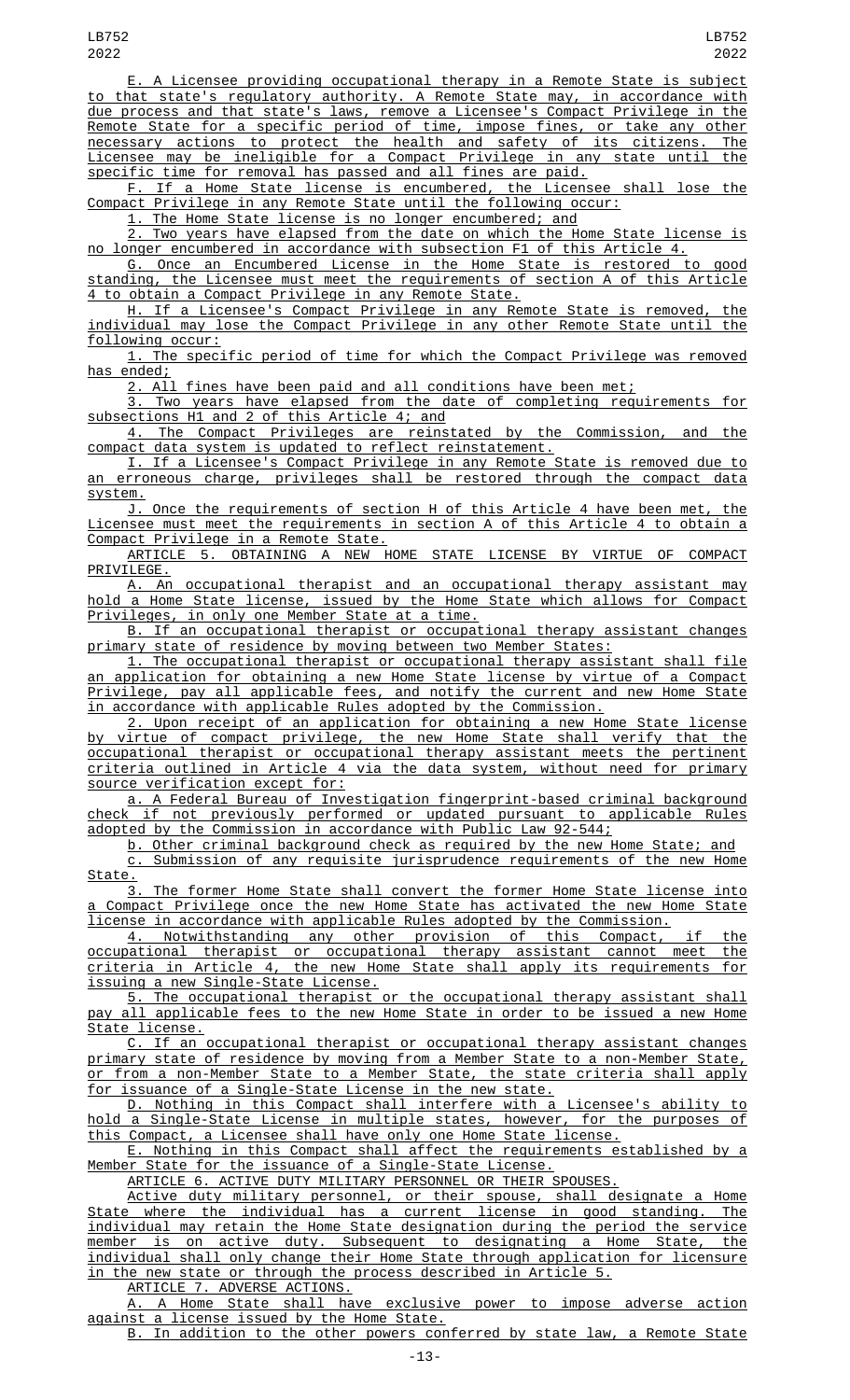shall have the authority, in accordance with existing state due process law, to:

Take adverse action against an occupational therapist's or occupational therapy assistant's Compact Privilege within that Member State.

2. Issue subpoenas for both hearings and investigations that require the attendance and testimony of witnesses as well as the production of evidence. Subpoenas issued by a licensing board in a Member State for the attendance and testimony of witnesses or the production of evidence from another Member State shall be enforced in the latter state by any court of competent jurisdiction, according to the practice and procedure of that court applicable to subpoenas issued in proceedings pending before it. The issuing authority shall pay any witness fees, travel expenses, mileage, and other fees required by the service statutes of the state in which the witnesses or evidence are located.

C. For purposes of taking adverse action, the Home State shall give the same priority and effect to reported conduct received from a Member State as it would if the conduct had occurred within the Home State. In so doing, the Home State shall apply its own state laws to determine appropriate action.

D. The Home State shall complete any pending investigations of an occupational therapist or occupational therapy assistant who changes primary state of residence during the course of the investigations. The Home State, where the investigations were initiated, shall also have the authority to take appropriate action and shall promptly report the conclusions of the investigations to the Commission data system. The Commission data system administrator shall promptly notify the new Home State of any adverse actions.

E. A Member State, if otherwise permitted by state law, may recover from the affected occupational therapist or occupational therapy assistant the costs of investigations and disposition of cases resulting from any adverse action taken against that occupational therapist or occupational therapy assistant.

F. A Member State may take adverse action based on the factual findings of the Remote State, provided that the Member State follows its own procedures for taking the adverse action.

G. Joint Investigations.

1. In addition to the authority granted to a Member State by its respective state occupational therapy laws and regulations or other applicable State law, any Member State may participate with other Member States in joint investigations of Licensees.

2. Member States shall share any investigative, litigation, or compliance materials in furtherance of any joint or individual investigation initiated under this Compact.

H. If an adverse action is taken by the Home State against an occupational therapist's or occupational therapy assistant's license, the occupational therapist's or occupational therapy assistant's Compact Privilege in all other Member States shall be deactivated until all encumbrances have been removed from the state license. All Home State disciplinary orders that impose adverse action against an occupational therapist's or occupational therapy assistant's license shall include a statement that the occupational therapist's or occupational therapy assistant's Compact Privilege is deactivated in all Member **States during the pendency of the order.** 

I. If a Member State takes adverse action, it shall promptly notify the administrator of the data system. The administrator of the data system shall promptly notify the Home State of any adverse actions by Remote States.

J. Nothing in this Compact shall override a Member State's decision that participation in an alternative program may be used in lieu of adverse action.

ARTICLE 8. ESTABLISHMENT OF THE OCCUPATIONAL THERAPY COMPACT COMMISSION. A. The Member States hereby create and establish a joint public agency known as the Occupational Therapy Interstate Compact Commission:

1. The Commission is an instrumentality of the Compact States.

2. Venue is proper and judicial proceedings by or against the Commission shall be brought solely and exclusively in a court of competent jurisdiction where the principal office of the Commission is located. The Commission may waive venue and jurisdictional defenses to the extent it adopts or consents to participate in alternative dispute resolution proceedings.

3. Nothing in this Compact shall be construed to be a waiver of sovereign immunity.

B. Membership, Voting, and Meetings.

1. Each Member State shall have and be limited to one delegate selected by that Member State's licensing board.

2. The delegate shall be either:

a. A current member of the licensing board, who is an occupational therapist, occupational therapy assistant, or public member; or

b. An administrator of the licensing board.

3. Any delegate may be removed or suspended from office as provided by the law of the state from which the delegate is appointed.

4. The Member State board shall fill any vacancy occurring in the Commission within ninety days.

5. Each delegate shall be entitled to one vote with regard to the promulgation of Rules and creation of bylaws and shall otherwise have an opportunity to participate in the business and affairs of the Commission. A delegate shall vote in person or by such other means as provided in the bylaws. The bylaws may provide for delegates' participation in meetings by telephone or other means of communication.

6. The Commission shall meet at least once during each calendar year. Additional meetings shall be held as set forth in the bylaws.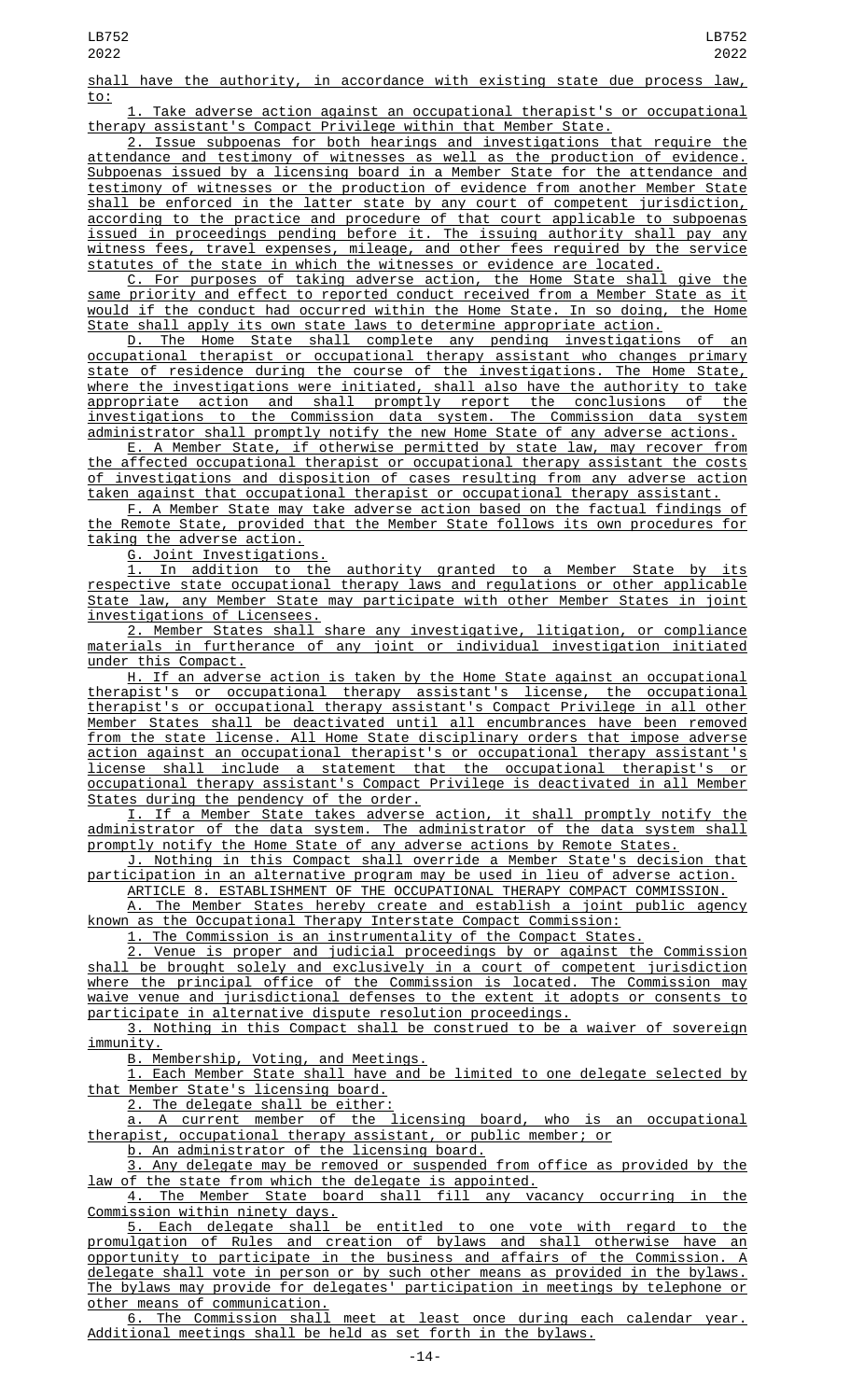The Commission shall establish by Rule a term of office for delegates.

C. The Commission shall have the following powers and duties:

1. Establish a Code of Ethics for the Commission;

2. Establish the fiscal year of the Commission;

3. Establish bylaws;

<u>4. Maintain its financial records in accordance with the bylaws;</u><br>5. Meet and take such actions as are <u>consistent with the pro</u>

Meet and take such actions as are consistent with the provisions of this Compact and the bylaws;

6. Promulgate uniform Rules to facilitate and coordinate implementation and administration of this Compact. The Rules shall have the force and effect of law and shall be binding in all Member States;

7. Bring and prosecute legal proceedings or actions in the name of the Commission, provided that the standing of any state licensing board to sue or be sued under applicable law shall not be affected;

8. Purchase and maintain insurance and bonds;

9. Borrow, accept, or contract for services of personnel, including, but not limited to, employees of a Member State;

10. Hire employees, elect or appoint officers, fix compensation, define duties, grant such individuals appropriate authority to carry out the purposes of this Compact, and to establish the Commission's personnel policies and programs relating to conflicts of interest, qualifications of personnel, and other related personnel matters;

11. Accept any and all appropriate donations and grants of money, equipment, supplies, materials, and services, and to receive, utilize, and dispose of the same; provided that at all times the Commission shall avoid any appearance of impropriety or conflict of interest;

12. Lease, purchase, accept appropriate gifts or donations of, or otherwise to own, hold, improve, or use, any property, real, personal, or mixed; provided that at all times the Commission shall avoid any appearance of impropriety;

13. Sell, convey, mortgage, pledge, lease, exchange, abandon, or otherwise dispose of any property real, personal, or mixed;

14. Establish a budget and make expenditures;

15. Borrow money;

16. Appoint committees, including standing committees composed of members, state regulators, state legislators or their representatives, and consumer representatives, and such other interested persons as may be designated in this Compact and the bylaws;

17. Provide and receive information from, and cooperate with, law enforcement agencies;

18. Establish and elect an executive committee; and

19. Perform such other functions as may be necessary or appropriate to achieve the purposes of this Compact consistent with the state regulation of occupational therapy licensure and practice.

D. The Executive Committee.

The executive committee shall have the power to act on behalf of the Commission according to the terms of this Compact.

1. The executive committee shall be composed of nine members:

a. Seven voting members who are elected by the Commission from the current membership of the Commission;

b. One ex officio, nonvoting member from a recognized national occupational therapy professional association; and

c. One ex officio, nonvoting member from a recognized national occupational therapy certification organization.

2. The ex officio members will be selected by their respective organizations.

3. The Commission may remove any member of the executive committee as provided in bylaws.

4. The executive committee shall meet at least annually.

5. The executive committee shall have the following duties and responsibilities:

a. Recommend to the entire Commission changes to the Rules or bylaws, changes to this Compact, fees paid by Member States such as annual dues, and any Commission Compact fee charged to Licensees for the Compact Privilege;

b. Ensure Compact administration services are appropriately provided, contractual or otherwise;

c. Prepare and recommend the budget;

d. Maintain financial records on behalf of the Commission;

e. Monitor Compact compliance of Member States and provide compliance reports to the Commission;

f. Establish additional committees as necessary; and

g. Other duties as provided in Rules or bylaws.

E. Meetings of the Commission.

1. All meetings shall be open to the public, and public notice of meetings shall be given in the same manner as required under the Rulemaking provisions in Article 10.

2. The Commission or the executive committee or other committees of the Commission may convene in a closed, nonpublic meeting if the Commission or executive committee or other committees of the Commission must discuss:

a. Noncompliance of a Member State with its obligations under this Compact;

b. The employment, compensation, discipline, or other matters, practices, or procedures related to specific employees or other matters related to the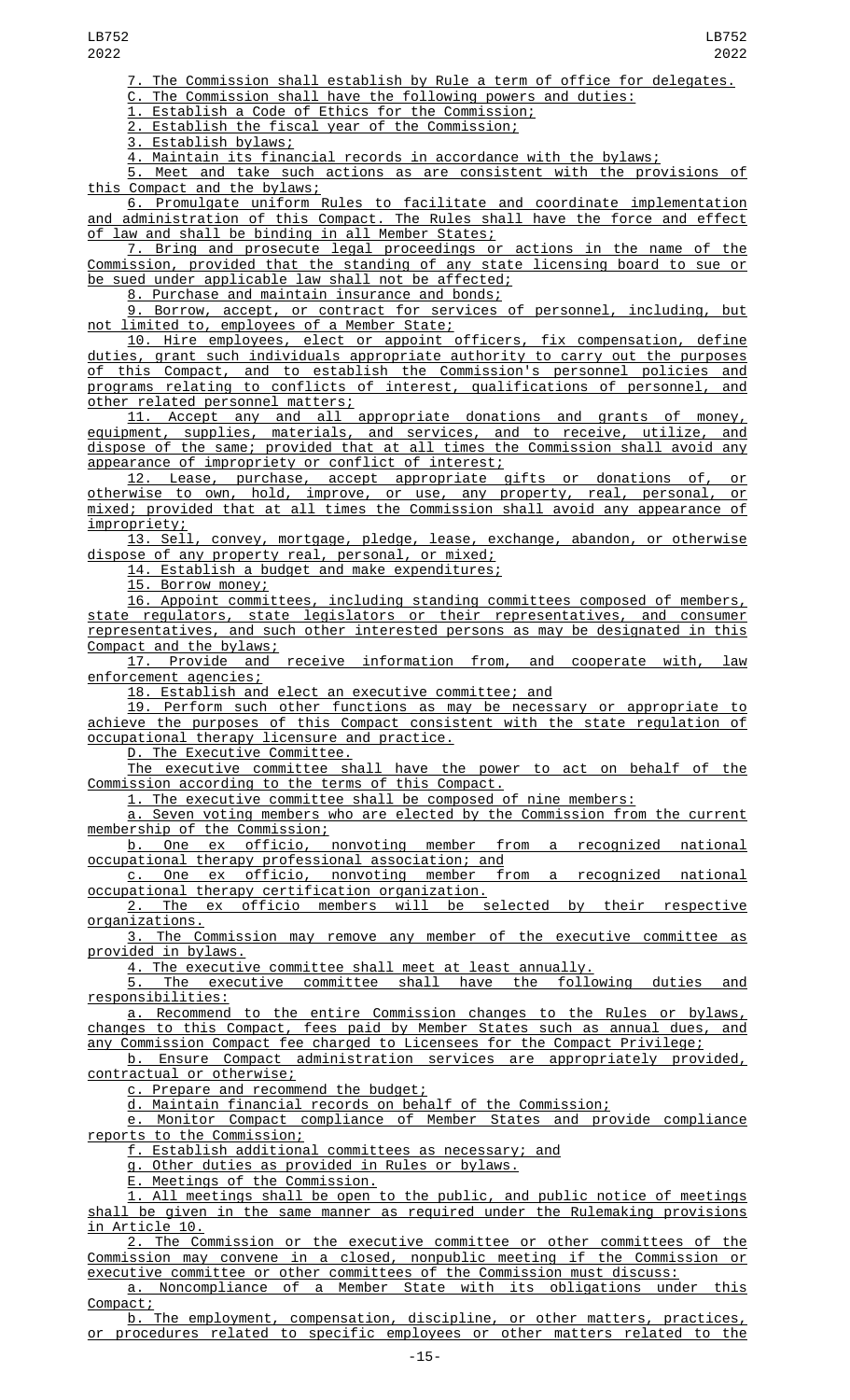Commission's internal personnel practices and procedures;

c. Current, threatened, or reasonably anticipated litigation;

d. Negotiation of contracts for the purchase, lease, or sale of goods, services, or real estate;

e. Accusing any person of a crime or formally censuring any person;

f. Disclosure of trade secrets or commercial or financial information that is privileged or confidential;

g. Disclosure of information of a personal nature where disclosure would constitute a clearly unwarranted invasion of personal privacy;

h. Disclosure of investigative records compiled for law enforcement purposes;

i. Disclosure of information related to any investigative reports prepared by or on behalf of or for use of the Commission or other committee charged with responsibility of investigation or determination of compliance issues pursuant to this Compact; or

j. Matters specifically exempted from disclosure by federal or Member State statute.

3. If a meeting, or portion of a meeting, is closed pursuant to this provision, the Commission's legal counsel or designee shall certify that the meeting may be closed and shall reference each relevant exempting provision.

4. The Commission shall keep minutes that fully and clearly describe all matters discussed in a meeting and shall provide a full and accurate summary of actions taken, and the reasons therefor, including a description of the views expressed. All documents considered in connection with an action shall be identified in such minutes. All minutes and documents of a closed meeting shall remain under seal, subject to release by a majority vote of the Commission or order of a court of competent jurisdiction.

F. Financing of the Commission.

1. The Commission shall pay, or provide for the payment of, the reasonable expenses of its establishment, organization, and ongoing activities.

2. The Commission may accept any and all appropriate revenue sources, donations, and grants of money, equipment, supplies, materials, and services.

3. The Commission may levy on and collect an annual assessment from each Member State or impose fees on other parties to cover the cost of the operations and activities of the Commission and its staff, which must be in a total amount sufficient to cover its annual budget as approved by the Commission each year for which revenue is not provided by other sources. The aggregate annual assessment amount shall be allocated based upon a formula to be determined by the Commission, which shall promulgate a Rule binding upon all Member States.

4. The Commission shall not incur obligations of any kind prior to securing the funds adequate to meet the same; nor shall the Commission pledge the credit of any of the Member States, except by and with the authority of the <u>Member State.</u>

5. The Commission shall keep accurate accounts of all receipts and disbursements. The receipts and disbursements of the Commission shall be subject to the audit and accounting procedures established under its bylaws. However, all receipts and disbursements of funds handled by the Commission shall be audited yearly by a certified or licensed public accountant, and the report of the audit shall be included in and become part of the annual report of the Commission.

G. Qualified Immunity, Defense, and Indemnification.

1. The members, officers, executive director, employees, and representatives of the Commission shall have no greater liability than a state employee would have under the same or similar circumstances, either personally or in their official capacity, for any claim for damage to or loss of property or personal injury or other civil liability caused by or arising out of any actual or alleged act, error, or omission that occurred, or that the person against whom the claim is made had a reasonable basis for believing occurred, within the scope of Commission employment, duties, or responsibilities; provided that nothing in this paragraph shall be construed to protect any such person from suit or liability for any damage, loss, injury, or liability caused by the intentional or willful or wanton misconduct of that person.

2. The Commission shall defend any member, officer, executive director, employee, or representative of the Commission in any civil action seeking to impose liability arising out of any actual or alleged act, error, or omission that occurred within the scope of Commission employment, duties, or responsibilities, or that the person against whom the claim is made had a reasonable basis for believing occurred within the scope of Commission employment, duties, or responsibilities; provided that nothing herein shall be construed to prohibit that person from retaining his or her own counsel; and provided further, that the actual or alleged act, error, or omission did not result from that person's intentional or willful or wanton misconduct.

3. The Commission shall indemnify and hold harmless any member, officer, executive director, employee, or representative of the Commission for the amount of any settlement or judgment obtained against that person arising out of any actual or alleged act, error, or omission that occurred within the scope of Commission employment, duties, or responsibilities, or that such person had a reasonable basis for believing occurred within the scope of Commission employment, duties, or responsibilities; provided that the actual or alleged act, error, or omission did not result from the intentional or willful or wanton misconduct of that person.

ARTICLE 9. DATA SYSTEM.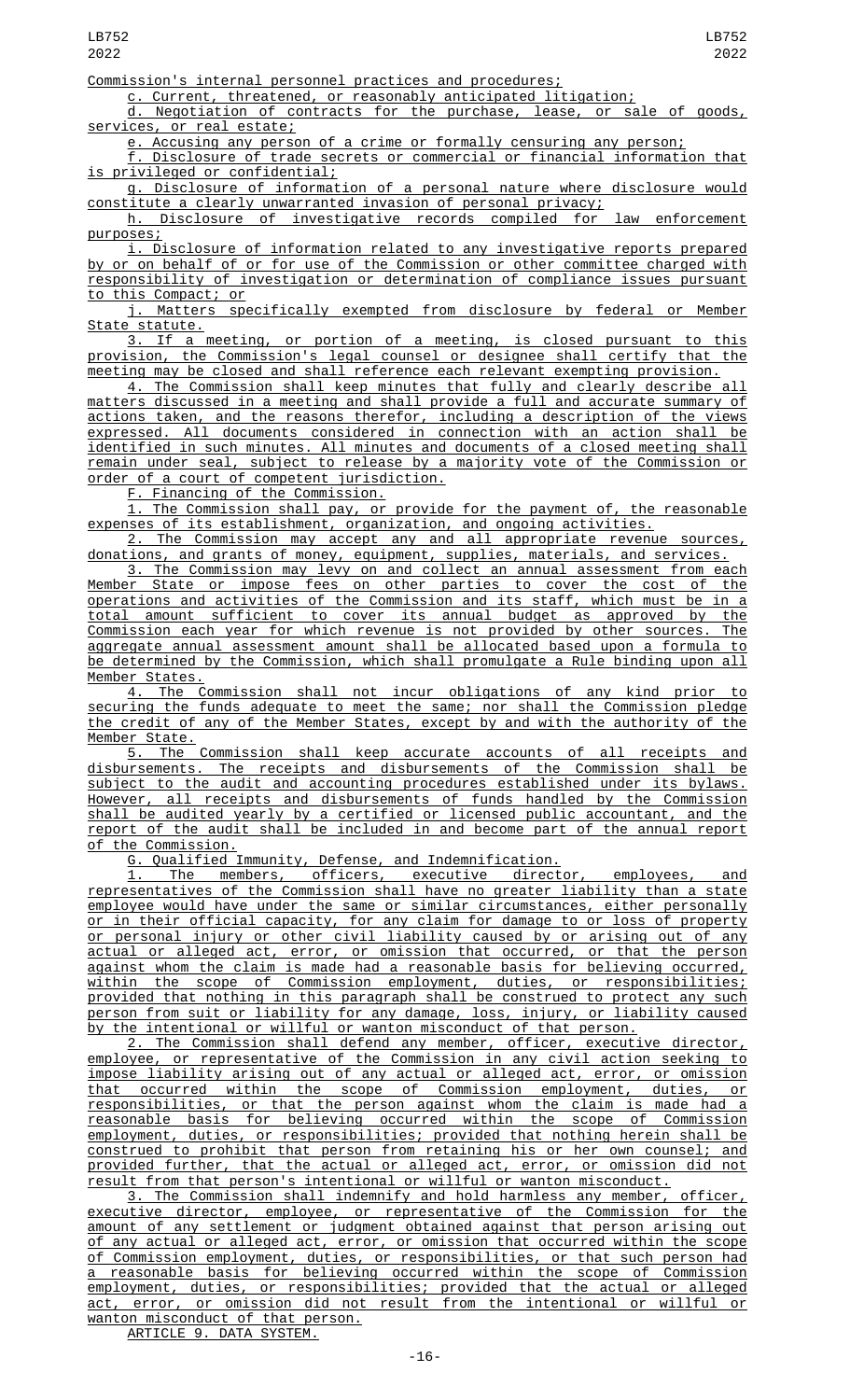LB752 2022

The Commission shall provide for the development, maintenance, and utilization of a coordinated database and reporting system containing licensure, adverse action, and investigative information on all licensed individuals in Member States.

B. A Member State shall submit a uniform data set to the data system on all individuals to whom this Compact is applicable utilizing a unique identifier as required by the Rules of the Commission, including:

1. Identifying information;

<u>2. Licensure data;</u>

<u>3. Adverse actions against a license or Compact Privilege;</u><br>4. Nonconfidential information related to alternative 4. Nonconfidential information related to alternative program participation;

5. Any denial of application for licensure, and the reason for such denial;

6. Other information that may facilitate the administration of this Compact, as determined by the Rules of the Commission; and

7. Current significant investigative information.

C. Current significant investigative information and other investigative information pertaining to a Licensee in any Member State will only be available to other Member States.

D. The Commission shall promptly notify all Member States of any adverse action taken against a Licensee or an individual applying for a license. Adverse action information pertaining to a Licensee in any Member State will be available to any other Member State.

E. Member States contributing information to the data system may designate information that may not be shared with the public without the express permission of the contributing state.

F. Any information submitted to the data system that is subsequently required to be expunged by the laws of the Member State contributing the information shall be removed from the data system.

ARTICLE 10. RULEMAKING.

A. The Commission shall exercise its Rulemaking powers pursuant to the criteria set forth in this Article and the Rules adopted thereunder. Rules and amendments shall become binding as of the date specified in each Rule or amendment.

B. The Commission shall promulgate reasonable rules in order to effectively and efficiently achieve the purposes of the Compact. Notwithstanding the foregoing, in the event the Commission exercises its rulemaking authority in a manner that is beyond the scope of the purposes of the Compact, or the powers granted hereunder, then such an action by the Commission shall be invalid and have no force and effect.

C. If a majority of the legislatures of the Member States rejects a Rule, by enactment of a statute or resolution in the same manner used to adopt this Compact within four years of the date of adoption of the Rule, then such Rule shall have no further force and effect in any Member State.

D. Rules or amendments to the Rules shall be adopted at a regular or special meeting of the Commission.

E. Prior to promulgation and adoption of a final Rule or Rules by the Commission, and at least thirty days in advance of the meeting at which the Rule will be considered and voted upon, the Commission shall file a Notice of Proposed Rulemaking:

1. On the website of the Commission or other publicly accessible platform; and

2. On the website of each Member State occupational therapy licensing board or other publicly accessible platform or the publication in which each State would otherwise publish proposed Rules.

<u>F. The Notice of Proposed Rulemaking shall include:</u><br>1. The proposed time, date, and location of the me

The proposed time, date, and location of the meeting in which the Rule will be considered and voted upon;

2. The text of the proposed Rule or amendment and the reason for the proposed Rule;

3. A request for comments on the proposed Rule from any interested person; and

4. The manner in which interested persons may submit notice to the Commission of their intention to attend the public hearing and any written comments.

G. Prior to adoption of a proposed Rule, the Commission shall allow persons to submit written data, facts, opinions, and arguments, which shall be made available to the public.

H. The Commission shall grant an opportunity for a public hearing before it adopts a Rule or amendment if a hearing is requested by:

1. At least twenty-five persons;

2. A State or federal governmental subdivision or agency; or

3. An association or organization having at least twenty-five members.

I. If a hearing is held on the proposed Rule or amendment, the Commission shall publish the place, time, and date of the scheduled public hearing. If the hearing is held via electronic means, the Commission shall publish the mechanism for access to the electronic hearing.

1. All persons wishing to be heard at the hearing shall notify the executive director of the Commission or other designated member in writing of their desire to appear and testify at the hearing not less than five business days before the scheduled date of the hearing.

2. Hearings shall be conducted in a manner providing each person who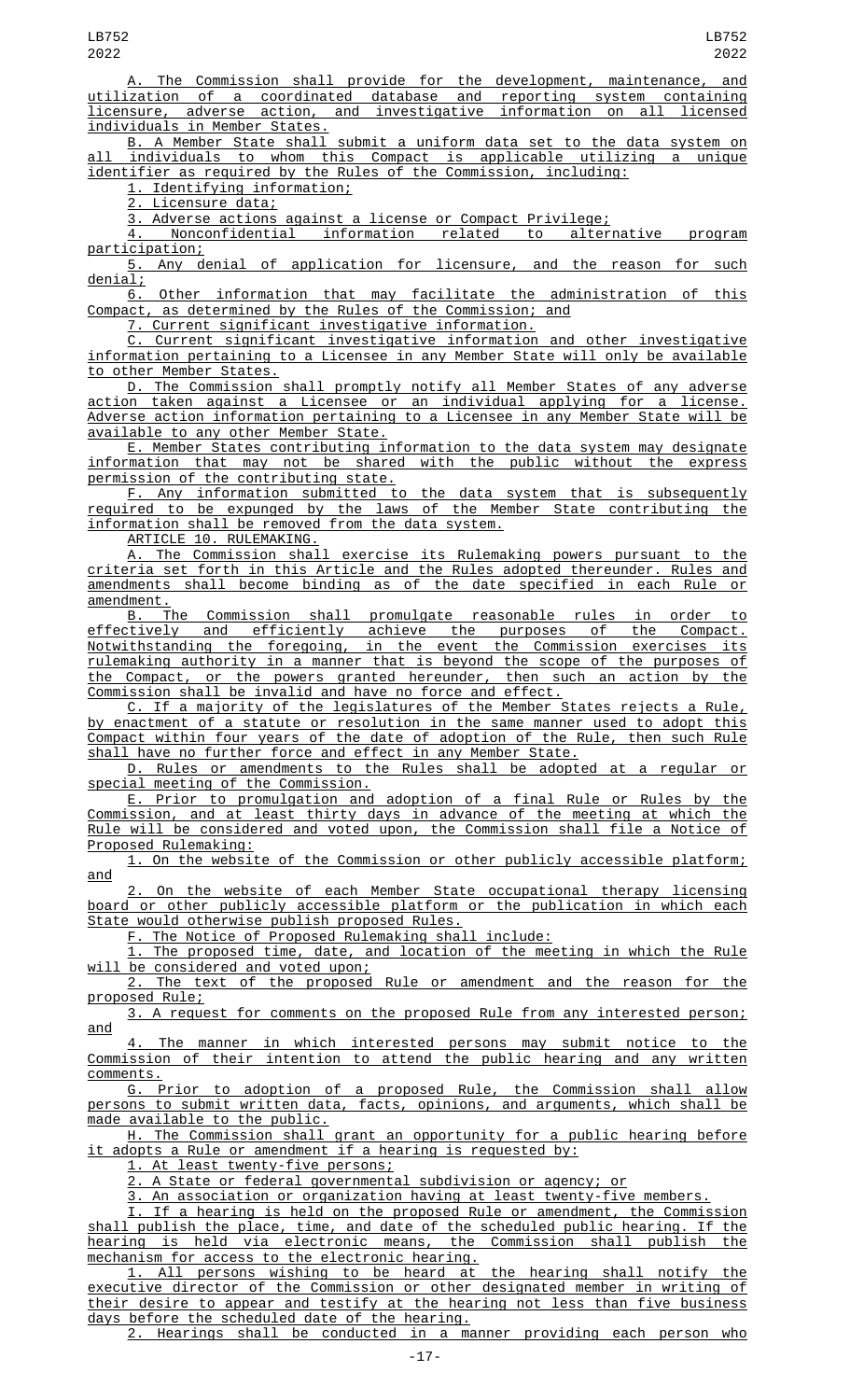LB752 2022

wishes to comment a fair and reasonable opportunity to comment orally or in

 $\frac{\text{writing.}}{3.}$ All hearings will be recorded. A copy of the recording will be made available on request.

4. Nothing in this Article shall be construed as requiring a separate hearing on each Rule.

Rules may be grouped for the convenience of the Commission at hearings required by this Article.

J. Following the scheduled hearing date, or by the close of business on the scheduled hearing date if the hearing was not held, the Commission shall consider all written and oral comments received.

K. If no written notice of intent to attend the public hearing by interested parties is received, the Commission may proceed with promulgation of the proposed Rule without a public hearing.

The Commission shall, by majority vote of all members, take final action on the proposed Rule and shall determine the effective date of the Rule, if any, based on the Rulemaking record and the full text of the Rule.

M. Upon determination that an emergency exists, the Commission may consider and adopt an emergency Rule without prior notice, opportunity for comment, or hearing; provided that the usual Rulemaking procedures provided in this Compact and in this Article shall be retroactively applied to the Rule as soon as reasonably possible, in no event later than ninety days after the effective date of the Rule. For the purposes of this provision, an emergency Rule is one that must be adopted immediately in order to:

1. Meet an imminent threat to public health, safety, or welfare;

2. Prevent a loss of Commission or Member State funds;

3. Meet a deadline for the promulgation of an administrative Rule that is established by federal law or Rule; or

4. Protect public health and safety.

N. The Commission or an authorized committee of the Commission may direct revisions to a previously adopted Rule or amendment for purposes of correcting typographical errors, errors in format, errors in consistency, or grammatical errors. Public notice of any revisions shall be posted on the website of the Commission. The revision shall be subject to challenge by any person for a period of thirty days after posting. The revision may be challenged only on grounds that the revision results in a material change to a Rule. A challenge shall be made in writing and delivered to the chair of the Commission prior to the end of the notice period. If no challenge is made, the revision will take effect without further action. If the revision is challenged, the revision may not take effect without the approval of the Commission.

ARTICLE 11. OVERSIGHT, DISPUTE RESOLUTION, AND ENFORCEMENT.

A. Oversight.

1. The executive, legislative, and judicial branches of state government in each Member State shall enforce this Compact and take all actions necessary and appropriate to effectuate this Compact's purposes and intent. The provisions of this Compact and the Rules promulgated hereunder shall have standing as statutory law.

2. All courts shall take judicial notice of this Compact and the Rules in any judicial or administrative proceeding in a Member State pertaining to the subject matter of this Compact which may affect the powers, responsibilities, or actions of the Commission.

3. The Commission shall be entitled to receive service of process in any such proceeding and shall have standing to intervene in such a proceeding for all purposes. Failure to provide service of process to the Commission shall render a judgment or order void as to the Commission, this Compact, or promulgated Rules.

B. Default, Technical Assistance, and Termination.

1. If the Commission determines that a Member State has defaulted in the performance of its obligations or responsibilities under this Compact or the promulgated Rules, the Commission shall:

a. Provide written notice to the defaulting state and other Member States of the nature of the default, the proposed means of curing the default, and any other action to be taken by the Commission; and

b. Provide remedial training and specific technical assistance regarding the default.

2. If a state in default fails to cure the default, the defaulting state may be terminated from this Compact upon an affirmative vote of a majority of the Member States, and all rights, privileges, and benefits conferred by this Compact may be terminated on the effective date of termination. A cure of the default does not relieve the offending state of obligations or liabilities incurred during the period of default.

3. Termination of membership in this Compact shall be imposed only after all other means of securing compliance have been exhausted. Notice of intent to suspend or terminate shall be given by the Commission to the governor, the majority and minority leaders of the defaulting State's legislature, and each of the Member States.

4. A state that has been terminated is responsible for all assessments, obligations, and liabilities incurred through the effective date of <u>obligations, and liabilities incurred through the effective date of</u><br>termination, including obligations that extend beyond the effective date of termination.

5. The Commission shall not bear any costs related to a state that is found to be in default or that has been terminated from this Compact, unless agreed upon in writing between the Commission and the defaulting state.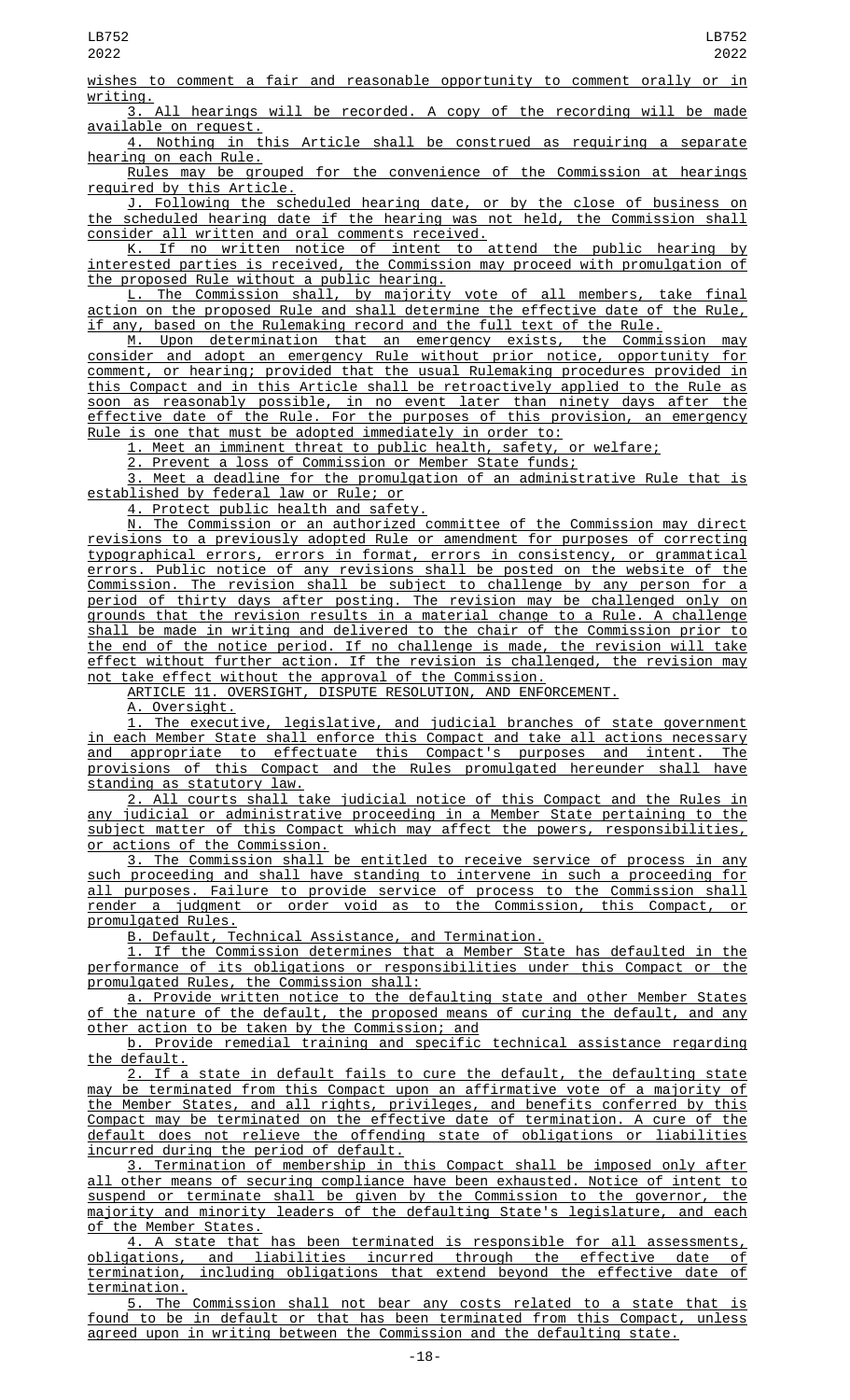6. The defaulting state may appeal the action of the Commission by petitioning the United States District Court for the District of Columbia or the federal district where the Commission has its principal offices. The prevailing member shall be awarded all costs of such litigation, including reasonable attorney's fees.

C. Dispute Resolution.

1. Upon request by a Member State, the Commission shall attempt to resolve disputes related to this Compact that arise among Member States and between Member and non-Member States.

2. The Commission shall promulgate a Rule providing for both mediation and binding dispute resolution for disputes as appropriate.

D. Enforcement.

1. The Commission, in the reasonable exercise of its discretion, shall enforce the provisions and Rules of this Compact.

2. By majority vote, the Commission may initiate legal action in the United States District Court for the District of Columbia or the federal district where the Commission has its principal offices against a Member State in default to enforce compliance with the provisions of this Compact and its promulgated Rules and bylaws. The relief sought may include both injunctive relief and damages. In the event judicial enforcement is necessary, the prevailing member shall be awarded all costs of such litigation, including reasonable attorney's fees.

3. The remedies herein shall not be the exclusive remedies of the Commission. The Commission may pursue any other remedies available under federal or State law.

ARTICLE 12. DATE OF IMPLEMENTATION OF THE INTERSTATE COMMISSION FOR OCCUPATIONAL THERAPY PRACTICE AND ASSOCIATED RULES, WITHDRAWAL, AND AMENDMENT.

A. This Compact shall come into effect on the date on which this Compact statute is enacted into law in the tenth Member State. The provisions, which become effective at that time, shall be limited to the powers granted to the Commission relating to assembly and the promulgation of Rules. Thereafter, the Commission shall meet and exercise Rulemaking powers necessary to the implementation and administration of this Compact.

B. Any state that joins this Compact subsequent to the Commission's initial adoption of the Rules shall be subject to the Rules as they exist on the date on which this Compact becomes law in that state. Any Rule that has been previously adopted by the Commission shall have the full force and effect of law on the day this Compact becomes law in that State.

C. Any Member State may withdraw from this Compact by enacting a statute repealing the same.

1. A Member State's withdrawal shall not take effect until six months after enactment of the repealing statute.

2. Withdrawal shall not affect the continuing requirement of the withdrawing state's occupational therapy licensing board to comply with the investigative and adverse action reporting requirements of this Compact prior to the effective date of withdrawal.

D. Nothing contained in this Compact shall be construed to invalidate or prevent any occupational therapy licensure agreement or other cooperative arrangement between a Member State and a non-Member State that does not conflict with the provisions of this Compact.

E. This Compact may be amended by the Member States. No amendment to this Compact shall become effective and binding upon any Member State until it is enacted into the laws of all Member States.

ARTICLE 13. CONSTRUCTION AND SEVERABILITY.

This Compact shall be liberally construed so as to effectuate the purposes thereof. The provisions of this Compact shall be severable and if any phrase, clause, sentence, or provision of this Compact is declared to be contrary to the constitution of any Member State or of the United States or the applicability thereof to any government, agency, person, or circumstance is held invalid, the validity of the remainder of this Compact and the applicability thereof to any government, agency, person, or circumstance shall not be affected thereby. If this Compact shall be held contrary to the constitution of any Member State, this Compact shall remain in full force and effect as to the remaining Member States and in full force and effect as to the Member State affected as to all severable matters.

ARTICLE 14. BINDING EFFECT OF COMPACT AND OTHER LAWS.

A. A Licensee providing occupational therapy in a Remote State under the Compact Privilege shall function within the laws and regulations of the Remote State.

B. Nothing herein prevents the enforcement of any other law of a Member State that is not inconsistent with this Compact.

C. Any laws in a Member State in conflict with this Compact are superseded to the extent of the conflict.

D. Any lawful actions of the Commission, including all Rules and bylaws promulgated by the Commission, are binding upon the Member States.

E. All agreements between the Commission and the Member States are binding in accordance with their terms.

F. In the event any provision of this Compact exceeds the constitutional limits imposed on the legislature of any Member State, the provision shall be ineffective to the extent of the conflict with the constitutional provision in question in that Member State.

Sec. 3. Section 28-327, Revised Statutes Cumulative Supplement, 2020, is amended to read: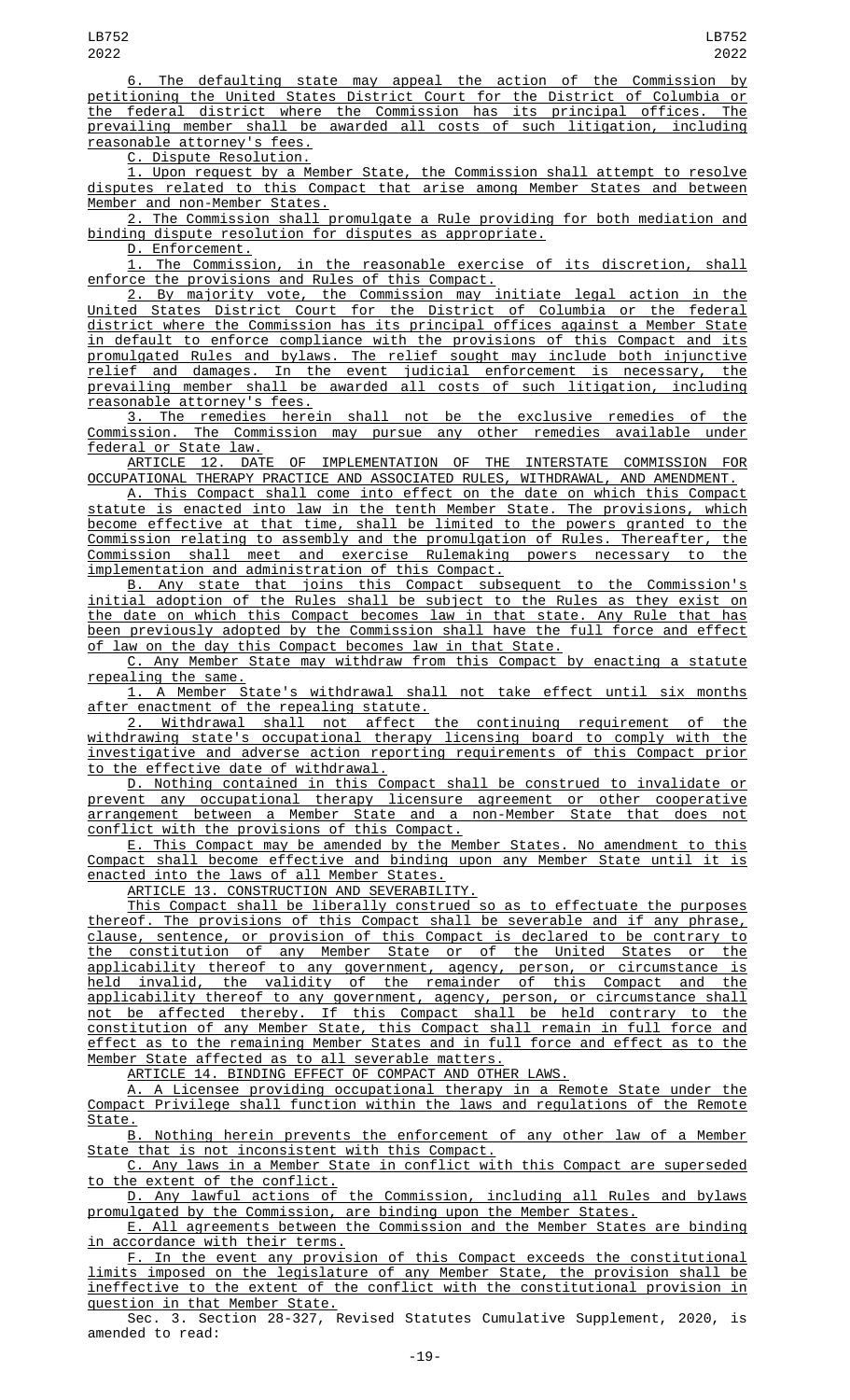28-327 No abortion shall be performed except with the voluntary and informed consent of the woman upon whom the abortion is to be performed. Except in the case of an emergency situation, consent to an abortion is voluntary and informed only if:

(1) The woman is told the following by the physician who is to perform the abortion, by the referring physician, or by a physician assistant or registered nurse licensed under the Uniform Credentialing Act who is an agent of either physician, at least twenty-four hours before the abortion:

(a) The particular medical risks associated with the particular abortion procedure to be employed including, when medically accurate, the risks of infection, hemorrhage, perforated uterus, danger to subsequent pregnancies, and infertility;

(b) The probable gestational age of the unborn child at the time the abortion is to be performed;

(c) The medical risks associated with carrying her child to term;

(d) That she cannot be forced or required by anyone to have an abortion and is free to withhold or withdraw her consent for an abortion; and

(e) Research indicates that mifepristone alone is not always effective in ending a pregnancy. You may still have a viable pregnancy after taking mifepristone. If you change your mind and want to continue your pregnancy after taking mifepristone, information on finding immediate medical assistance is available on the website of the Department of Health and Human Services.

The person providing the information specified in this subdivision to the person upon whom the abortion is to be performed shall be deemed qualified to so advise and provide such information only if, at a minimum, he or she has had training in each of the following subjects: Sexual and reproductive health; abortion technology; contraceptive technology; short-term counseling skills; community resources and referral; and informed consent. The physician or the physician's agent may provide this information by telephone without conducting a physical examination or tests of the patient, in which case the information required to be supplied may be based on facts supplied by the patient and whatever other relevant information is reasonably available to the physician or the physician's agent;

(2) The woman is informed by telephone or in person, by the physician who is to perform the abortion, by the referring physician, or by an agent of either physician, at least twenty-four hours before the abortion:

(a) The name of the physician who will perform the abortion;

(b) That medical assistance benefits may be available for prenatal care, childbirth, and neonatal care;

(c) That the father is liable to assist in the support of her child, even in instances in which the father has offered to pay for the abortion;

(d) That she has the right to review the printed materials described in section 28-327.01. The physician or his or her agent shall orally inform the woman that the materials have been provided by the Department of Health and Human Services and that they describe the unborn child, list agencies which offer alternatives to abortion, and include information on finding immediate medical assistance if she changes her mind after taking mifepristone and wants to continue her pregnancy. If the woman chooses to review the materials, they shall either be given to her at least twenty-four hours before the abortion or mailed to her at least seventy-two hours before the abortion by certified mail, restricted delivery to addressee, which means the postal employee can only deliver the mail to the addressee. The physician and his or her agent may disassociate themselves from the materials and may comment or refrain from commenting on them as they choose; and

(e) That she has the right to request a comprehensive list, compiled by the Department of Health and Human Services, of health care providers, facilities, and clinics that offer to have ultrasounds performed by a person at least as qualified as a registered nurse licensed under the Uniform Credentialing Act, including and specifying those that offer to perform such ultrasounds free of charge. The list shall be arranged geographically and shall include the name, address, hours of operation, and telephone number of each entity. If requested by the woman, the physician who is to perform the abortion, the referring physician, or his or her agent shall provide such a list as compiled by the department;

(3) If an ultrasound is used prior to the performance of an abortion, the physician who is to perform the abortion, the referring physician, or a physician assistant or registered nurse licensed under the Uniform Credentialing Act who is an agent of either physician, or any qualified agent of either physician, shall:

(a) Perform an ultrasound of the woman's unborn child of a quality consistent with standard medical practice in the community at least one hour prior to the performance of the abortion;

(b) Simultaneously display the ultrasound images so that the woman may choose to view the ultrasound images or not view the ultrasound images. The woman shall be informed that the ultrasound images will be displayed so that she is able to view them. Nothing in this subdivision shall be construed to require the woman to view the displayed ultrasound images; and

(c) If the woman requests information about the displayed ultrasound image, her questions shall be answered. If she requests a detailed, simultaneous, medical description of the ultrasound image, one shall be provided that includes the dimensions of the unborn child, the presence of cardiac activity, if present and viewable, and the presence of external members and internal organs, if present and viewable;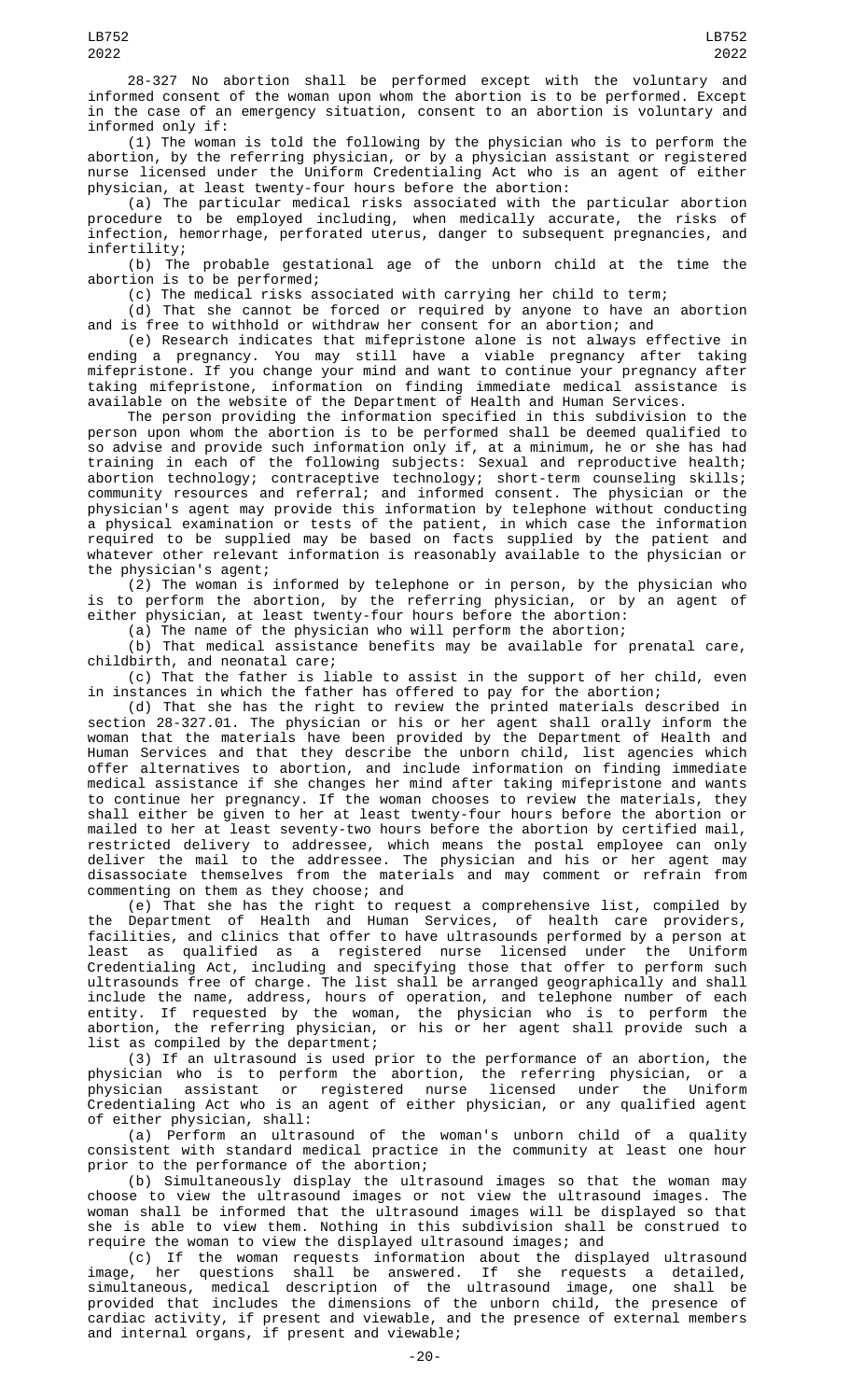(4) At least one hour prior to the performance of an abortion, a physician, psychiatrist, psychologist, mental health practitioner, physician registered nurse, or social worker licensed under the Uniform Credentialing Act or a professional counselor holding a privilege to practice in Nebraska under the Licensed Professional Counselors Interstate Compact has:

(a) Evaluated the pregnant woman to identify if the pregnant woman had the perception of feeling pressured or coerced into seeking or consenting to an abortion;

(b) Evaluated the pregnant woman to identify the presence of any risk factors associated with abortion;

(c) Informed the pregnant woman and the physician who is to perform the abortion of the results of the evaluation in writing. The written evaluation shall include, at a minimum, a checklist identifying both the positive and negative results of the evaluation for each risk factor associated with abortion and both the licensed person's written certification and the woman's written certification that the pregnant woman was informed of the risk factors associated with abortion as discussed; and

(d) Retained a copy of the written evaluation results in the pregnant woman's permanent record;

(5) If any risk factors associated with abortion were identified, the pregnant woman was informed of the following in such manner and detail that a reasonable person would consider material to a decision of undergoing an elective medical procedure:

(a) Each complication associated with each identified risk factor; and

(b) Any quantifiable risk rates whenever such relevant data exists;

(6) The physician performing the abortion has formed a reasonable medical judgment, documented in the permanent record, that:

(a) The preponderance of statistically validated medical studies demonstrates that the physical, psychological, and familial risks associated with abortion for patients with risk factors similar to the patient's risk factors are negligible risks;

(b) Continuance of the pregnancy would involve risk of injury to the physical or mental health of the pregnant woman greater than if the pregnancy were terminated by induced abortion; or

(c) Continuance of the pregnancy would involve less risk of injury to the physical or mental health of the pregnant woman than if the pregnancy were terminated by an induced abortion;

(7) The woman certifies in writing, prior to the abortion, that:

(a) The information described in subdivisions (1) and (2)(a), (b), and (c) of this section has been furnished her;

(b) She has been informed of her right to review the information referred to in subdivision (2)(d) of this section; and

(c) The requirements of subdivision (3) of this section have been performed if an ultrasound is performed prior to the performance of the abortion; and

(8) Prior to the performance of the abortion, the physician who is to perform the abortion or his or her agent receives a copy of the written certification prescribed by subdivision (7) of this section. The physician or his or her agent shall retain a copy of the signed certification form in the woman's medical record.

Sec. 4. Section 29-2261, Revised Statutes Cumulative Supplement, 2020, is amended to read:

29-2261 (1) Unless it is impractical to do so, when an offender has been convicted of a felony other than murder in the first degree, the court shall not impose sentence without first ordering a presentence investigation of the offender and according due consideration to a written report of such investigation. When an offender has been convicted of murder in the first degree and (a) a jury renders a verdict finding the existence of one or more aggravating circumstances as provided in section 29-2520 or (b)(i) the information contains a notice of aggravation as provided in section 29-1603 and (ii) the offender waives his or her right to a jury determination of the alleged aggravating circumstances, the court shall not commence the sentencing determination proceeding as provided in section 29-2521 without first ordering a presentence investigation of the offender and according due consideration to a written report of such investigation.

(2) A court may order a presentence investigation in any case, except in cases in which an offender has been convicted of a Class IIIA misdemeanor, a Class IV misdemeanor, a Class V misdemeanor, a traffic infraction, or any corresponding city or village ordinance.

(3) The presentence investigation and report shall include, when available, an analysis of the circumstances attending the commission of the crime, the offender's history of delinquency or criminality, physical and mental condition, family situation and background, economic status, education, occupation, and personal habits, and any other matters that the probation officer deems relevant or the court directs to be included. All local and state police agencies and Department of Correctional Services adult correctional facilities shall furnish to the probation officer copies of such criminal records, in any such case referred to the probation officer by the court of proper jurisdiction, as the probation officer shall require without cost to the court or the probation officer.

Such investigation shall also include:

(a) Any written statements submitted to the county attorney by a victim; and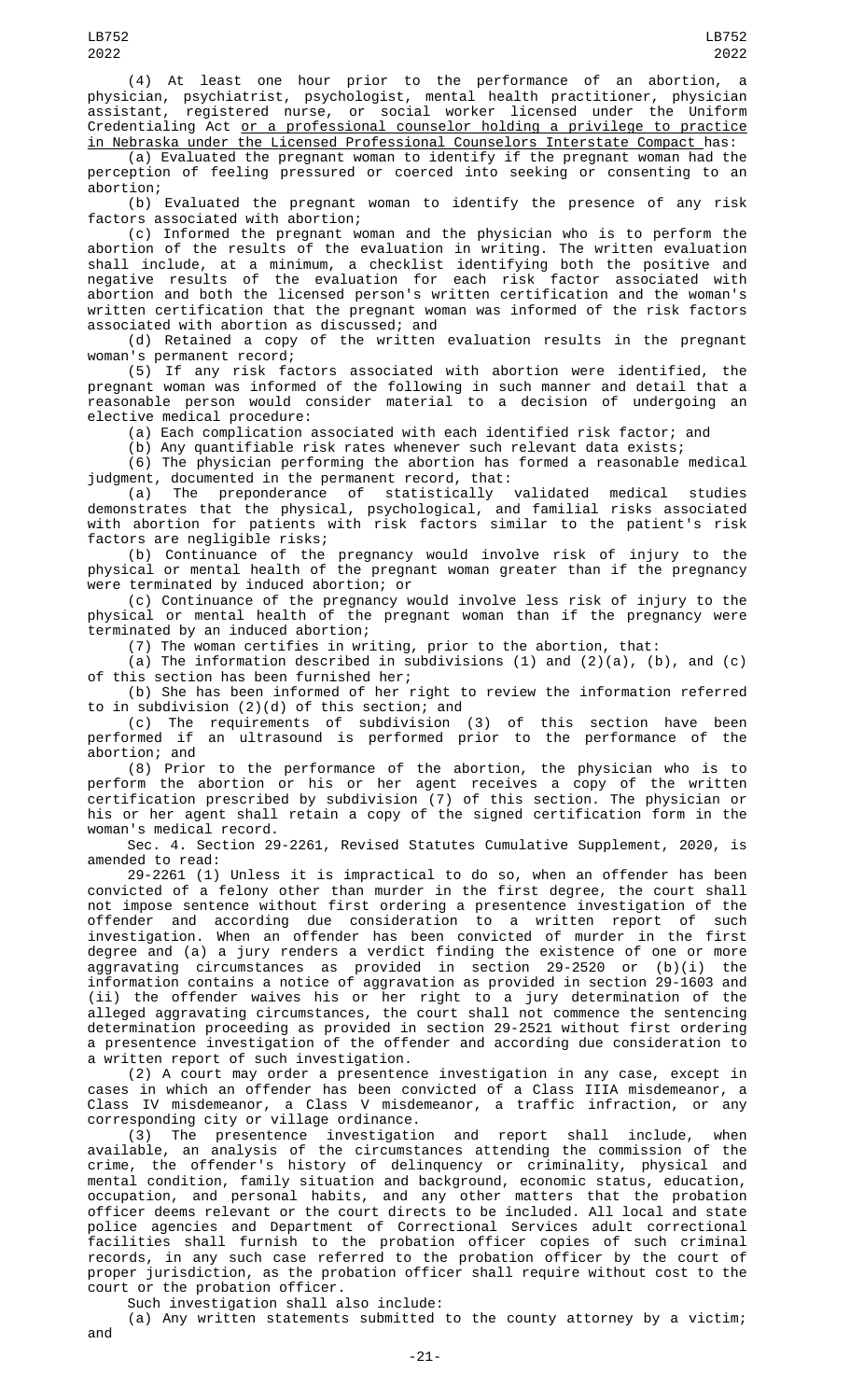(b) Any written statements submitted to the probation officer by a victim. (4) If there are no written statements submitted to the probation officer,<br>he or she shall certify to the court that: she shall certify to the court that:

(a) He or she has attempted to contact the victim; and

(b) If he or she has contacted the victim, such officer offered to accept the written statements of the victim or to reduce such victim's oral statements to writing.

For purposes of subsections (3) and (4) of this section, the term victim shall be as defined in section 29-119.

(5) Before imposing sentence, the court may order the offender to submit to psychiatric observation and examination for a period of not exceeding sixty days or such longer period as the court determines to be necessary for that purpose. The offender may be remanded for this purpose to any available clinic or mental hospital, or the court may appoint a qualified psychiatrist to make the examination. The report of the examination shall be submitted to the court.

(6)(a) Any presentence report, substance abuse evaluation, or psychiatric examination shall be privileged and shall not be disclosed directly or indirectly to anyone other than a judge; probation officers to whom an offender's file is duly transferred; the probation administrator or his or her designee; alcohol and drug counselors, mental health practitioners, psychiatrists, and psychologists licensed or certified under the Uniform Credentialing Act to conduct substance abuse evaluations and treatment; or others entitled by law to receive such information, including personnel and mental health professionals for the Nebraska State Patrol specifically assigned to sex offender registration and community notification for the sole purpose of using such report, evaluation, or examination for assessing risk and for community notification of registered sex offenders.

(b) For purposes of this subsection, mental health professional means (i) a practicing physician licensed to practice medicine in this state under the Medicine and Surgery Practice Act, (ii) a practicing psychologist licensed to engage in the practice of psychology in this state as provided in section 38-3111 or as provided under similar provisions of the Psychology Interjurisdictional Compact, or (iii) a practicing mental health professional licensed or certified in this state as provided in the Mental Health Practice Act, or (iv) a practicing professional counselor holding a privilege to practice in Nebraska under the Licensed Professional Counselors Interstate Compact.

(7) The court shall permit inspection of the presentence report, substance abuse evaluation, or psychiatric examination or parts of the report, evaluation, or examination, as determined by the court, by the prosecuting attorney and defense counsel. Beginning July 1, 2016, such inspection shall be by electronic access only unless the court determines such access is not available to the prosecuting attorney or defense counsel. The State Court Administrator shall determine and develop the means of electronic access to such presentence reports, evaluations, and examinations. Upon application by the prosecuting attorney or defense counsel, the court may order that addresses, telephone numbers, and other contact information for victims or witnesses named in the report, evaluation, or examination be redacted upon a showing by a preponderance of the evidence that such redaction is warranted in the interests of public safety. The court may permit inspection of the presentence report, substance abuse evaluation, or psychiatric examination or examination of parts of the report, evaluation, or examination by any other person having a proper interest therein whenever the court finds it is in the best interest of a particular offender. The court may allow fair opportunity for an offender to provide additional information for the court's consideration.

(8) If an offender is sentenced to imprisonment, a copy of the report of any presentence investigation, substance abuse evaluation, or psychiatric examination shall be transmitted immediately to the Department of Correctional Services. Upon request, the Board of Parole or the Division of Parole Supervision may receive a copy of the report from the department.

(9) Notwithstanding subsections (6) and (7) of this section, the Supreme Court or an agent of the Supreme Court acting under the direction and supervision of the Chief Justice shall have access to psychiatric examinations, substance abuse evaluations, and presentence investigations and reports for research purposes. The Supreme Court and its agent shall treat such information as confidential, and nothing identifying any individual shall be released.

Sec. 5. Section 38-101, Revised Statutes Supplement, 2021, is amended to read:

38-101 Sections 38-101 to 38-1,146 and section 6 of this act and the following practice acts shall be known and may be cited as the Uniform Credentialing Act:

(1) The Advanced Practice Registered Nurse Practice Act;

(2) The Alcohol and Drug Counseling Practice Act;

(3) The Athletic Training Practice Act;

(4) The Audiology and Speech-Language Pathology Practice Act;

(5) The Certified Nurse Midwifery Practice Act;

(6) The Certified Registered Nurse Anesthetist Practice Act;

(7) The Chiropractic Practice Act;

(8) The Clinical Nurse Specialist Practice Act;

(9) The Cosmetology, Electrology, Esthetics, Nail Technology, and Body Art Practice Act;

(10) The Dentistry Practice Act;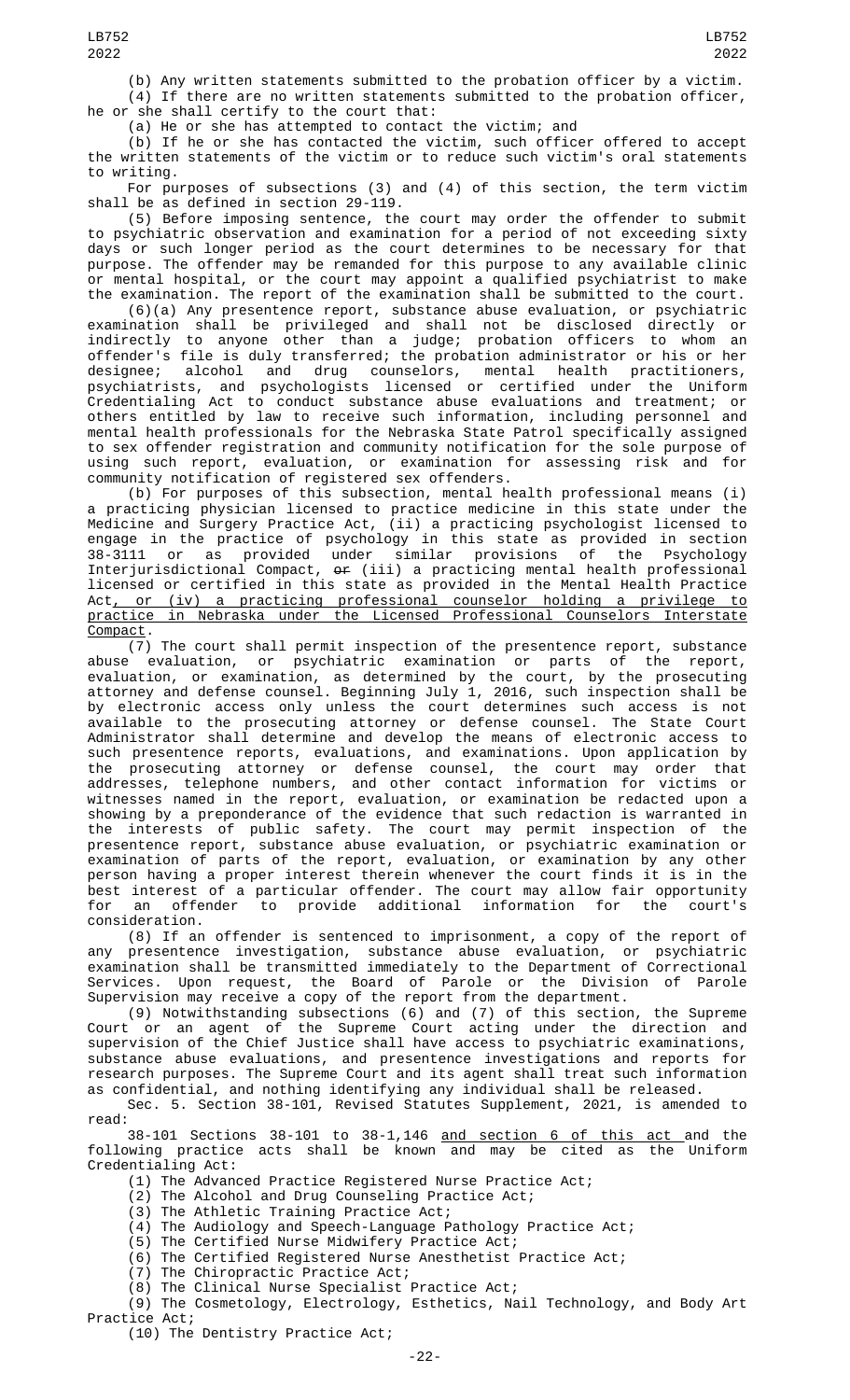(11) The Dialysis Patient Care Technician Registration Act; (12) The Emergency Medical Services Practice Act; The Environmental Health Specialists Practice Act; (14) The Funeral Directing and Embalming Practice Act; (15) The Genetic Counseling Practice Act; LB752 2022 LB752 2022

(16) The Hearing Instrument Specialists Practice Act;

(17) The Licensed Practical Nurse-Certified Practice Act until November 1,

2017;

(18) The Massage Therapy Practice Act;

(19) The Medical Nutrition Therapy Practice Act;

(20) The Medical Radiography Practice Act;

(21) The Medicine and Surgery Practice Act;

(22) The Mental Health Practice Act;

(23) The Nurse Practice Act;

(24) The Nurse Practitioner Practice Act;

(25) The Nursing Home Administrator Practice Act;

(26) The Occupational Therapy Practice Act; (27) The Optometry Practice Act;

(28) The Perfusion Practice Act;

(29) The Pharmacy Practice Act;

(30) The Physical Therapy Practice Act;

(31) The Podiatry Practice Act;

(32) The Psychology Practice Act;

(33) The Respiratory Care Practice Act;

(34) The Surgical First Assistant Practice Act; and

(35) The Veterinary Medicine and Surgery Practice Act.

If there is any conflict between any provision of sections 38-101 to 38-1,146 <u>and section 6 of this act </u>and any provision of a practice act, the provision of the practice act shall prevail except as otherwise specifically provided in section 38-129.02.

(1) For purposes of this section:

(a) Health care practitioner means a person licensed or certified under the Uniform Credentialing Act;

(b) Human stem cells means human cells, tissues, or cellular or tissuebased products, as defined in 21 C.F.R. 1271.3 as amended August 31, 2016, as published in the Federal Register at 81 Fed. Reg. 60223;

(c) Informed written consent related to stem-cell-based therapy means a signed writing executed by a patient that confirms that (i) a health care practitioner has explained the treatment, (ii) the treatment has not received the approval of the United States Food and Drug Administration, including for experimental use, and (iii) the patient understands that the treatment has not received such approval; and

(d) Stem-cell-based therapy means treatment using products derived from <u>human stem cells.</u>

(2) Any health care practitioner who performs stem-cell-based therapy shall, by informed written consent, communicate to any patient seeking stemcell-based therapy from such practitioner that it is not approved by the United States Food and Drug Administration.

(3) This section does not apply to a health care practitioner using stemcell-based therapy products that are approved by the United States Food and Drug Administration or stem-cell-based therapy for which the health care practitioner obtained approval for an investigational new drug or device from the United States Food and Drug Administration for use of human cells, tissues, or cellular or tissue-based products.

Sec. 7. Section 38-131, Revised Statutes Cumulative Supplement, 2020, is amended to read:

38-131 (1) An applicant for an initial license to practice as a registered nurse, a licensed practical nurse, a physical therapist, a physical therapy assistant, a psychologist, an advanced emergency medical technician, an emergency medical technician, <u>an audiologist, a speech-language pathologist, a</u> licensed independent mental health practitioner, an occupational therapist, an <u>occupational therapy assistant, o</u>r a paramedic or to practice a profession which is authorized to prescribe controlled substances shall be subject to a criminal background check. A criminal background check may also be required for initial licensure or reinstatement of a license governed by the Uniform Credentialing Act if a criminal background check is required by an interstate licensure compact. Except as provided in subsection (3) of this section, the applicant shall submit with the application a full set of fingerprints which shall be forwarded to the Nebraska State Patrol to be submitted to the Federal Bureau of Investigation for a national criminal history record information check. The applicant shall authorize release of the results of the national criminal history record information check to the department. The applicant shall pay the actual cost of the fingerprinting and criminal background check.

(2) This section shall not apply to a dentist who is an applicant for a dental locum tenens under section 38-1122, to a physician or osteopathic physician who is an applicant for a physician locum tenens under section 38-2036, or to a veterinarian who is an applicant for a veterinarian locum tenens under section 38-3335.

(3) An applicant for a temporary educational permit as defined in section 38-2019 shall have ninety days from the issuance of the permit to comply with subsection (1) of this section and shall have his or her permit suspended after such ninety-day period if the criminal background check is not complete or revoked if the criminal background check reveals that the applicant was not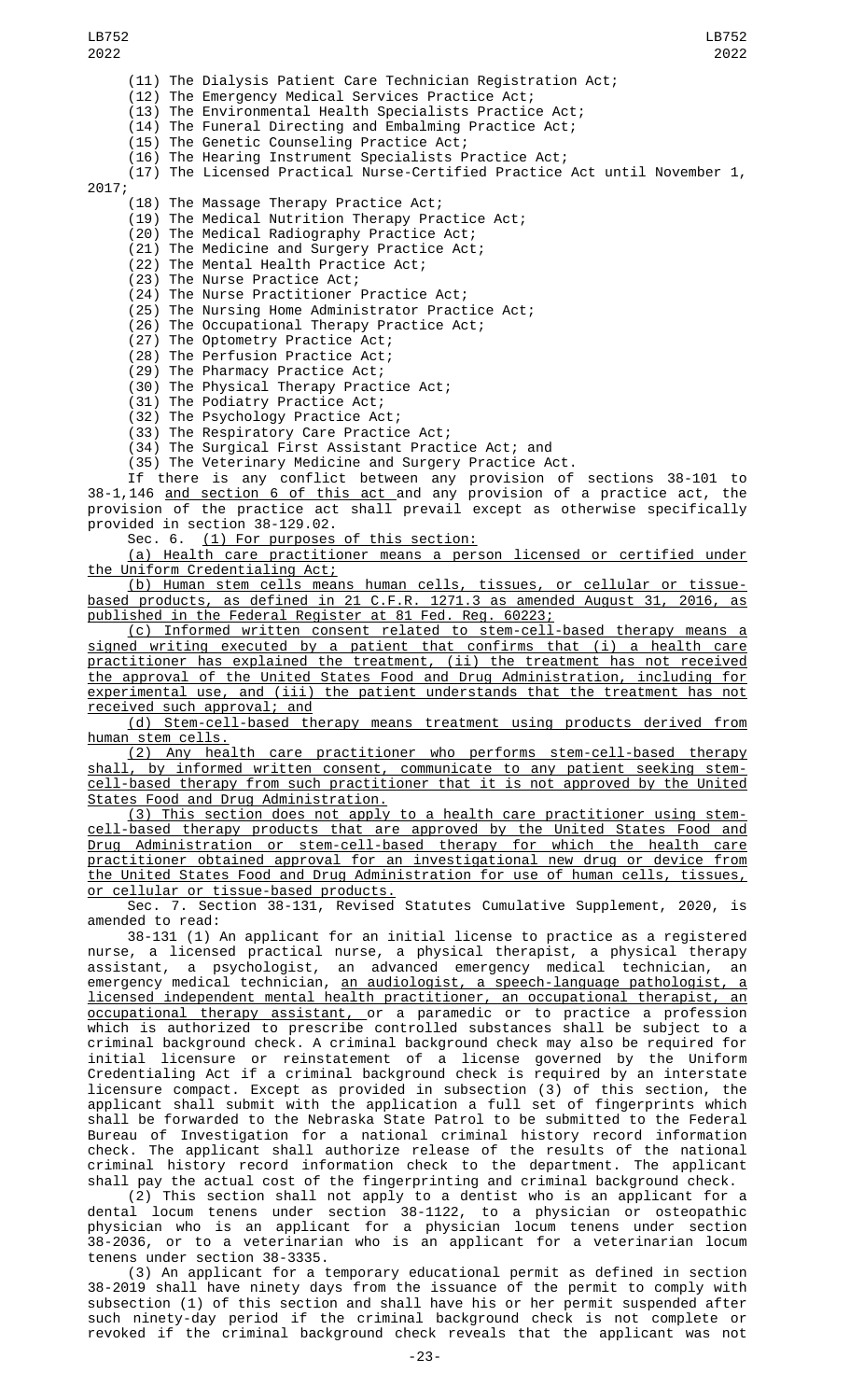qualified for the permit.

Sec. 8. Section 38-178, Revised Statutes Cumulative Supplement, 2020, is amended to read:

38-178 Except as otherwise provided in sections 38-1,119 to 38-1,123, a credential to practice a profession may be denied, refused renewal, or have other disciplinary measures taken against it in accordance with section 38-185 or 38-186 on any of the following grounds:

(1) Misrepresentation of material facts in procuring or attempting to procure a credential;

(2) Immoral or dishonorable conduct evidencing unfitness to practice the profession in this state;

(3) Abuse of, dependence on, or active addiction to alcohol, any controlled substance, or any mind-altering substance;

(4) Failure to comply with a treatment program or an aftercare program, including, but not limited to, a program entered into under the Licensee Assistance Program established pursuant to section 38-175;

(5) Conviction of (a) a misdemeanor or felony under Nebraska law or federal law, or (b) a crime in any jurisdiction which, if committed within this state, would have constituted a misdemeanor or felony under Nebraska law and which has a rational connection with the fitness or capacity of the applicant or credential holder to practice the profession;

(6) Practice of the profession (a) fraudulently, (b) beyond its authorized scope, (c) with gross incompetence or gross negligence, or (d) in a pattern of incompetent or negligent conduct;

(7) Practice of the profession while the ability to practice is impaired by alcohol, controlled substances, drugs, mind-altering substances, physical disability, mental disability, or emotional disability;

(8) Physical or mental incapacity to practice the profession as evidenced by a legal judgment or a determination by other lawful means;

(9) Illness, deterioration, or disability that impairs the ability to practice the profession;

(10) Permitting, aiding, or abetting the practice of a profession or the performance of activities requiring a credential by a person not credentialed to do so;

(11) Performing or offering to perform scleral tattooing as defined in section 38-10,172 by a person not credentialed to do so;

(12) Having had his or her credential denied, refused renewal, limited, suspended, revoked, or disciplined in any manner similar to section 38-196 by another state or jurisdiction based upon acts by the applicant or credential holder similar to acts described in this section;

(13) Use of untruthful, deceptive, or misleading statements in advertisements, including failure to comply with section 38-124;

(14) Conviction of fraudulent or misleading advertising or conviction of a violation of the Uniform Deceptive Trade Practices Act;

(15) Distribution of intoxicating liquors, controlled substances, or drugs for any other than lawful purposes;

(16) Violations of the Uniform Credentialing Act or the rules and regulations relating to the particular profession;

(17) Unlawful invasion of the field of practice of any profession regulated by the Uniform Credentialing Act which the credential holder is not credentialed to practice;

(18) Violation of the Uniform Controlled Substances Act or any rules and regulations adopted pursuant to the act;

(19) Failure to file a report required by section 38-1,124, 38-1,125, or 71-552;

Failure to maintain the requirements necessary to obtain a credential;

(21) Violation of an order issued by the department;

(22) Violation of an assurance of compliance entered into under section 38-1,108;

(23) Failure to pay an administrative penalty;

 $(24)$  Unprofessional conduct as defined in section 38-179;  $-0.07$ 

(25) Violation of the Automated Medication Systems Act<u>; or</u>  $\texttt{-}$ 

(26) Failure to comply with section 6 of this act.

Sec. 9. Section 38-318, Reissue Revised Statutes of Nebraska, is amended to read:

38-318 (1) An individual who is licensed as a provisional alcohol and drug counselor at the time of application for licensure as an alcohol and drug counselor is deemed to have met the requirements of a high school diploma or its equivalent, the two hundred seventy hours of education related to alcohol and drug counseling, and the supervised practical training requirement.

(2) An applicant who is licensed as a provisional mental health practitioner or a mental health practitioner <u>or who holds a privilege to</u> practice in Nebraska as a professional counselor under the Licensed Professional Counselors Interstate Compact at the time of application for licensure is deemed to have met the requirements of subdivisions (2)(a), (b), (c), (d), and (f) of section 38-314.

Sec. 10. Section 38-2101, Reissue Revised Statutes of Nebraska, is amended to read:

38-2101 Sections 38-2101 to 38-2139 and section 16 of this act shall be known and may be cited as the Mental Health Practice Act.

Sec. 11. Section 38-2112, Revised Statutes Cumulative Supplement, 2020, is amended to read: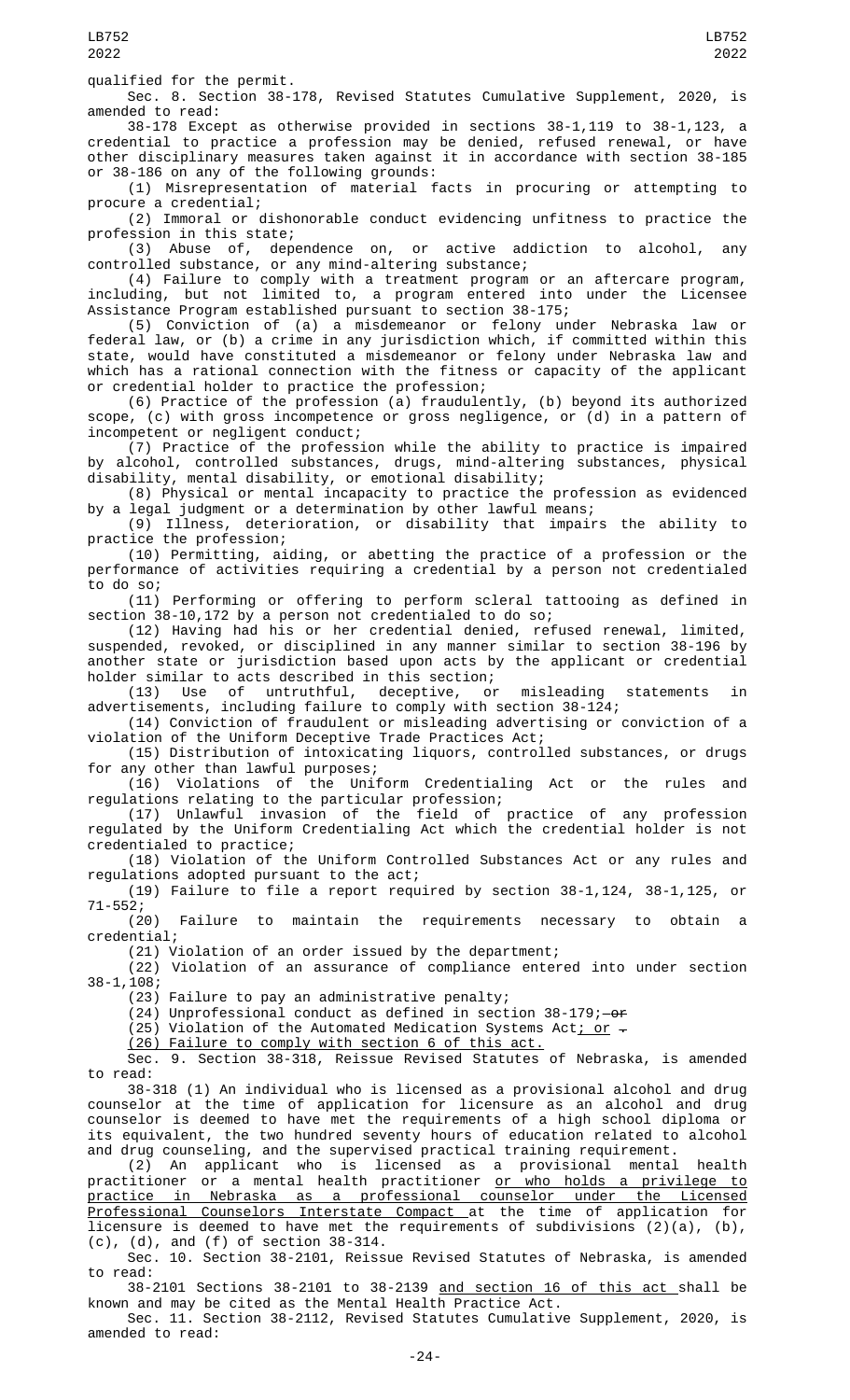38-2112 Consultation means a professional collaborative relationship which <u>is </u>between a licensed mental health practitioner and a consultant who is a psychologist licensed to engage in the practice of psychology in this state as provided in section 38-3111 or as provided in similar provisions of the Psychology Interjurisdictional Compact, a qualified physician, <del>or</del> a licensed independent mental health practitioner, or a professional counselor holding a privilege to practice in Nebraska under the Licensed Professional Counselors Interstate Compact and in which (1) the consultant makes a diagnosis based on information supplied by the licensed mental health practitioner and any additional assessment deemed necessary by the consultant and (2) the consultant and the licensed mental health practitioner jointly develop a treatment plan which indicates the responsibility of each professional for implementing elements of the plan, updating the plan, and assessing the client's progress.

Sec. 12. Section 38-2115, Revised Statutes Cumulative Supplement, 2020, is amended to read:

38-2115 (1) Mental health practice means the provision of treatment, assessment, psychotherapy, counseling, or equivalent activities to individuals, couples, families, or groups for behavioral, cognitive, social, mental, or emotional disorders, including interpersonal or personal situations.

(2) Mental health practice does not include:

(a) The practice of psychology or medicine;

(b) Prescribing drugs or electroconvulsive therapy;

(c) Treating physical disease, injury, or deformity;

(d) Diagnosing major mental illness or disorder except in consultation with a qualified physician, a psychologist licensed to engage in the practice of psychology in this state as provided in section 38-3111 or as provided in similar provisions of the Psychology Interjurisdictional Compact, <del>or</del> a licensed independent mental health practitioner, or a professional counselor holding a privilege to practice in Nebraska under the Licensed Professional Counselors Interstate Compact;

(e) Measuring personality or intelligence for the purpose of diagnosis or treatment planning;

(f) Using psychotherapy with individuals suspected of having major mental or emotional disorders except in consultation with a qualified physician, a licensed psychologist, or a licensed independent mental health practitioner; or (g) Using psychotherapy to treat the concomitants of organic illness

except in consultation with a qualified physician or licensed psychologist. (3) Mental health practice includes the initial assessment of organic

mental or emotional disorders for the purpose of referral or consultation. (4) Nothing in sections 38-2114, 38-2118, and 38-2119 shall be deemed to constitute authorization to engage in activities beyond those described in this section. Persons <u>who are certified</u> under the Mental Health Practice Act but <u>who</u> do not <u>hold a license</u> <del>licensed</del> under section 38-2122 <u>or a privilege to practice</u> in Nebraska as a professional counselor under the Licensed Professional Counselors Interstate Compact shall not engage in mental health practice.

Sec. 13. Section 38-2116, Reissue Revised Statutes of Nebraska, is amended to read:

38-2116 <u>(1)(a)</u> <del>(1)</del> Mental health practitioner means a person who holds himself or herself out as a person qualified to engage in mental health practice or a person who offers or renders mental health practice services.

(b) Independent mental health practitioner means a person who holds himself or herself out as a person qualified to engage in independent mental health practice or a person who offers or renders independent mental health practice services.

 $(2)(a)$   $(2)$  A person who is licensed as a mental health practitioner and certified as a master social worker may use the title licensed clinical social worker.

(b) A person who is licensed as a mental health practitioner and certified as a professional counselor may use the title licensed professional counselor.

(c) A person who is licensed as a mental health practitioner and certified  $\,$ as a marriage and family therapist may use the title licensed marriage and family therapist.

(d) No person shall use the title licensed clinical social worker, licensed professional counselor, or licensed marriage and family therapist unless he or she is licensed and certified as provided in this subsection.

(3)(a) (3) A person who is licensed as an independent mental health practitioner and certified as a master social worker may use the title licensed independent clinical social worker.

(b) A person who is licensed as an independent mental health practitioner and certified as a professional counselor or who holds a privilege to practice in Nebraska as a professional counselor under the Licensed Professional Counselors Interstate Compact may use the title licensed independent professional counselor.

(c) A person who is licensed as an independent mental health practitioner  $\overline{\phantom{a}}$ and certified as a marriage and family therapist may use the title licensed independent marriage and family therapist.

(d) No person shall use the title licensed independent clinical social worker, licensed independent professional counselor, or licensed independent marriage and family therapist unless he or she is licensed and certified <u>or</u> holds a privilege as provided in this subsection.

(4) A mental health practitioner shall not represent himself or herself as a physician or psychologist and shall not represent his or her services as being medical or psychological in nature. An independent mental health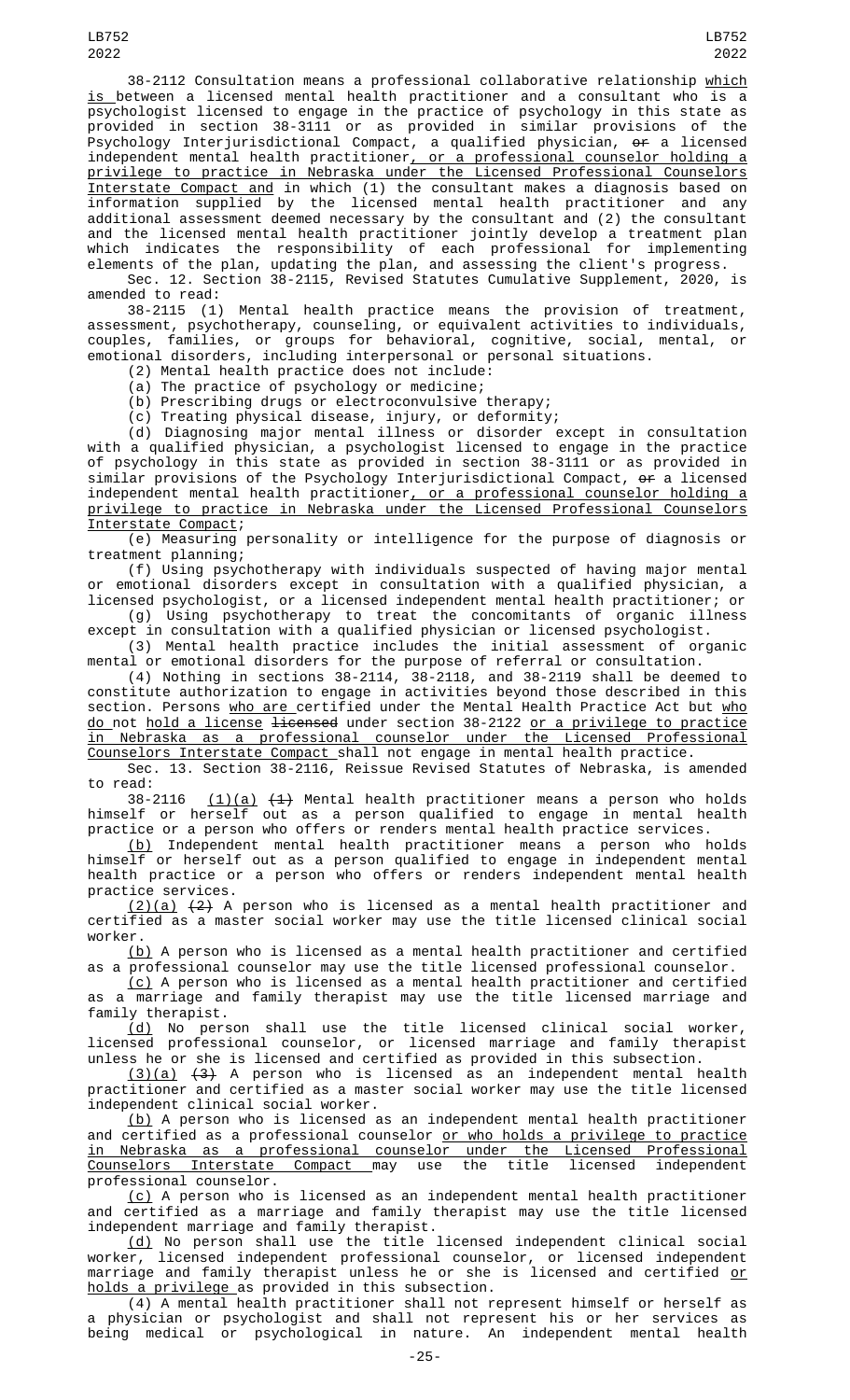practitioner shall not represent himself or herself as a physician or psychologist.

Sec. 14. Section 38-2121, Reissue Revised Statutes of Nebraska, is amended to read:

38-2121 The requirement to be licensed as a mental health practitioner pursuant to the Uniform Credentialing Act in order to engage in mental health practice shall not be construed to prevent:

(1) Qualified members of other professions who are licensed, certified, or registered by this state from practice of any mental health activity consistent with the scope of practice of their respective professions;

(2) Alcohol and drug counselors who are licensed by the Division of Public Health of the Department of Health and Human Services and problem gambling counselors who are certified by the Department of Health and Human Services prior to July 1, 2013, or by the Nebraska Commission on Problem Gambling beginning on July 1, 2013, from practicing their profession. Such exclusion shall include students training and working under the supervision of an individual qualified under section 38-315;

(3) Any person employed by an agency, bureau, or division of the federal government from discharging his or her official duties, except that if such person engages in mental health practice in this state outside the scope of such official duty or represents himself or herself as a licensed mental health practitioner, he or she shall be licensed;

(4) Teaching or the conduct of research related to mental health services or consultation with organizations or institutions if such teaching, research, or consultation does not involve the delivery or supervision of mental health services to individuals or groups of individuals who are themselves, rather than a third party, the intended beneficiaries of such services;

(5) The delivery of mental health services by:

(a) Students, interns, or residents whose activities constitute a part of the course of study for medicine, psychology, nursing, school psychology, social work, clinical social work, counseling, marriage and family therapy, or other health care or mental health service professions; or

(b) Individuals seeking to fulfill postgraduate requirements for licensure when those individuals are supervised by a licensed professional consistent with the applicable regulations of the appropriate professional board;

(6) Duly recognized members of the clergy from providing mental health services in the course of their ministerial duties and consistent with the codes of ethics of their profession if they do not represent themselves to be mental health practitioners;

(7) The incidental exchange of advice or support by persons who do not represent themselves as engaging in mental health practice, including participation in self-help groups when the leaders of such groups receive no compensation for their participation and do not represent themselves as mental health practitioners or their services as mental health practice;

(8) Any person providing emergency crisis intervention or referral services or limited services supporting a service plan developed by and delivered under the supervision of a licensed mental health practitioner, licensed physician, or a psychologist licensed to engage in the practice of psychology if such persons are not represented as being licensed mental health practitioners or their services are not represented as mental health practice;  $\theta$ 

(9) Staff employed in a program designated by an agency of state government to provide rehabilitation and support services to individuals with mental illness from completing a rehabilitation assessment or preparing, implementing, and evaluating an individual rehabilitation plan<u>; or</u>  $\hbox{\large -}$ 

(10) A person who holds a privilege to practice in Nebraska as a professional counselor under the Licensed Professional Counselors Interstate Compact from acting as authorized by such privilege.

Sec. 15. Section 38-2124, Revised Statutes Cumulative Supplement, 2020, is amended to read:

38-2124 (1) No person shall hold himself or herself out as an independent mental health practitioner unless he or she is licensed as such by the department<u> or unless he or she holds a privilege to practice in Nebraska as a</u> professional counselor under the Licensed Professional Counselors Interstate Compact. A person shall be qualified to be a licensed independent mental health practitioner if he or she:

(a)(i)(A) Graduated with a master's or doctoral degree from an educational program which is accredited, at the time of graduation or within four years after graduation, by the Council for Accreditation of Counseling and Related Educational Programs, the Commission on Accreditation for Marriage and Family Therapy Education, or the Council on Social Work Education or (B) graduated with a master's or doctoral degree from an educational program deemed by the board to be equivalent in didactic content and supervised clinical experience to an accredited program;

(ii)(A) Is licensed as a licensed mental health practitioner or (B) is licensed as a provisional mental health practitioner and has satisfactorily passed an examination approved by the board pursuant to subdivision (3) of section 38-2122; and

(iii) Has three thousand hours of experience supervised by a licensed physician, a licensed psychologist, or a licensed independent mental health practitioner, one-half of which is comprised of experience with clients diagnosed under the major mental illness or disorder category; or (b)(i) Graduated from an educational program which does not meet the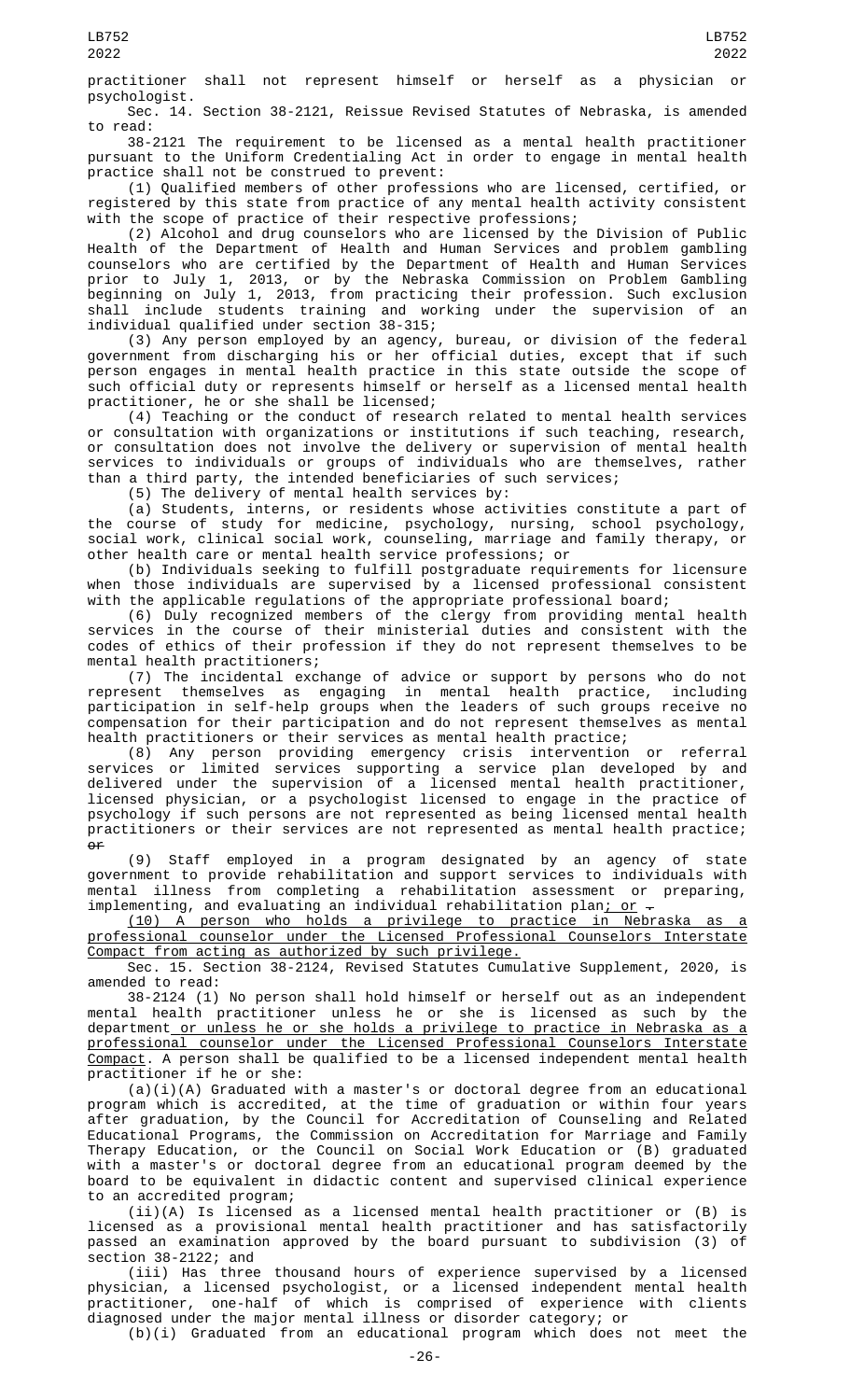requirements of subdivision (a)(i) of this subsection;

(ii)(A) Is licensed as a licensed mental health practitioner or (B) is licensed as a provisional mental health practitioner and has satisfactorily passed an examination approved by the board pursuant to subdivision (3) of section 38-2122; and

(iii) Has seven thousand hours of experience obtained in a period of not less than ten years and supervised by a licensed physician, a licensed psychologist, or a licensed independent mental health practitioner, one-half of which is comprised of experience with clients diagnosed under the major mental illness or disorder category.

(2) The experience required under this section shall be documented in a reasonable form and manner as prescribed by the board, which may consist of sworn statements from the applicant and his or her employers and supervisors. The board shall not in any case require the applicant to produce individual case records.

(3) The application for an independent mental health practitioner license shall include the applicant's social security number.

The only persons credentialed pursuant to the Mental Health Practice Act that are eligible to be licensed professional counselors under the Licensed Professional Counselors Interstate Compact are licensed independent mental health practitioners with a certification in professional counseling.

Sec. 17. Section 38-2125, Revised Statutes Cumulative Supplement, 2020, amended to read:

38-2125 <u>(1) </u>The department, with the recommendation of the board, may issue a license based on licensure in another jurisdiction to an individual  $who_$ 

(a) Meets (1) meets the licensure requirements of the Mental Health Practice Act or substantially equivalent requirements as determined by the department, with the recommendation of the board<u>;</u>  $_{\mathcal{T}}$  or

(b) Has (2) has been in active practice in the appropriate discipline for at least five years following initial licensure or certification in another jurisdiction and has passed the Nebraska jurisprudence examination.

(2) The department may issue a license based on a privilege to practice in Nebraska under the Licensed Professional Counselors Interstate Compact as provided in section 5 of such compact.

(3) An applicant for a license who is a military spouse may apply for a temporary license as provided in section 38-129.01.

Sec. 18. Section 38-2136, Reissue Revised Statutes of Nebraska, is amended to read:

38-2136 No person who is licensed or certified pursuant to the Mental Health Practice Act <u>or who holds a privilege to practice in Nebraska as a</u> professional counselor under the Licensed Professional Counselors Interstate <u>Compact </u>shall disclose any information he or she may have acquired from any person consulting him or her in his or her professional capacity except:

(1) With the written consent of the person or, in the case of death or disability, of the person's personal representative, any other person authorized to sue on behalf of the person, or the beneficiary of an insurance policy on the person's life, health, or physical condition. When more than one person in a family receives therapy conjointly, each such family member who is legally competent to execute a waiver shall agree to the waiver referred to in this subdivision. Without such a waiver from each family member legally competent to execute a waiver, a practitioner shall not disclose information received from any family member who received therapy conjointly;

(2) As such privilege against disclosure is limited by the laws of the State of Nebraska or as the board may determine by rule and regulation;

(3) When the person waives the privilege <u>against disclosure by</u> bringing charges against the licensee; or

(4) When there is a duty to warn under the limited circumstances set forth in section 38-2137.

Sec. 19. Section 38-2137, Reissue Revised Statutes of Nebraska, is amended to read:

38-2137 (1) There shall be no monetary liability on the part of, and no cause of action shall arise against, any person who is licensed or certified pursuant to the Mental Health Practice Act <u>or who holds a privilege to practice</u> in Nebraska as a professional counselor under the Licensed Professional Counselors Interstate Compact for failing to warn of and protect from a patient's threatened violent behavior or failing to predict and warn of and protect from a patient's violent behavior except when the patient has communicated to the mental health practitioner a serious threat of physical violence against himself, herself, or a reasonably identifiable victim or victims.

(2) The duty to warn of or to take reasonable precautions to provide protection from violent behavior shall arise only under the limited circumstances specified in subsection (1) of this section. The duty shall be discharged by the mental health practitioner if reasonable efforts are made to communicate the threat to the victim or victims and to a law enforcement agency.

(3) No monetary liability and no cause of action shall arise under section 38-2136 against a licensee or certificate <u>or privilege </u>holder for information disclosed to third parties in an effort to discharge a duty arising under subsection (1) of this section according to the provisions of subsection (2) of this section.

Sec. 20. Section 38-2138, Reissue Revised Statutes of Nebraska, is amended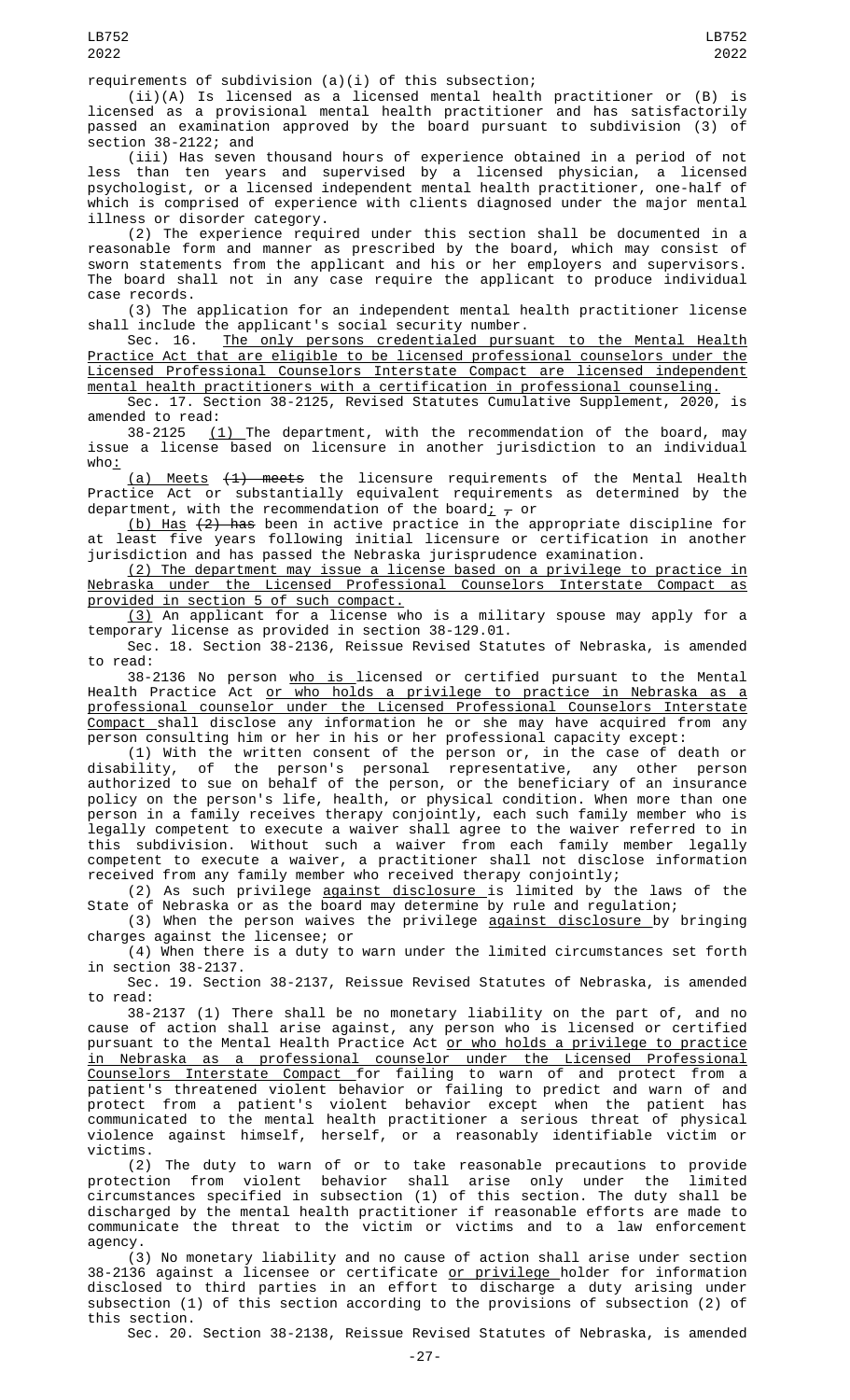to read:

38-2138 <u>(1) </u>The board shall adopt a code of ethics which is essentially in agreement with the current code of ethics of the national and state associations of the specialty professions included in mental health practice and which the board deems necessary to assure adequate protection of the public in the provision of mental health services to the public. A violation of the code of ethics shall be considered an act of unprofessional conduct.

 $\left( 2\right)$  The board shall ensure through the code of ethics and the rules and regulations adopted and promulgated under the Mental Health Practice Act that persons licensed or certified pursuant to the act <u>or holding privileges to</u> practice in Nebraska as professional counselors under the Licensed Professional Counselors Interstate Compact limit their practice to demonstrated areas of competence as documented by relevant professional education, training, and experience.

(3) Intentional failure by a mental health practitioner to report known acts of unprofessional conduct by a mental health practitioner to the department or the board shall be considered an act of unprofessional conduct and shall be grounds for disciplinary action under appropriate sections of the Uniform Credentialing Act unless the mental health practitioner has acquired such knowledge in a professional relationship otherwise protected by confidentiality.

Sec. 21. Section 38-2139, Reissue Revised Statutes of Nebraska, is amended to read:

38-2139 In addition to the grounds for disciplinary action found in sections 38-178 and 38-179, a credential or privilege to practice in Nebraska subject to the Mental Health Practice Act may be denied, refused renewal, limited, revoked, or suspended or have other disciplinary measures taken against it in accordance with section 38-196 when the applicant,  $\theta$  ar licensee, <u>or privilege holder</u> fails to disclose the information required by section 38-2123 or 38-2129 or the Licensed Professional Counselors Interstate Compact.

Sec. 22. Section 38-2516, Reissue Revised Statutes of Nebraska, is amended

to read:<br>38-2516  $(1)$  No person may represent himself or herself to be a licensed occupational therapist or occupational therapy assistant unless the person he or she is licensed in accordance with the Occupational Therapy Practice Act or has a compact privilege to practice in accordance with the Occupational Therapy Practice Interstate Compact.

(2) Nothing in the Occupational Therapy Practice Act Nothing in such act shall be construed to prevent:

<u>(a)</u> <del>(1)</del> Any person licensed in this state pursuant to the Uniform Credentialing Act from engaging in the profession or occupation for which he or she is licensed;

(b) (2) The activities and services of any person employed as an occupational therapist or occupational therapy assistant who serves in the armed forces of the United States or the United States Public Health Service or who is employed by the United States Department of Veterans Affairs or other federal agencies, if their practice is limited to that service or employment;

<u>(c)</u>  $(3)$  The activities and services of any person pursuing an accredited course of study leading to a degree or certificate in occupational therapy if such activities and services constitute a part of a supervised course of study and if such a person is designated by a title which clearly indicates his or her status as a student or trainee;

(d) (4) The activities and services of any person fulfilling the supervised fieldwork experience requirements of sections 38-2518 and 38-2519 if such activities and services constitute a part of the experience necessary to meet the requirements of such sections; or

<u>(e)</u>  $(5)$  Qualified members of other professions or occupations, including, but not limited to, recreation specialists or therapists, special education teachers, independent living specialists, work adjustment trainers, caseworkers, and persons pursuing courses of study leading to a degree or certification in such fields, from doing work similar to occupational therapy which is consistent with their training if they do not represent themselves by any title or description to be occupational therapists.

Sec. 23. Section 38-2894, Revised Statutes Cumulative Supplement, 2020, is amended to read:

38-2894 (1) A registration to practice as a pharmacy technician may be denied, refused renewal, removed, or suspended or have other disciplinary measures taken against it by the department, with the recommendation of the board, for failure to meet the requirements of or for violation of any of the provisions of subdivisions (1) through (18) and (20) through <u>(26)</u> <del>(25)</del> of section 38-178 and sections 38-2890 to 38-2897 or the rules and regulations adopted under such sections.

(2) If the department proposes to deny, refuse renewal of, or remove or suspend a registration, it shall send the applicant or registrant a notice setting forth the action to be taken and the reasons for the determination. The denial, refusal to renew, removal, or suspension shall become final thirty days after mailing the notice unless the applicant or registrant gives written notice to the department of his or her desire for an informal conference or for a formal hearing.

(3) Notice may be served by any method specified in section 25-505.01, or the department may permit substitute or constructive service as provided in section 25-517.02 when service cannot be made with reasonable diligence by any of the methods specified in section 25-505.01.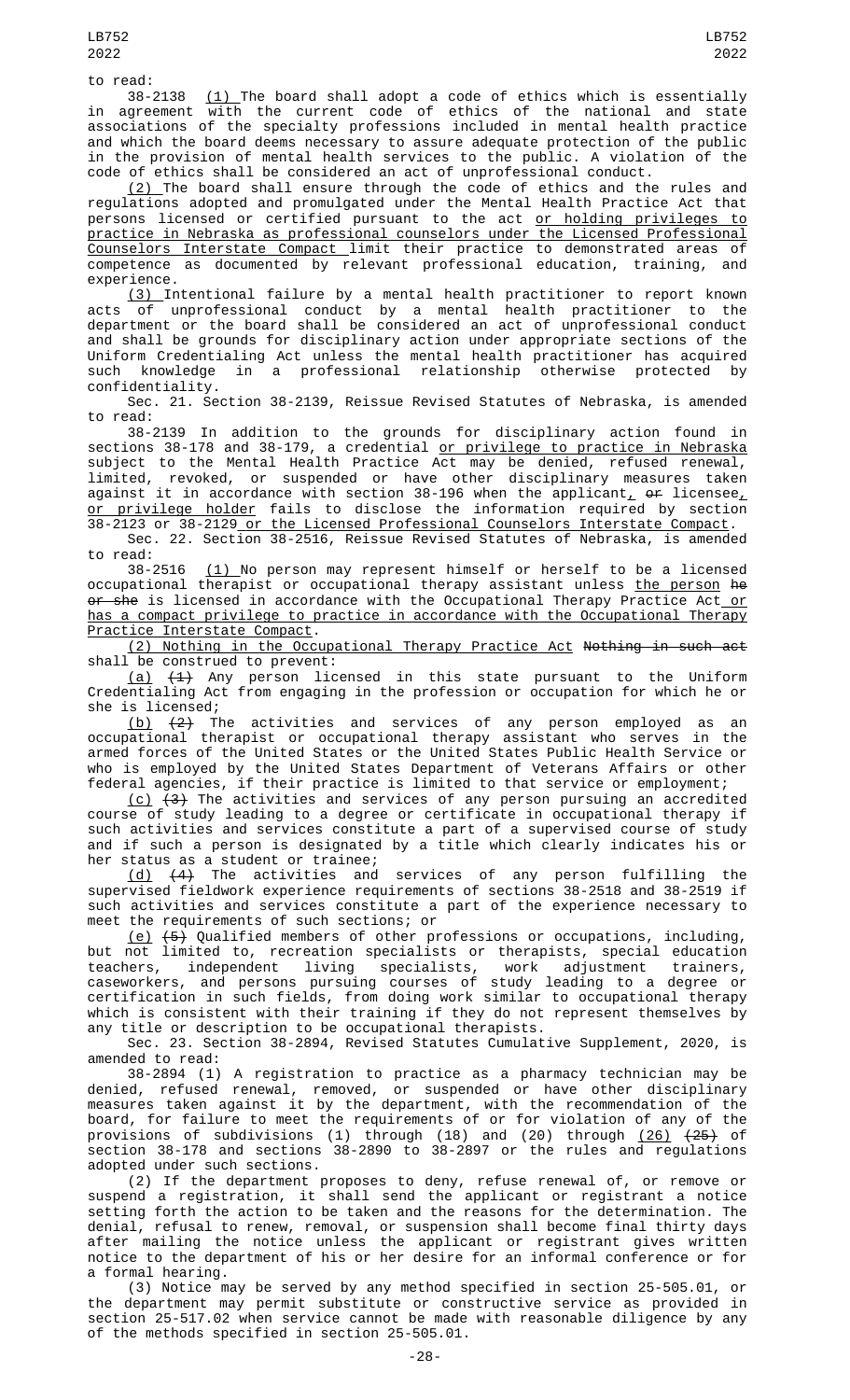(4) Pharmacy technicians may participate in the Licensee Assistance Program described in section 38-175.

Sec. 24. Section 38-3205, Reissue Revised Statutes of Nebraska, is amended to read:

38-3205 Respiratory care means the health specialty responsible for the treatment, management, diagnostic testing, <del>control,</del> and care of patients with deficiencies and abnormalities associated with the cardiopulmonary system. Respiratory care <u>is</u> <del>shall</del> not <del>be</del> limited to a hospital setting and <u>includes</u> shall include the therapeutic and diagnostic management and maintenance use of medical gases, administering apparatus, humidification and aerosols, ventilatory <u>management</u> <del>assistance and ventilatory control</del>, postural drainage, chest physiotherapy and breathing exercises, <del>respiratory rehabilitation,</del> cardiopulmonary resuscitation<u> and rehabilitation</u>, and maintenance <u>and insertion</u> of lines, drains, and artificial and nonartificial airways without cutting <u>tissues</u> o<del>f nasal or oral endotracheal tubes</del>. Respiratory care <del>shall</del> also includes include the administration of all pharmacologic, diagnostic, and therapeutic agents for the treatment and diagnosis of cardiopulmonary disease for which the respiratory care practitioner has been professionally trained or has obtained advance education or certification, including specific testing techniques employed in respiratory care to assist in diagnosis, monitoring, treatment, and research of how specific cardiopulmonary disease affects the patient aerosol and inhalant medications to the cardiorespiratory system and specific testing techniques employed in respiratory care to assist in d<del>iagnosis, monitoring, treatment, and research</del>. Such techniques <del>shall</del> include <u>management</u> <del>, but not be limited to, measurement</del> of ventilatory volumes, pressures, and flows, measurement of physiologic partial pressures, pulmonary function testing, <del>and</del> hemodynamic <u>insertion of lines, a</u>nd <del>other</del> related physiological monitoring of the cardiopulmonary system.

Sec. 25. Section 43-281, Reissue Revised Statutes of Nebraska, is amended to read:

43-281 (1) Following an adjudication of jurisdiction and prior to final disposition, the court may place the juvenile with the Office of Juvenile Services or the Department of Health and Human Services for evaluation, except that on and after October 1, 2013, no juvenile adjudicated under subdivision (1), (2), (3)(b), or (4) of section 43-247 shall be placed with the office or the department. The office or department shall arrange and pay for an appropriate evaluation if the office or department determines that there are no parental funds or private or public insurance available to pay for such evaluation, except that on and after October 1, 2013, the office and the department shall not be responsible for such evaluations of any juvenile adjudicated under subdivision (1), (2), (3)(b), or (4) of section 43-247.

(2) On and after October 1, 2013, following an adjudication of jurisdiction under subdivision (1), (2), (3)(b), or (4) of section 43-247 and prior to final disposition, the court may order an evaluation to be arranged by the Office of Probation Administration. For a juvenile in detention, the court shall order that such evaluation be completed and the juvenile returned to the court within twenty-one days after the evaluation. For a juvenile who is not in detention, the evaluation shall be completed and the juvenile returned to the court within thirty days. The physician, psychologist, licensed mental health practitioner, professional counselor holding a privilege to practice in Nebraska under the Licensed Professional Counselors Interstate Compact, licensed drug and alcohol counselor, or other provider responsible for completing the evaluation shall have up to ten days to complete the evaluation after receiving the referral authorizing the evaluation.

(3) A juvenile pending evaluation ordered under subsection (1) or (2) of this section shall not reside in a detention facility at the time of the evaluation or while waiting for the completed evaluation to be returned to the court unless detention of such juvenile is a matter of immediate and urgent necessity for the protection of such juvenile or the person or property of another or if it appears that such juvenile is likely to flee the jurisdiction of the court.

(4) The court shall provide copies of predisposition reports and evaluations of the juvenile to the juvenile's attorney and the county attorney or city attorney prior to any hearing in which the report or evaluation will be relied upon.

Sec. 26. Section 44-513, Reissue Revised Statutes of Nebraska, is amended to read:

44-513 Whenever any insurer provides by contract, policy, certificate, or any other means whatsoever for a service, or for the partial or total reimbursement, payment, or cost of a service, to or on behalf of any of its policyholders, group policyholders, subscribers, or group subscribers or any person or group of persons, which service may be legally performed by a person licensed in this state for the practice of osteopathic medicine and surgery, chiropractic, optometry, psychology, dentistry, podiatry, or mental health practice or by a person who holds a privilege to practice in Nebraska as a professional counselor under the Licensed Professional Counselors Interstate Compact, the person rendering such service or such policyholder, subscriber, or other person shall be entitled to such partial or total reimbursement, payment, or cost of such service, whether the service is performed by a duly licensed medical doctor or by a duly licensed osteopathic physician, chiropractor, optometrist, psychologist, dentist, podiatrist, or mental health practitioner <u>or duly privileged professional counselor</u>. This section shall not limit the negotiation of preferred provider policies and contracts under sections 44-4101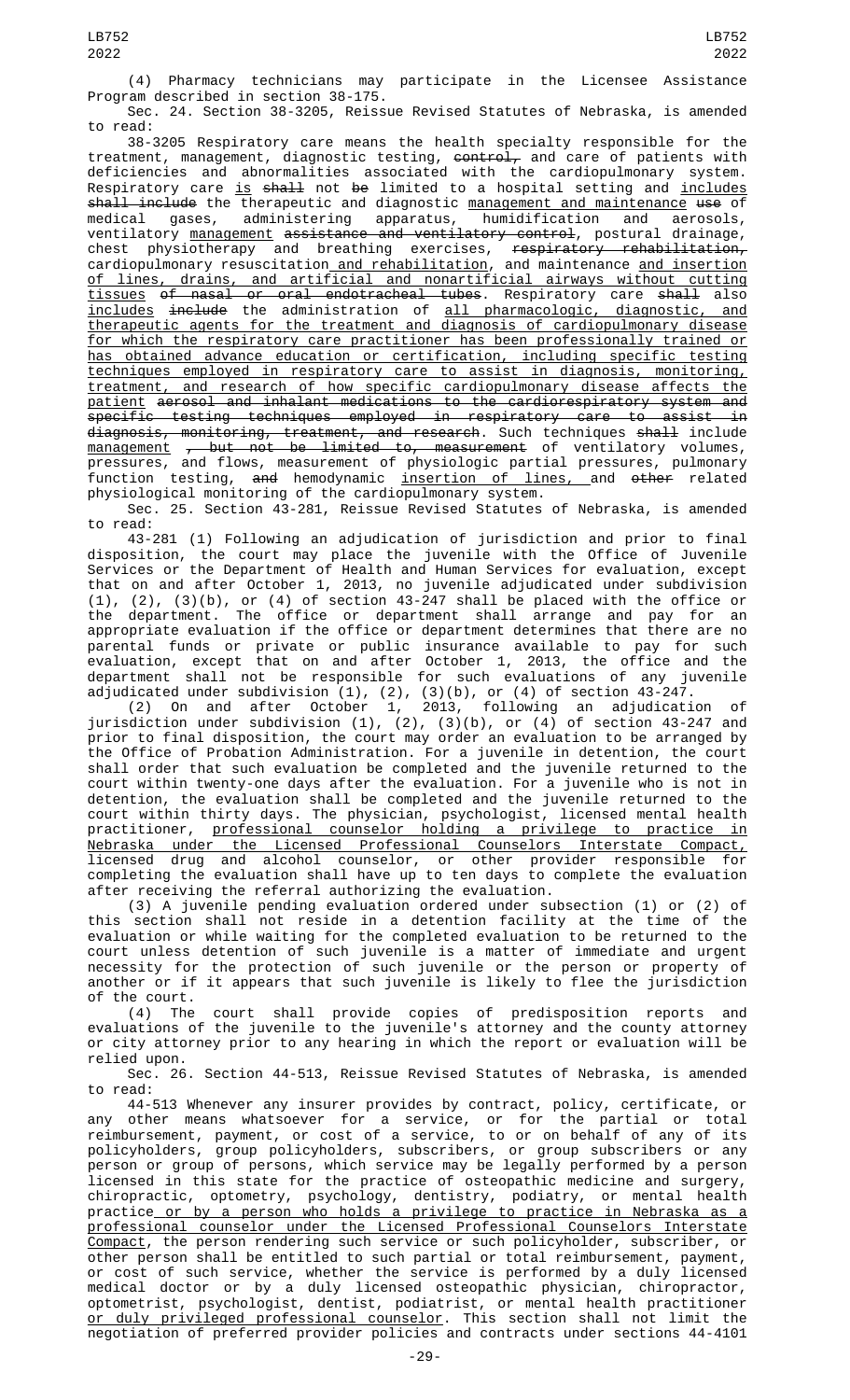to 44-4113.

Sec. 27. Section 44-792, Reissue Revised Statutes of Nebraska, is amended to read:

44-792 For purposes of sections 44-791 to 44-795:

(1) Health insurance plan means (a) any group sickness and accident insurance policy, group health maintenance organization contract, or group subscriber contract delivered, issued for delivery, or renewed in this state and (b) any self-funded employee benefit plan to the extent not preempted by federal law. Health insurance plan includes any group policy, group contract, or group plan offered or administered by the state or its political subdivisions. Health insurance plan does not include group policies providing coverage for a specified disease, accident-only coverage, hospital indemnity coverage, disability income coverage, medicare supplement coverage, long-term care coverage, or other limited-benefit coverage. Health insurance plan does not include any policy, contract, or plan covering an employer group that covers fewer than fifteen employees;

(2) Mental health condition means any condition or disorder involving mental illness that falls under any of the diagnostic categories listed in the Mental Disorders Section of the International Classification of Disease;

(3) Mental health professional means (a) a practicing physician licensed to practice medicine in this state under the Medicine and Surgery Practice Act, (b) a practicing psychologist licensed to engage in the practice of psychology in this state as provided in section 38-3111 or as provided in similar provisions of the Psychology Interjurisdictional Compact, or (c) a practicing mental health professional licensed or certified in this state as provided in the Mental Health Practice Act, or (d) a professional counselor who holds a privilege to practice in Nebraska as a professional counselor under the Licensed Professional Counselors Interstate Compact;

(4) Rate, term, or condition means lifetime limits, annual payment limits, and inpatient or outpatient service limits. Rate, term, or condition does not include any deductibles, copayments, or coinsurance; and

(5)(a) Serious mental illness means, prior to January 1, 2002, (i) schizophrenia, (ii) schizoaffective disorder, (iii) delusional disorder, (iv) include any ueuuccrosic, expression<br>
(5)(a) Serious mental illness means, prior to January 1, 2002, (1)<br>
schizophrenia, (ii) schizoaffective disorder, (iii) delusional disorder, (iv)<br>
bipolar affective disorder, (v) major disorder; and

(b) Serious mental illness means, on and after January 1, 2002, any mental health condition that current medical science affirms is caused by a biological disorder of the brain and that substantially limits the life activities of the person with the serious mental illness. Serious mental illness includes, but is not limited to (i) schizophrenia, (ii) schizoaffective disorder, (iii) delusional disorder, (iv) bipolar affective disorder, (v) major depression, and (vi) obsessive compulsive disorder.

Sec. 28. Section 48-101.01, Reissue Revised Statutes of Nebraska, is amended to read:

48-101.01 (1) The Legislature finds and declares:

(a) The occupations of first responders are recognized as stressful occupations. Only our nation's combat soldiers endure more stress. Similar to military personnel, first responders face unique and uniquely dangerous risks in their sworn mission to keep the public safe. They rely on each other for survival to protect the communities they serve;

(b) On any given day, first responders can be called on to make life and death decisions, witness a young child dying with the child's grief-stricken family, make a decision that will affect a community member for the rest of such person's life, or be exposed to a myriad of communicable diseases and known carcinogens;

(c) On any given day, first responders protect high-risk individuals from themselves and protect the community from such individuals;

(d) First responders are constantly at significant risk of bodily harm or physical assault while they perform their duties;

(e) Constant, cumulative exposure to horrific events make first responders uniquely susceptible to the emotional and behavioral impacts of job-related stressors;

(f) Trauma-related injuries can become overwhelming and manifest in posttraumatic stress, which may result in substance use disorders and even, tragically, suicide; and

(g) It is imperative for society to recognize occupational injuries related to post-traumatic stress and to promptly seek diagnosis and treatment without stigma. This includes recognizing that mental injury and mental illness as a result of trauma is not disordered, but is a normal and natural human response to trauma, the negative effects of which can be ameliorated through diagnosis and effective treatment.

(2) Personal injury includes mental injuries and mental illness unaccompanied by physical injury for an employee who is a first responder, frontline state employee, or county correctional officer if such employee:

(a) Establishes that the employee's employment conditions causing the mental injury or mental illness were extraordinary and unusual in comparison to the normal conditions of the particular employment; and

(b) Establishes, through a mental health professional, the medical causation between the mental injury or mental illness and the employment conditions by medical evidence.

(3) The employee bears the burden of establishing the matters described in subsection (2) of this section by a preponderance of the evidence.

(4) Until January 1, 2028, a first responder may establish prima facie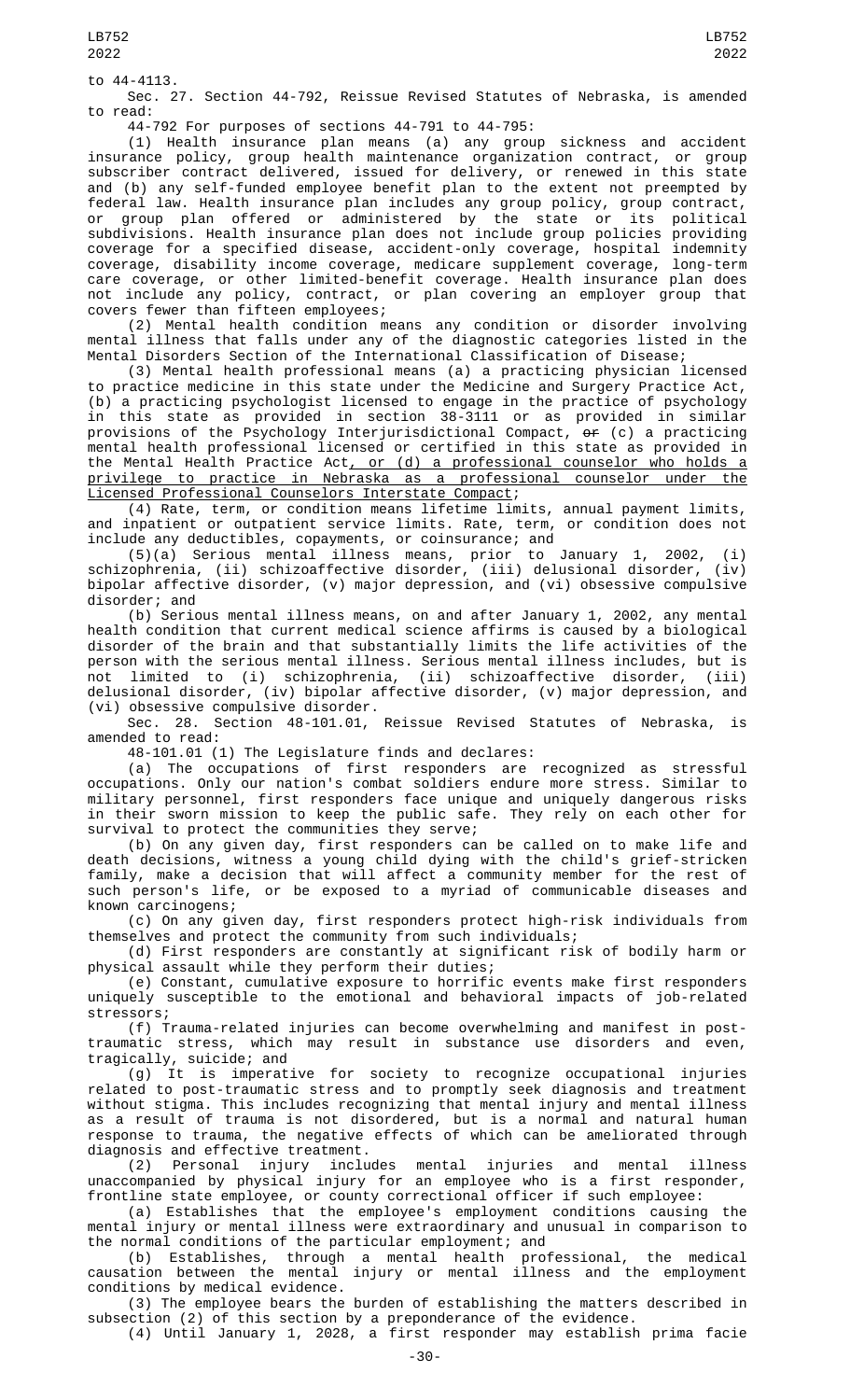evidence of a personal injury that is a mental injury or mental illness if the first responder:

(a) Presents evidence that the first responder underwent a mental health examination by a mental health professional upon entry into such service or subsequent to such entry and before the onset of the mental injury or mental illness and such examination did not reveal the mental injury or mental illness for which the first responder seeks compensation;

(b) Presents testimony or an affidavit from a mental health professional stating the first responder suffers from a mental injury or mental illness caused by one or more events or series of events which cumulatively produced the mental injury or mental illness which brought about the need for medical attention and the interruption of employment;

(c) Presents evidence that such events or series of events arose out of and in the course of the first responder's employment; and

(d) Presents evidence that, prior to the employment conditions which caused the mental injury or mental illness, the first responder had participated in resilience training and updated the training at least annually thereafter.

(5) For purposes of this section, mental injuries and mental illness arising out of and in the course of employment unaccompanied by physical injury are not considered compensable if they result from any event or series of events which are incidental to normal employer and employee relations, including, but not limited to, personnel actions by the employer such as disciplinary actions, work evaluations, transfers, promotions, demotions, salary reviews, or terminations.

(6)(a) The Department of Health and Human Services shall reimburse a first responder for the cost of annual resilience training not reimbursed by the first responder's employer. The department shall pay reimbursement at a rate determined by the Critical Incident Stress Management Program under section 71-7104. Reimbursement shall be subject to the annual limit set by such program under section 71-7104.

(b) To obtain reimbursement under this subsection, a first responder shall submit an application to the Department of Health and Human Services on a form and in a manner prescribed by the department.

(7) The Department of Health and Human Services shall maintain and annually update records of first responders who have completed annual resilience training.

(8) For purposes of this section:

(a) County correctional officer means a correctional officer employed by a high-population county whose:

(i) Position obligates such employee to maintain order and custody of inmates in a county jail; and

(ii) Duties involve regular and direct interaction with high-risk individuals;

(b) Custody means:

(i) Under the charge or control of a state institution or state agency and includes time spent outside of the state institution or state agency; or

(ii) In the custody of a county jail in a high-population county or in the process of being placed in the custody of a county jail in a high-population county;

(c) First responder means a sheriff, a deputy sheriff, a police officer, an officer of the Nebraska State Patrol, a volunteer or paid firefighter, or a volunteer or paid individual licensed under a licensure classification in subdivision (1) of section 38-1217 who provides medical care in order to prevent loss of life or aggravation of physiological or psychological illness or injury;

(d) Frontline state employee means an employee of the Department of Correctional Services or the Department of Health and Human Services whose duties involve regular and direct interaction with high-risk individuals;

(e) High-population county means a county with more than three hundred thousand inhabitants as determined by the most recent federal decennial census or the most recent revised certified count by the United States Bureau of the Census;

(f) High-risk individual means an individual in custody for whom violent or physically intimidating behavior is common, including, but not limited to, a committed offender as defined in section 83-170, a patient at a regional center as defined in section 71-911, a juvenile committed to a youth rehabilitation and treatment center, and a person in the custody of a county jail in a highpopulation county or in the process of being placed in the custody of a county jail in a high-population county;

(g) Mental health professional means:

(i) A practicing physician licensed to practice medicine in this state under the Medicine and Surgery Practice Act;

(ii) A practicing psychologist licensed to engage in the practice of psychology in this state as provided in section 38-3111 or as provided in similar provisions of the Psychology Interjurisdictional Compact; - or

(iii) A person licensed as an independent mental health practitioner under the Mental Health Practice Act; <u>or</u> <del>and</del>

(iv) A professional counselor who holds a privilege to practice in Nebraska as a professional counselor under the Licensed Professional Counselors Interstate Compact; and

(h) Resilience training means training that meets the guidelines established by the Critical Incident Stress Management Program under section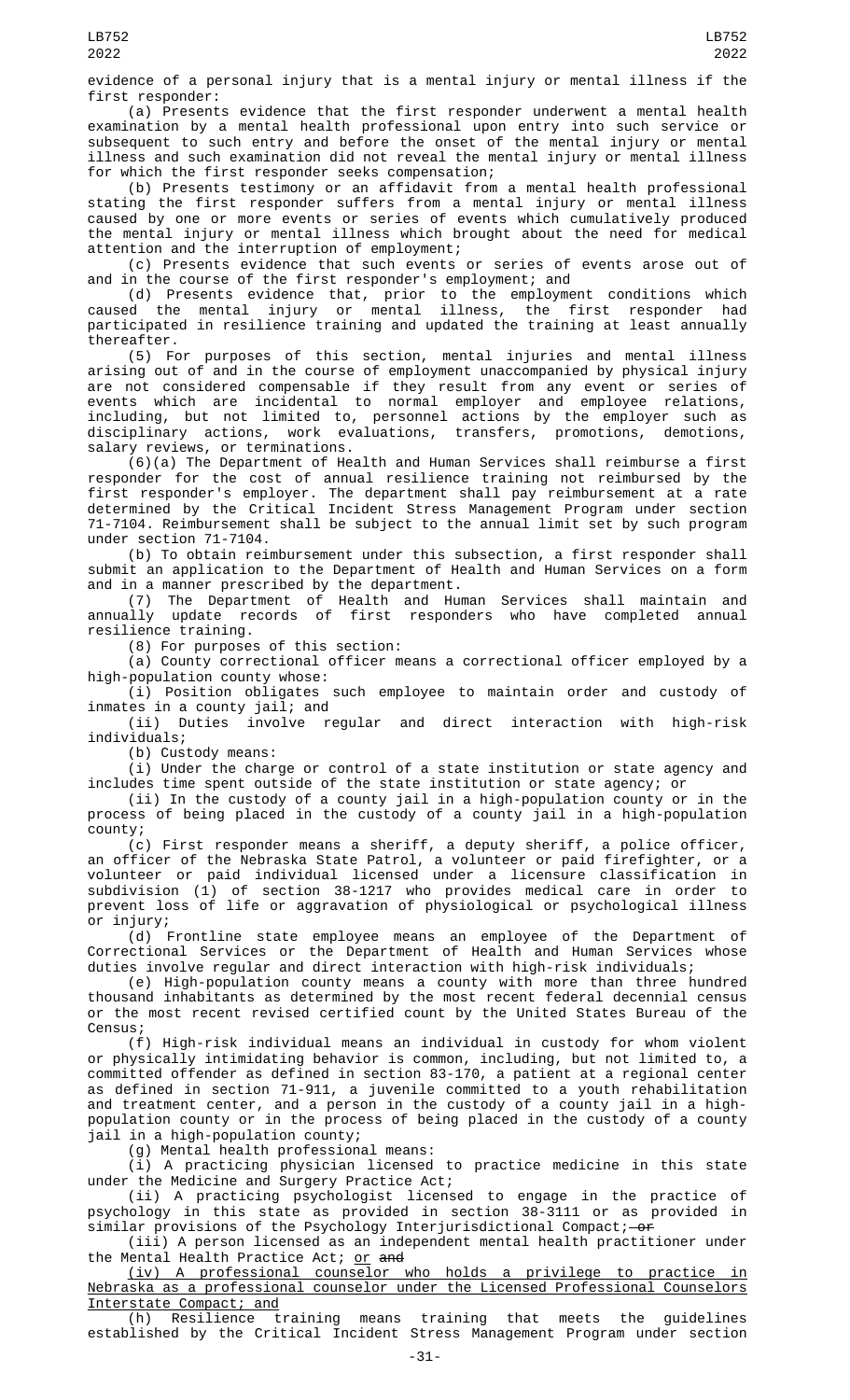71-7104 and that teaches how to adapt to, manage, and recover from adversity, trauma, tragedy, threats, or significant sources of stress.

(9) All other provisions of the Nebraska Workers' Compensation Act apply to this section.

Sec. 29. Section 71-8402, Reissue Revised Statutes of Nebraska, is amended to read:

71-8402 For purposes of sections 71-8401 to 71-8407:

(1) Medical records means a provider's record of a patient's health history and treatment rendered;

(2) Mental health medical records means medical records or parts thereof created by or under the direction or supervision of a licensed psychiatrist, a licensed psychologist, or a mental health practitioner licensed or certified pursuant to the Mental Health Practice Act<u>, or a professional counselor who</u> holds a privilege to practice in Nebraska as a professional counselor under the Licensed Professional Counselors Interstate Compact;

(3) Patient includes a patient or former patient;

(4) Patient request or request of a patient includes the request of a patient's guardian or other authorized representative; and

(5) Provider means a physician, psychologist, chiropractor, dentist, hospital, clinic, and any other licensed or certified health care practitioner or entity.

Sec. 30. Sections 30 to 36 of this act shall be known and may be cited as the Alzheimer's Disease and Other Dementia Support Act.

Sec. 31. <u>The Legislature hereby finds and declares that Alzheimer's and</u> other dementia are of significant concern to the State of Nebraska, and that the Legislature and the state would benefit from a more coordinated approach to addressing Alzheimer's disease and other dementia.<br>Sec. 32. For purposes of the Alzheimer's

For purposes of the Alzheimer's Disease and Other Dementia Support Act:

(1) Council means the Alzheimer's Disease and Other Dementia Advisory Council;

(2) Department means the Department of Health and Human Services.

Sec. 33. (1) The Alzheimer's Disease and Other Dementia Advisory Council is created and shall include:

(a) Twelve voting members appointed by the Governor. The voting members shall consist of: (i) An individual living with Alzheimer's disease or another dementia or a family member of such an individual; (ii) an individual who is the family caregiver of an individual living with Alzheimer's disease or another dementia; (iii) an individual who represents nursing homes; (iv) an individual who represents assisted-living facilities; (v) an individual who represents providers of adult day care services; (vi) an individual who represents home care providers; (vii) a medical professional who has experience diagnosing and treating Alzheimer's disease; (viii) an individual who conducts research regarding Alzheimer's disease or other dementia; (ix) an individual who represents a leading, nationwide organization that advocates on behalf of individuals living with Alzheimer's disease or other dementia; (x) an individual who represents an area agency on aging; (xi) an individual representing an organization that advocates for older adults; and (xii) an individual with experience or expertise in the area of the specific needs of individuals with intellectual and developmental disabilities and Alzheimer's disease or other dementia; and

(b) Five nonvoting members. The nonvoting members shall consist of: (i) The Director of Public Health or the director's designee; (ii) the Director of Medicaid and Long-Term Care or the director's designee; (iii) a representative of the State Unit on Aging of the Division of Medicaid and Long-Term Care designated by the Director of Medicaid and Long-Term Care; (iv) a representative of the Nebraska Workforce Development Board designated by the board; and (v) the state long-term care ombudsman or the ombudsman's designee.

(2) The Governor shall make the appointments within ninety days after the effective date of this act. Vacancies shall be filled in the same manner as the original appointments.

(3) The voting members of the council shall serve for a term of four years. A voting member may be reappointed to one additional term of four years.

(4) Members of the council shall select the chairperson and vicechairperson who shall not be employees of the state and may serve in such role for up to four consecutive years. The Director of Public Health or the director's designee shall call and preside over the first meeting until a chairperson is selected. Thereafter, the council shall meet at least quarterly at the call of the chairperson. A majority of the voting members shall constitute a quorum for the conduct of meetings.

(5) The council shall hold its first meeting not later than thirty days after the appointment of its members and shall hold subsequent meetings at least once every calendar quarter.

(6) Members shall serve on the council without compensation but shall be compensated for expenses incurred for such service.

(7) The department shall provide staff and support to the council as necessary to assist the council in the performance of its duties.

Sec. 34. (1) The purpose of the council shall be to examine (a) the needs of individuals living with Alzheimer's disease or other dementia, (b) the services available in the state for those individuals and their family caregivers, and (c) the ability of health care providers and facilities to meet the current and future needs of such individuals.

(2) The council shall collaborate with the department and other state